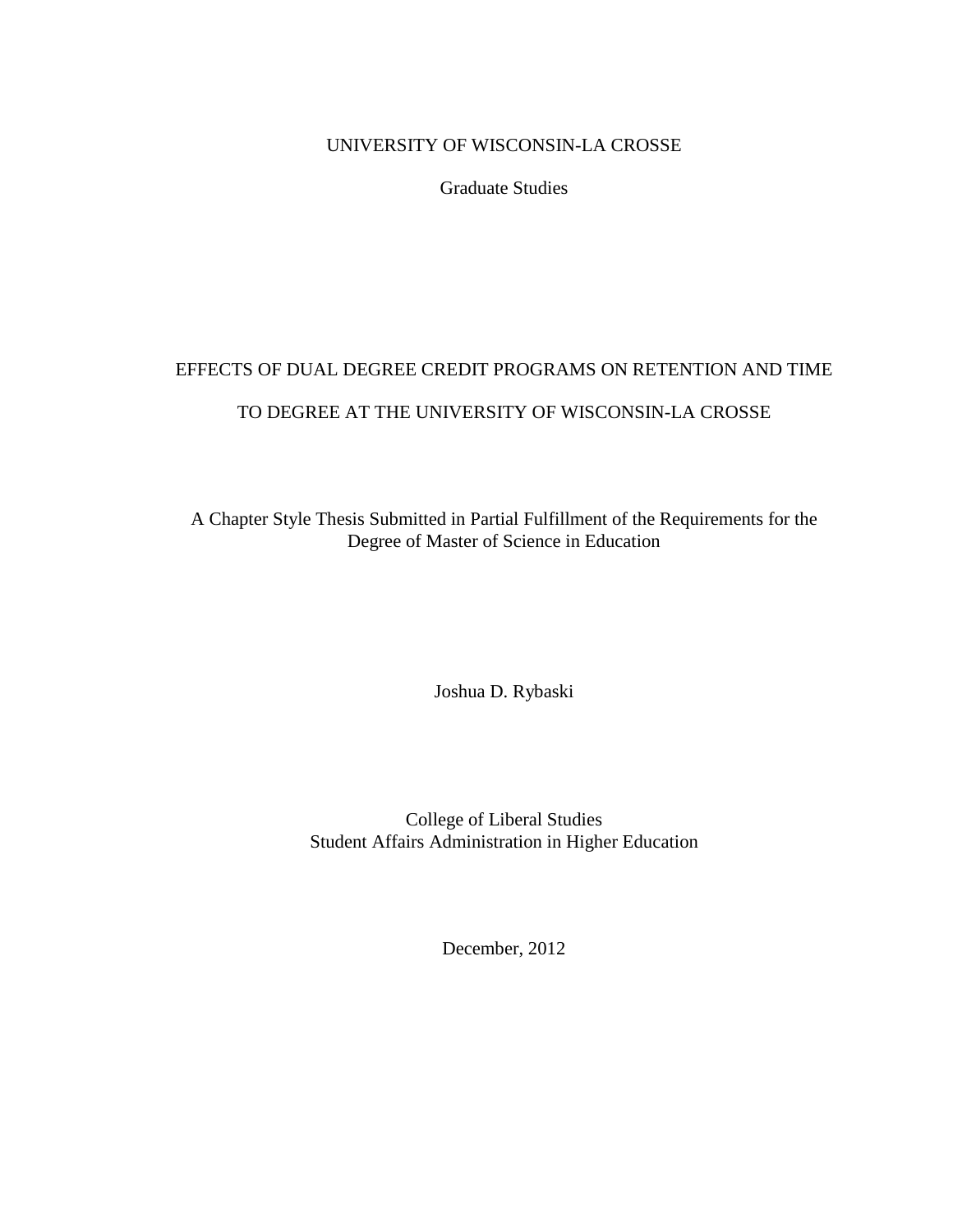# EFFECTS OF DUAL DEGREE CREDIT PROGRAMS ON RETENTION AND TIME

#### TO DEGREE AT THE UNIVERSITY OF WISCONSIN-LA CROSSE

By Joshua D. Rybaski

We recommend acceptance of this thesis in partial fulfillment of the candidate's requirements for the degree of Master of Science in Education - Student Affairs Administration in Higher Education.

The candidate has completed the oral defense of the thesis.

Chris Bakkum, Ph.D. Thesis Committee Chairperson

Jon Hageseth, Ph.D.

Thesis Committee Member

Vianden, Ed.D. Jorg Thesis Committee Member

 $\frac{11 - 15 - 12}{\text{Date}}$ 

<u>1-15-12</u>

Date

 $11 - 15 - 12$ 

 $\overline{Date}$ 

Thesis accepted

Steve Simpson, Ph/D. Graduate Studies Director

<u>| 18 | 12 |</u>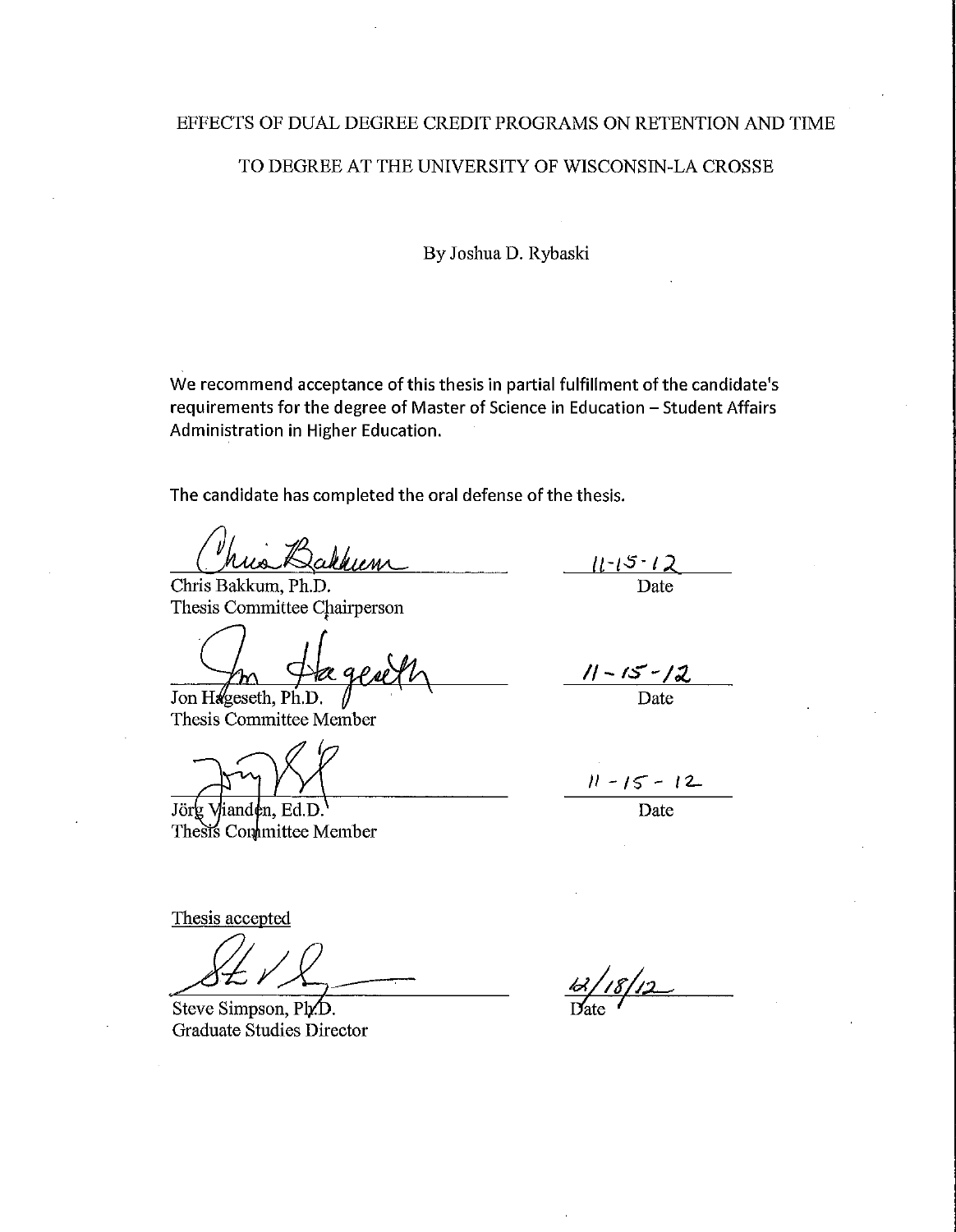# ABSTRACT

Rybaski, J. D. Effects of dual degree credit programs on retention and time to degree at the University of Wisconsin-La Crosse. M.S. Ed. in Student Affairs Administration in Higher Education, December 2012, 64pp. (C. S. Bakkum)

The purpose of this study was to investigate the effects of enrollment in high school Advance Placement (AP) and/or Dual Enrollment (DE) programs on college retention and time to degree in a sample of 18,135 undergraduates between the years 1992 and 2002 at the University of Wisconsin-La Crosse (UW-L). The research compares the relationship between these variables for students who participated in these programs during high school with those students who did not participate. The results showed that AP/DE program enrollment is an effective strategy to help students persist and graduate more quickly.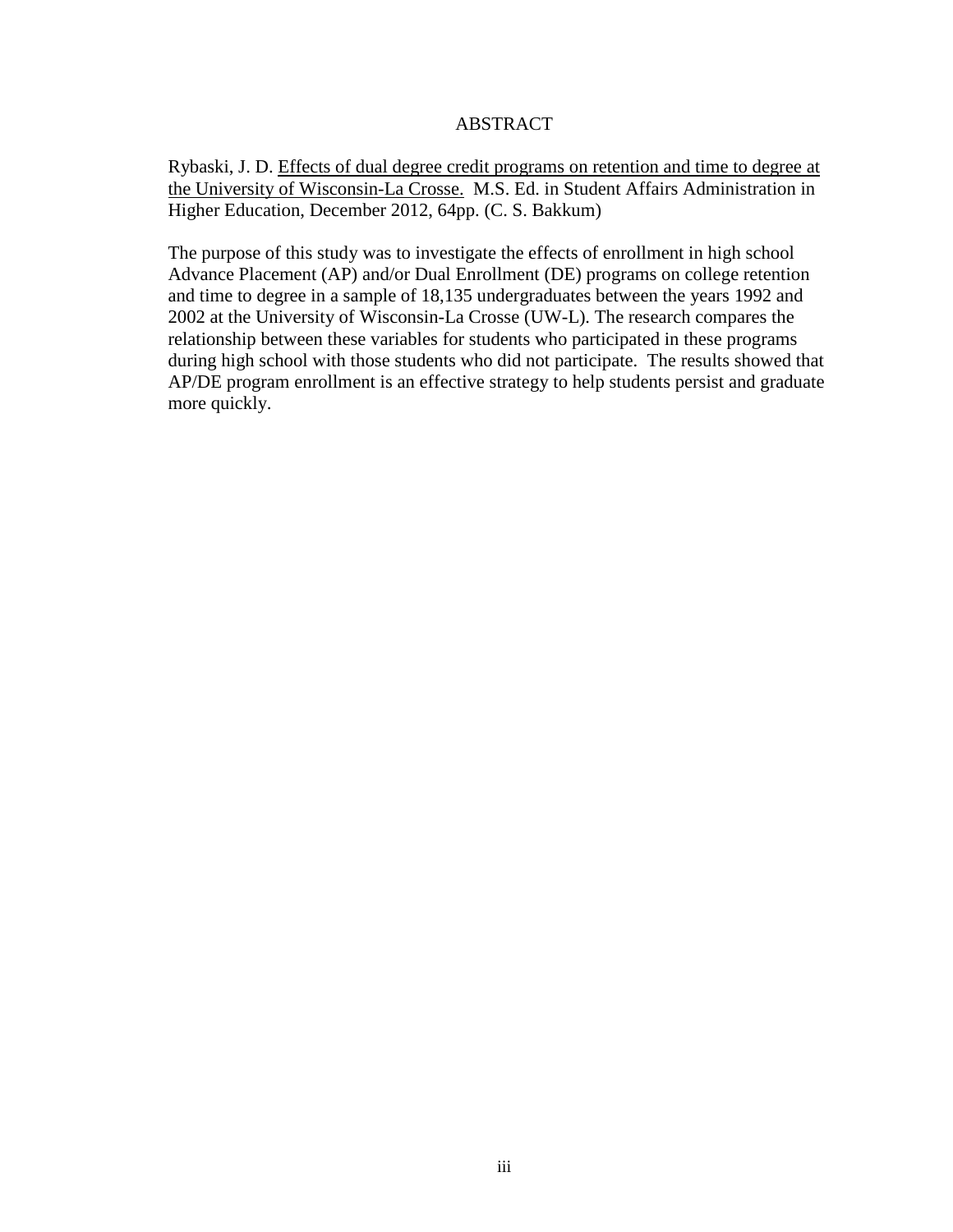#### ACKNOWLEDGMENTS

I would like to thank and extend my gratitude to all the individuals who made this research possible and supported my decision to pursue my masters in Student Affairs Administration and Higher Education. I would like to express my sincere thanks to my thesis committee. To Dr. Chris Bakkum, chair, for her support and determination to complete this project. To Dr. Jon Hageseth, committee member, for his assistance in analyzing this data and supportive advice. A special thanks to Dr. Jörg Vianden, committee member, for his constant revisions, understanding and amazing ability to connect research with practice.

Additional thanks to Dr. Sherwin Toribio in the UW-La Crosse Statistical Consulting Center for his assistance with running the data: however any errors of fact or interpretation remain the sole responsibility of this author. Finally, I would like to thank all my mentors, friends and most importantly my parents for always supporting me in every endeavor and challenging me to do my best. This work is as much a part of me as it is a reflection of their love and support throughout the years.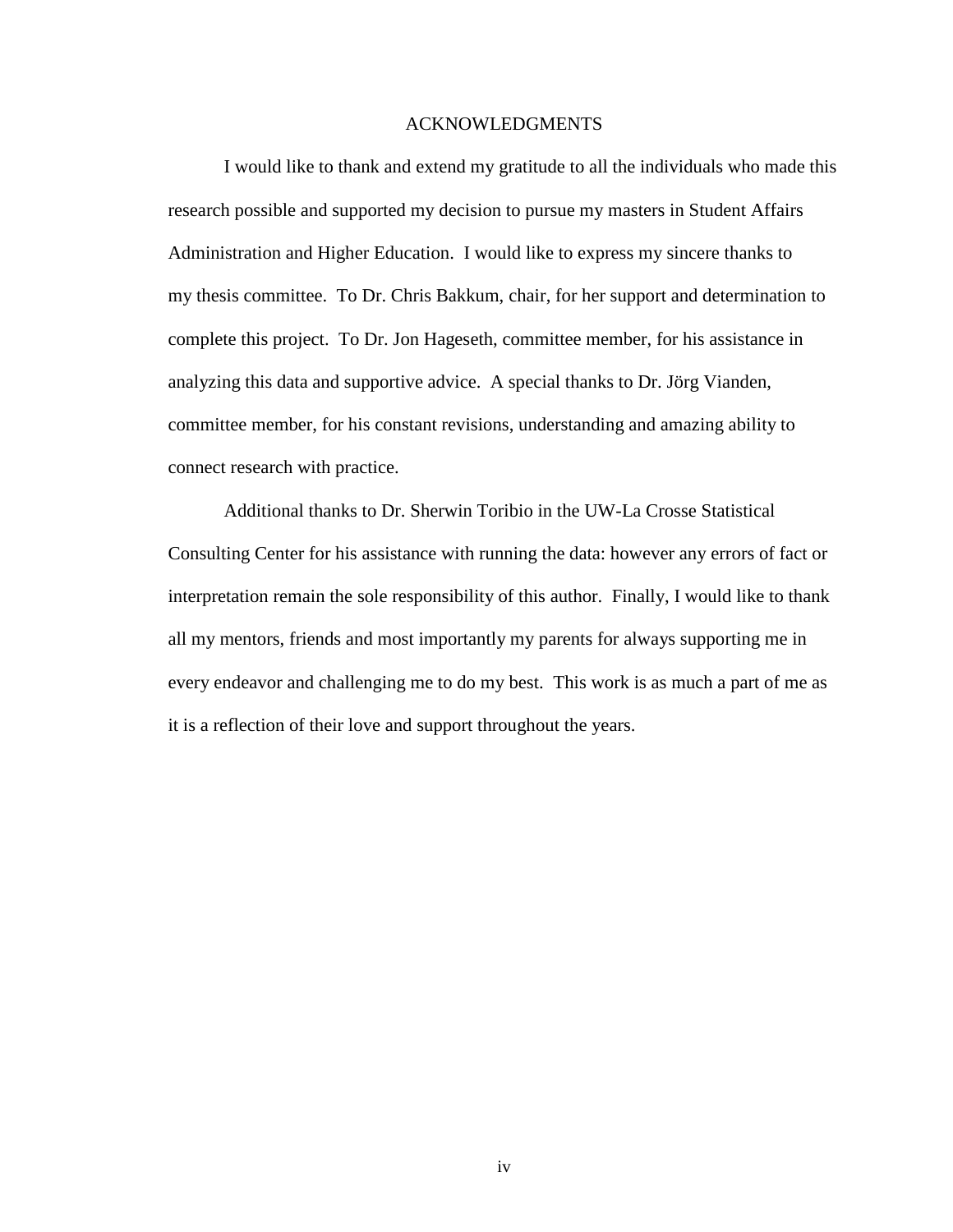# TABLE OF CONTENTS

| Advance Placement & Dual Enrollment Effects on Retention and Time to |
|----------------------------------------------------------------------|
|                                                                      |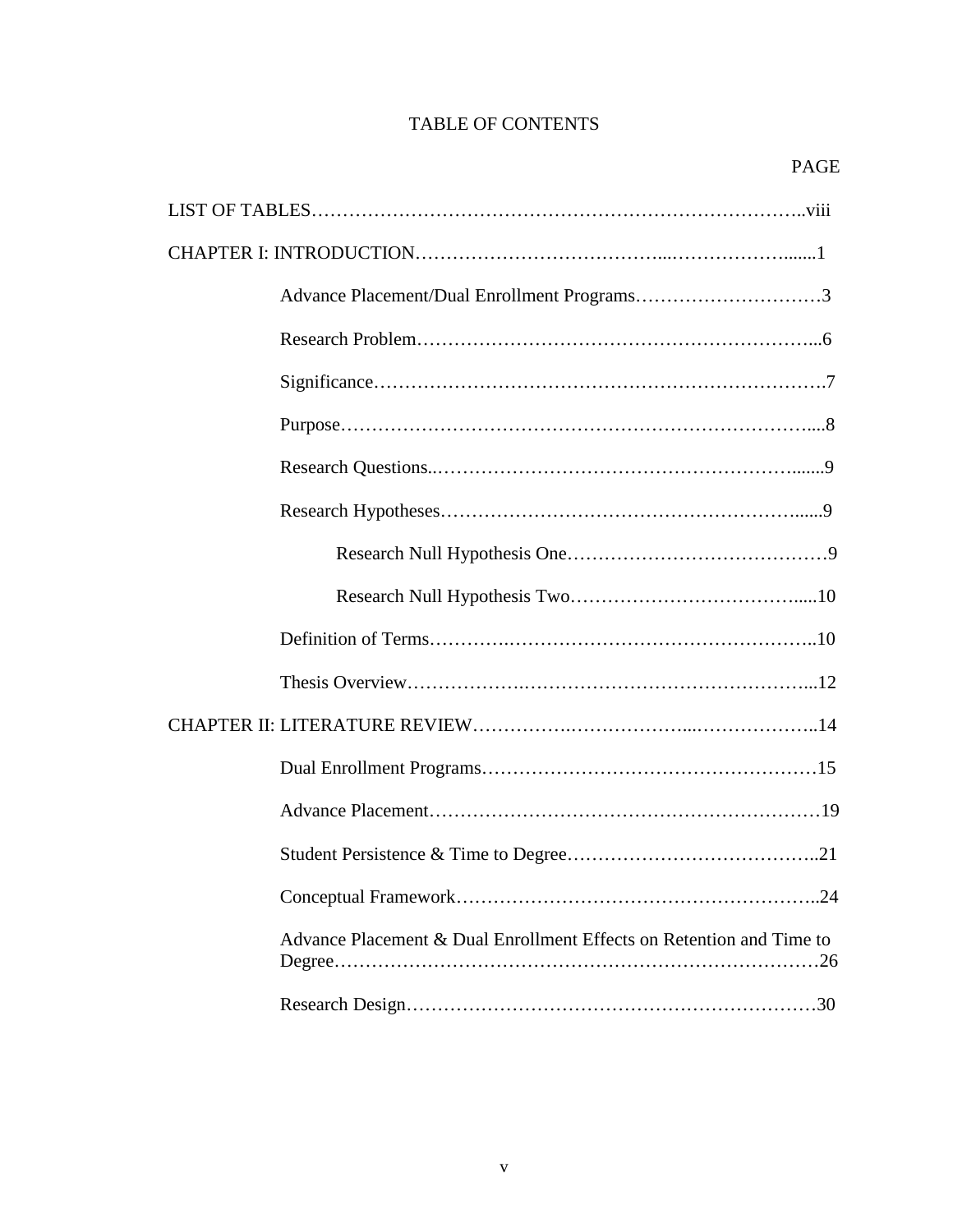| Traditional Students and AP/DE Participants of the Sample36 |
|-------------------------------------------------------------|
|                                                             |
|                                                             |
|                                                             |
|                                                             |
|                                                             |
|                                                             |
|                                                             |
| CHAPTER V: SUMMARY, DISCUSSION AND RECOMMENDATIONS42        |
|                                                             |
|                                                             |
|                                                             |
|                                                             |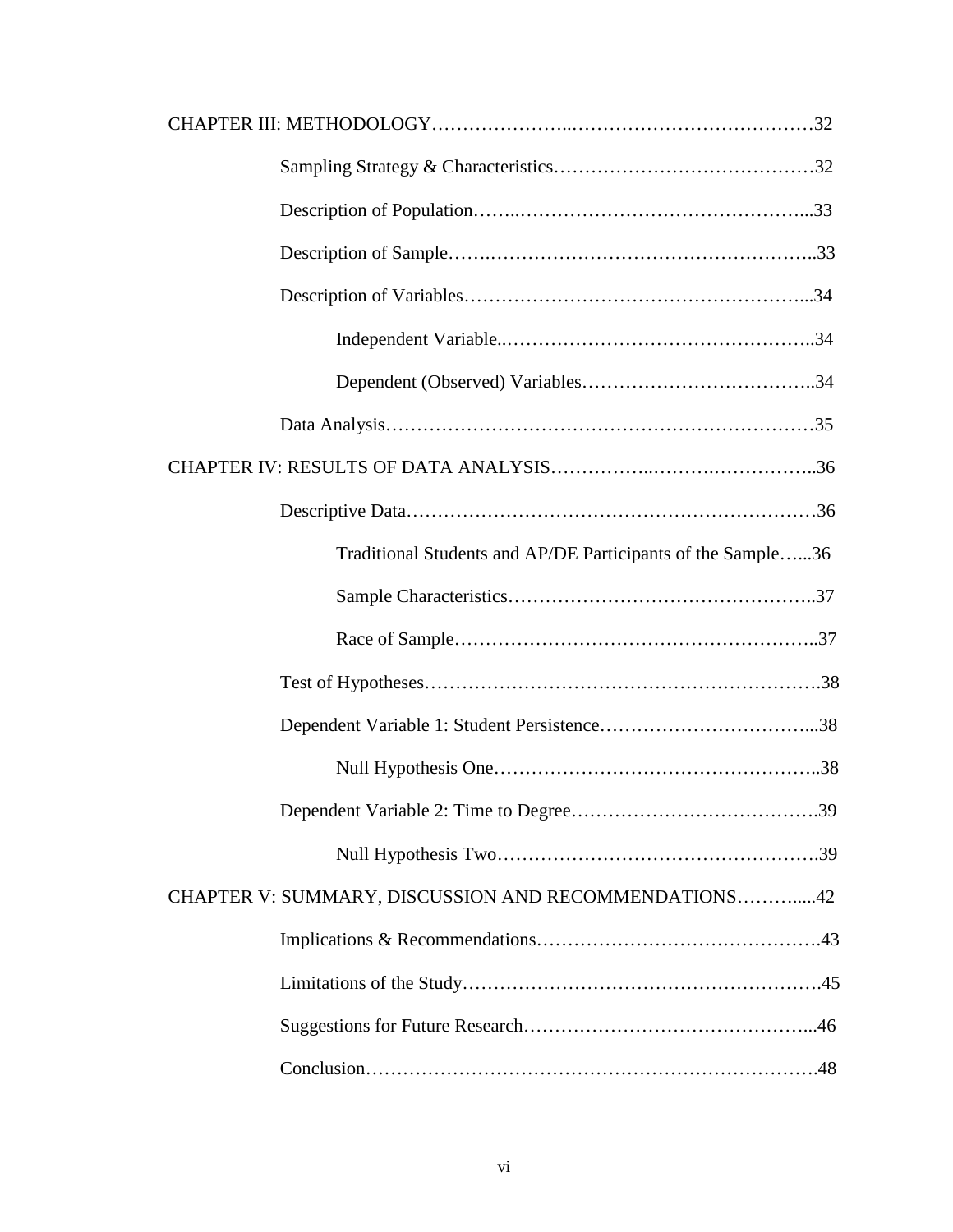|--|--|--|--|--|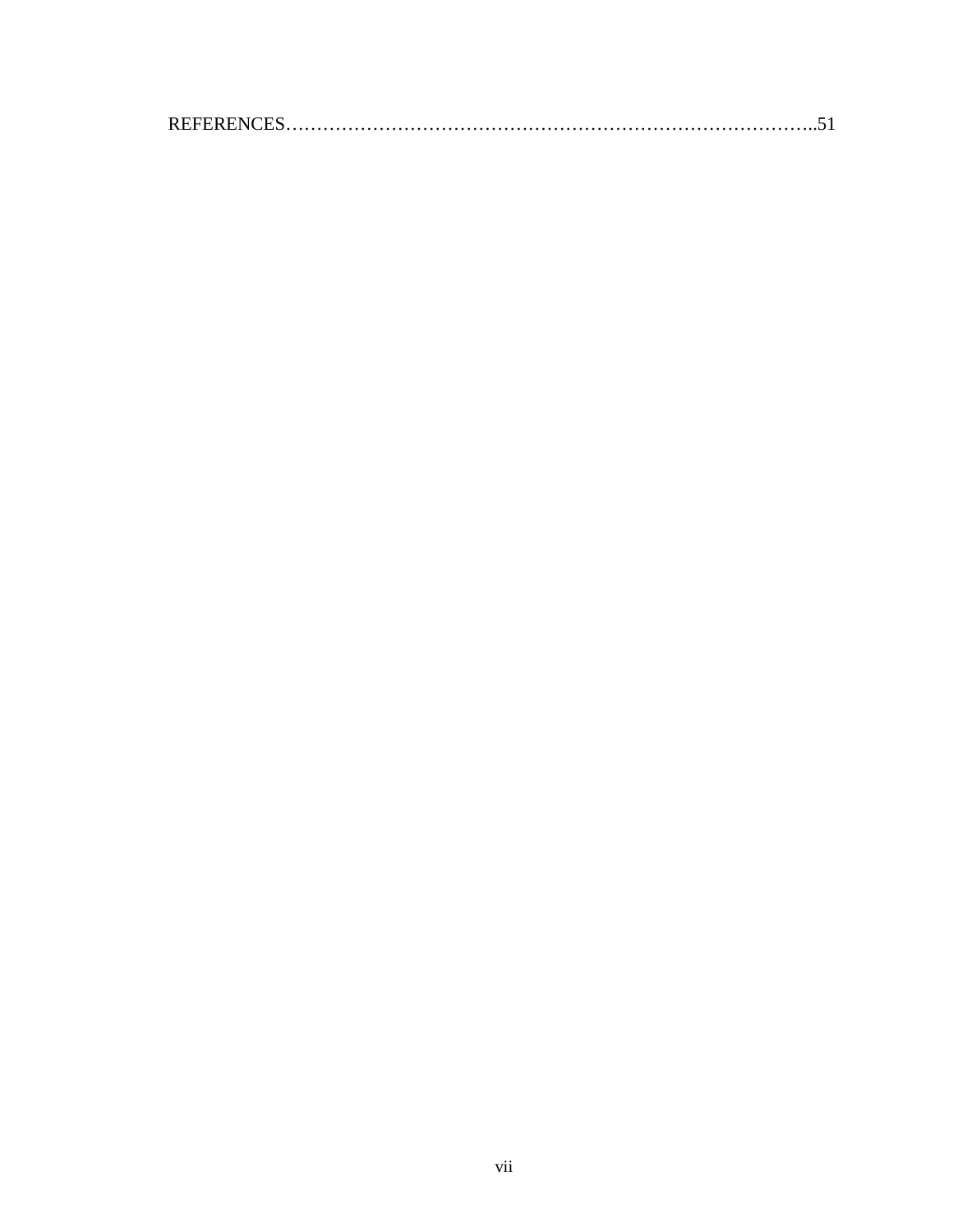# LIST OF TABLES

| <b>TABLE</b>     |                                                              | <b>PAGE</b> |
|------------------|--------------------------------------------------------------|-------------|
| 1.               |                                                              |             |
| 2.               |                                                              |             |
| 3.               |                                                              |             |
| $\overline{4}$ . | Persistence of students with and without AP/DE credits39     |             |
| 5.               | Graduation Rate of students with and without AP/DE credits41 |             |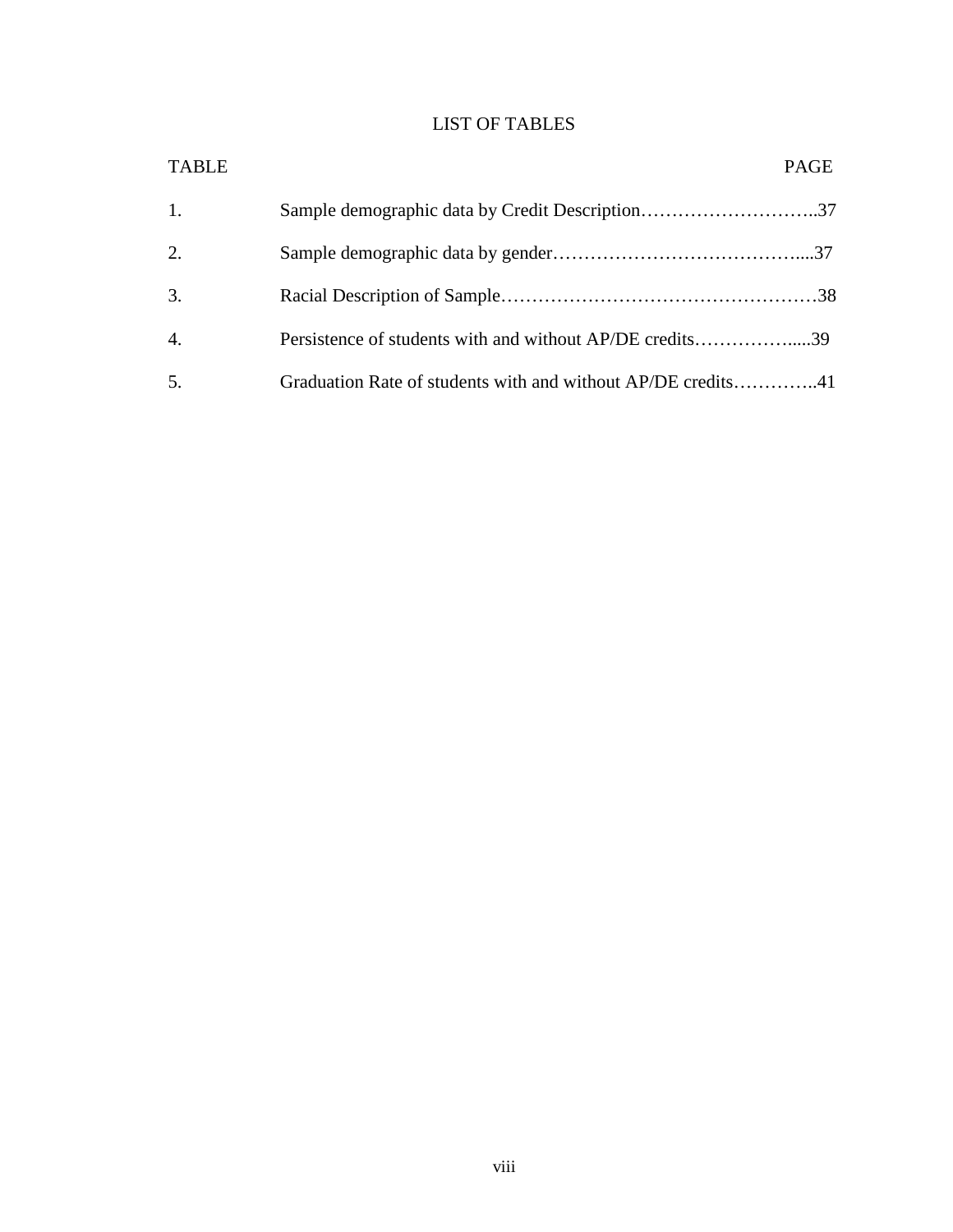# **CHAPTER I**

# **INTRODUCTION**

Given the current goals of the Obama administration, "…challenged every American to commit to at least one year of higher education or post-secondary training. The President has also set a new goal for the country: that by 2020, America would once again have the highest proportion of college graduates in the world." (Obama, 2008), and the resulting Wisconsin Growth Agenda, "The plan has three goals: 1. to develop the state's human potential, 2. to create new jobs, and 3. to strengthen local communities." (Pruitt & Reilly, 2010), university officials must examine what they can do to enroll more high school students in college and help them graduate more quickly. College student persistence and the overall time it takes to graduate from a university are influenced by a host of student and institutional characteristics including financial circumstances, academic preparation, educational requirements, educational goals, academic support programs, social integration, family support, and a variety of individual psycho-social factors (Pascarella & Terenzini, 2005; Tinto, 1987). Between the ten-year span of 1997- 1998 and 2007-2008 the average cost for a 4-year public institution increased almost 82% from \$7,469 to \$13,589. Accounting for inflation and adjusting for constant 2007 dollars, the average college cost increased about 41% for public universities (National Center for Educational Statistics, 2009).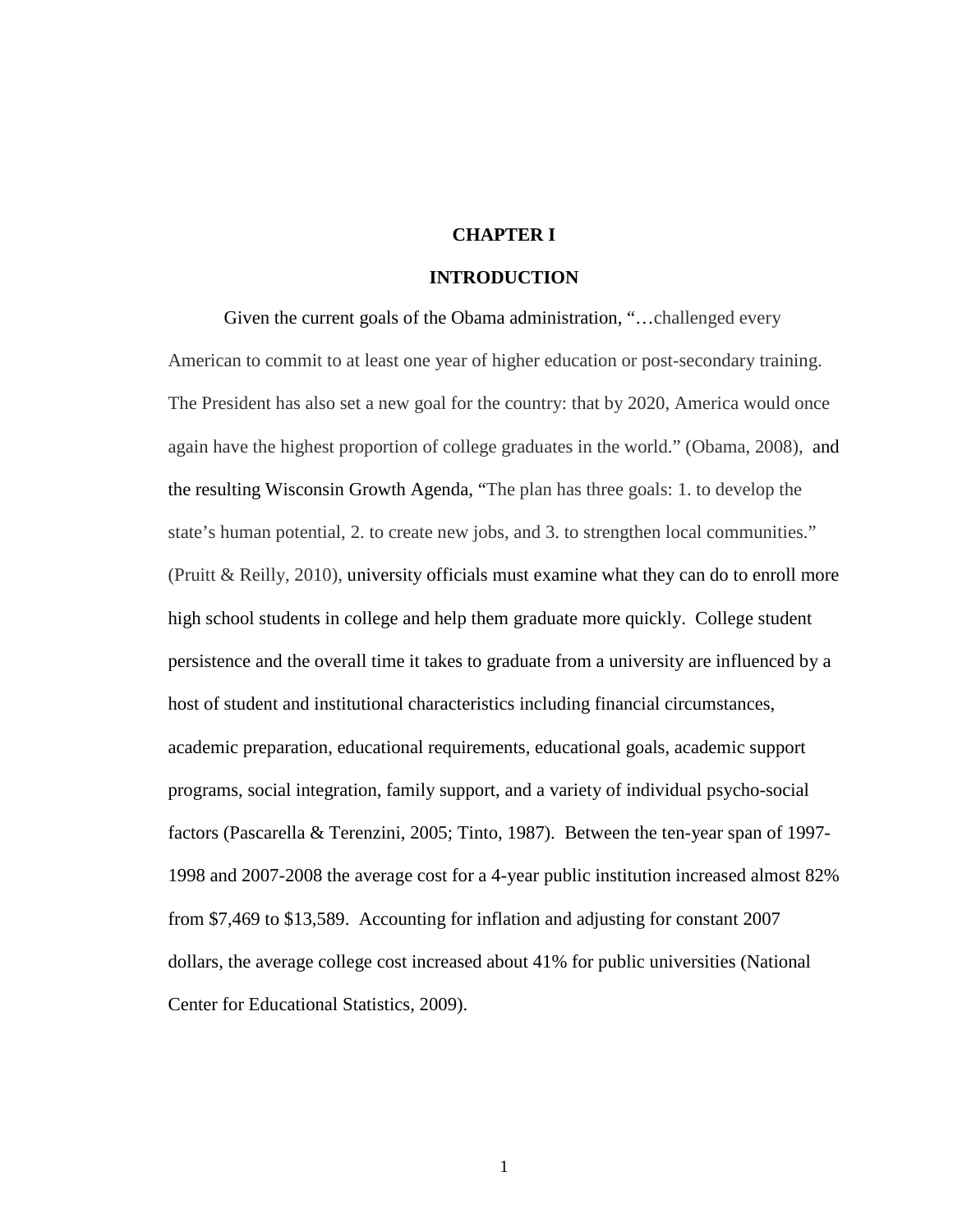Data collected by the Project on Student Debt indicate the average college debt for the University of Wisconsin - La Crosse (UW-L) graduate for 2008 was \$21, 250. Based on the trend in decreased student financial support and increased dependence on tuition dollars to supplement state aid it is justifiable to assume average cost of college will continue to rise.

Looking at national trends for university retention and graduation, only slightly more than half of all entering students graduate with an undergraduate degree in six years (National Center for Education Statistics, 2010). In 2008, University of Wisconsin (UW) System institutions retained 80.2% of new incoming freshmen to their sophomore year (University of Wisconsin System, 2010). Furthermore, the UW System reports a 6-year 59.7% graduation rate for full-time 2003 cohort students. In 2008, UW-L retained 86% of new incoming freshmen to their sophomore year and the 6-year graduation rate of the 2003 cohort was 70% (University of Wisconsin-La Crosse Common Data Set, 2010).

According to the 2000 US Census, 17.3 million people in the United States age 18 and older are enrolled in college. Estimated trends for the next five years will put another 2.3 million people in college, pushing total enrollment to 19.6 million college students. The United States ranks near the bottom of industrialized countries in college completion rates (College Board, 2008). Unless more students enroll in and graduate from college, the United States will continue to slip farther behind other developing nations such Canada, Korea and Sweden in total number of college graduates. For the first time in the history of the US, the level of educational achievement for the current generation will not exceed that of their parents (College Board, 2008). Experts among the State Higher Education Executive Officers believe in order to reclaim the world's leading ranking,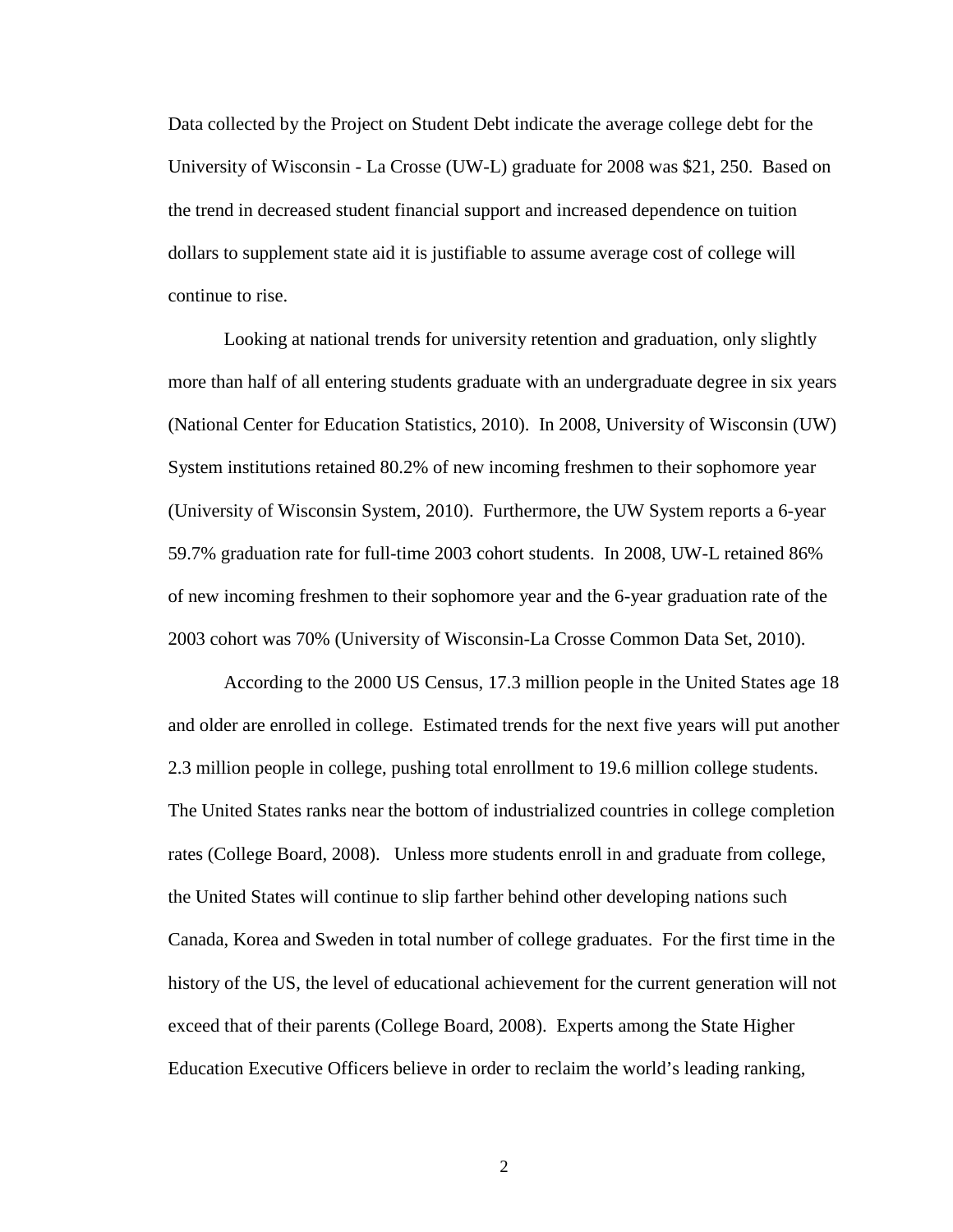55% of young Americans must gain a community college degree or higher by 2025 (SHEEO, 2008).

The comparison of US graduates to those in other countries is gaining importance in today's competitive global market, and the value of education is measured not just in monetary value but human capital. Since the 1983 report *A Nation at Risk* (US Department of Education) was released, an increased value has been placed on education and most notably the value of a college degree to maintain a spot for individuals in America's middle class.

Efforts to increase student retention and graduation rates include opportunities for advanced college credit (Mokher & McLendon, 2009). This study investigates the role of Dual Enrollment/Advance Placement (DE/AP) programs in retaining and graduating college students more quickly. This study advances a longitudinal investigation of the effects of DE/AP programs on retention rates and time to degree for a sample of approximately 18,135 undergraduate students at the University of Wisconsin-La Crosse between the years of 1992-2002. A study like this first warrants a definition of the terms Dual Enrollment/Advance Placement programs.

## **Advance Placement/Dual Enrollment Programs**

The most established and perhaps most widely used dual-degree credit option is the national Advanced Placement (AP), which is administered and overseen by the College Board. Advanced Placement was created through a series of studies by the Ford Foundation in 1951 to assess the perceived gap in academic preparation between high schools and colleges in the United States. The studies concluded that some high school students were clearly prepared to perform college-level work while still in high school.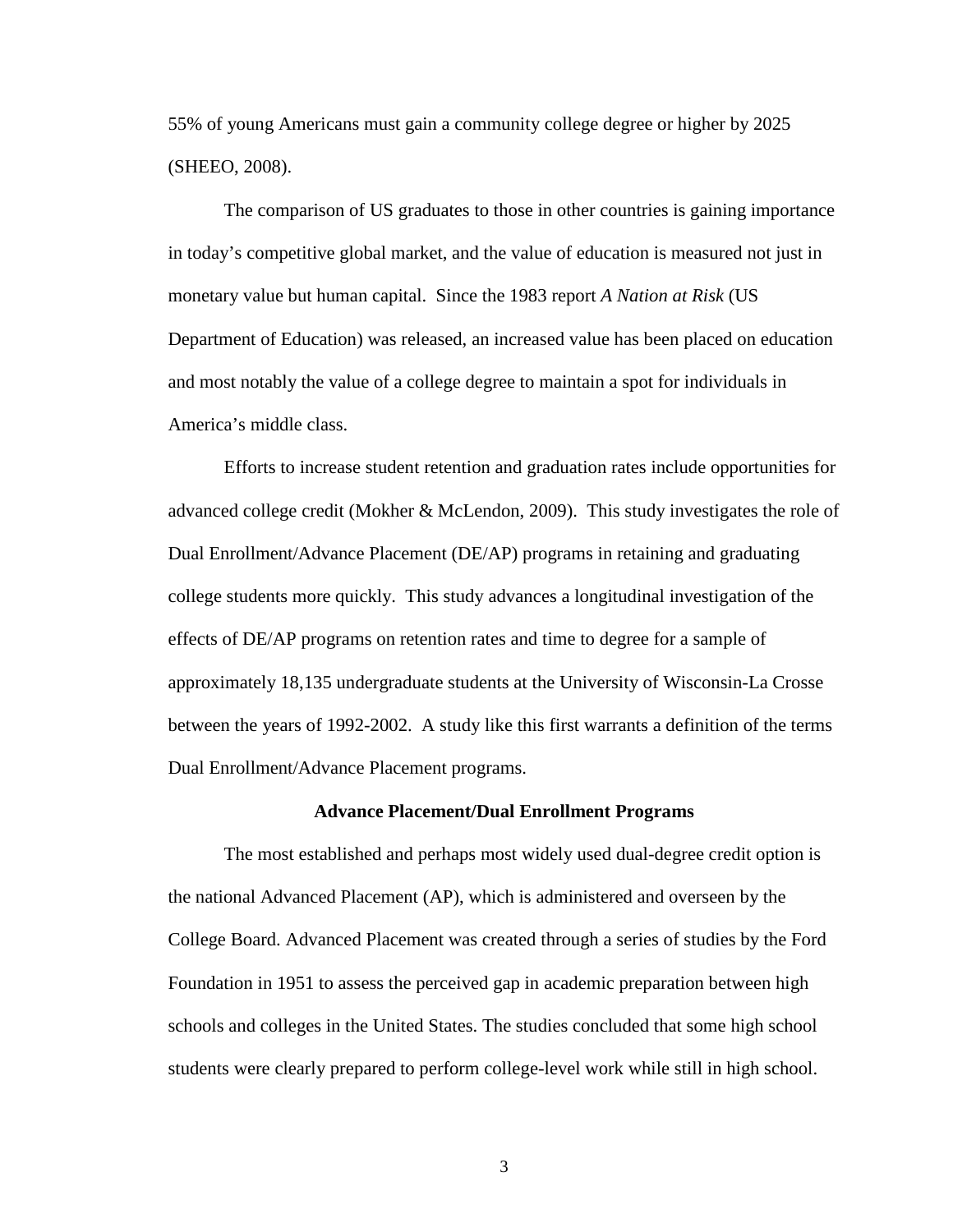Giving such students the opportunity to participate in advanced course work would help accelerate their academic and career paths (The College Board, 2000). Furthermore, the Ford Foundation studies recommended that high school teachers take on the responsibility for developing AP coursework. The AP curriculum is designed to engage students in college course content ending with a final exam to grant credit at the college level. At the present time the College Board offers 37 different examinations, which requires teachers to design their curriculum accordingly (The College Board, 2012). In 2011, 903,630 of the 2,993,120 high school graduates (30.2 %) took at least one or more AP exams totaling over 2.7 million AP Exams. In Wisconsin 17,280 of the 62,068 high school graduates (27.8%) took at least one or more AP Exams (The College Board, 2012). In 2010, 752 of the 1,837 (41%) new, incoming freshmen at UW-La Crosse earned some form of advance credit (G. Engen, personal communication, June 25, 2012).

In contrast to the national AP program, dual enrollment programs (DE) are authorized through an in-state university or college. Students are only eligible to participate in DE programs in the state in which they attend high school. Students receive instruction from a college faculty member either at the high school, at a local college, online, or through other means (Krueger, 2006). Compared with a more college preparatory AP curriculum, DE courses are designed to offer credit at the high school and college at the same time. DE courses allow students to take courses not available at their high school in addition to vocational preparation. For the local context DE options have similar designs: students in Wisconsin high schools enroll in Youth Options (YO) programs and Minnesota students enroll in Postsecondary Education Options (PSEO) programs. The cost for such programs in Wisconsin and Minnesota are subsidized by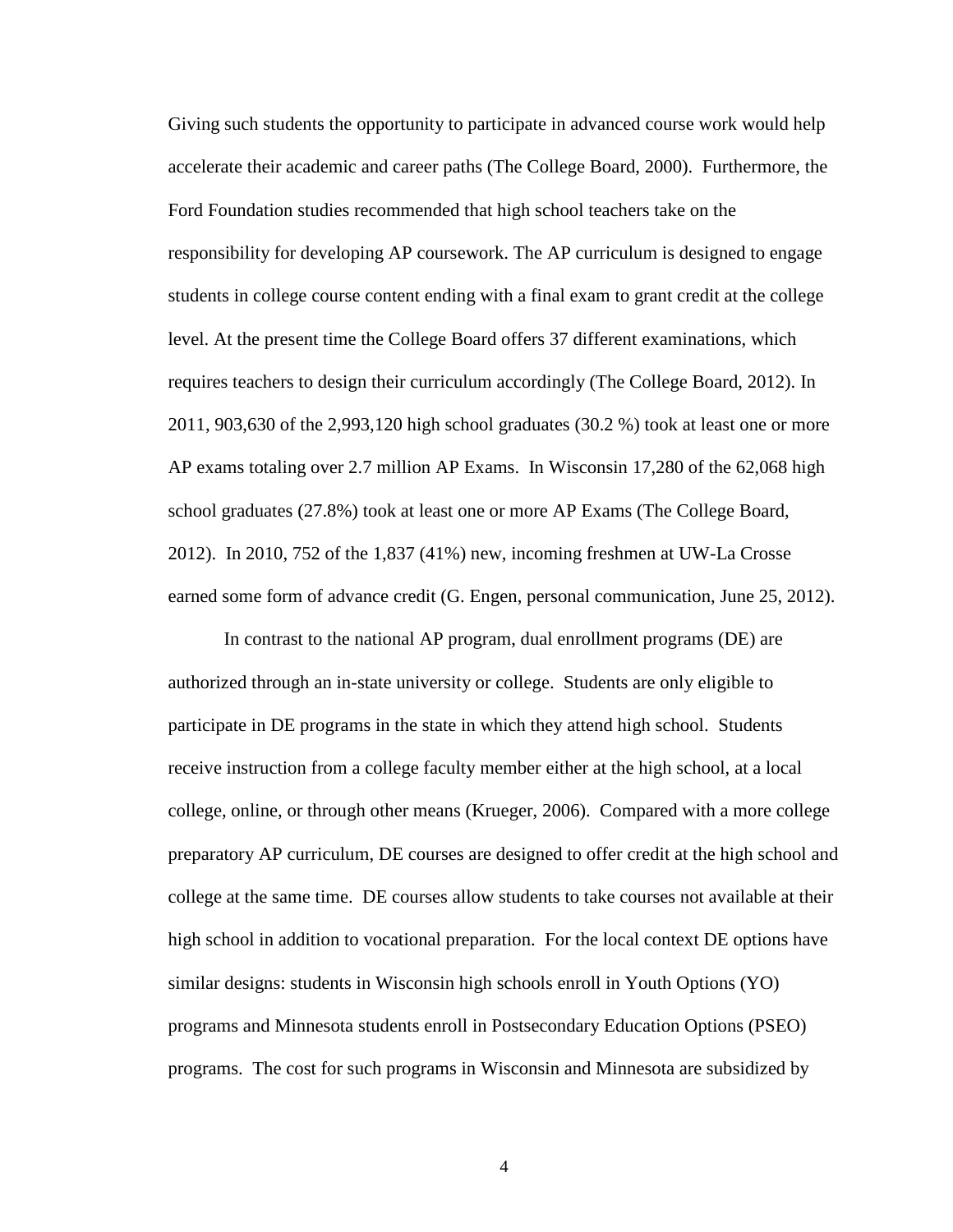state tax dollars, and the funding comes from the individual school districts with no direct cost to the student. Data collecting dual enrollment participation is limited, but according to the National Center for Educational Statics (2005), 71 percent of public high schools offered Dual Enrollment programs. Currently neither Wisconsin nor Minnesota are required to track student participation in national DE programs. The Wisconsin Department of Education is conducting the first survey of DE for the 2011-12 academic year. In 2010-11, 2,260 Wisconsin students participated in DE programs (S. Rose-Adametz, personal communication, June 25, 2012). In 2010-11, 5,476 Minnesota students participated in DE programs (Austin-King, Lee, Little, Nathan, Center for School Change at Macalester College, 2012).

Despite a wide array of AP/DE options, not all high school students enroll in these types of programs. Some students are not qualified academically while other students may not see the value in these courses. Students who have participated in these programs may have an easier transition to college; however, they may still lack fundamental skills to succeed (such as study skills, decision-making skills, and communication skills). For instance, the Youth Options program provides exposure to college expectation, instructional practices, and evaluation methods (Garvey, 2006) which may assist students in developing skills for college and beyond. Although students are taking AP/DE programs, they may not persist through college or graduate. As a result, there is a practical need to investigate the effects of AP/DE programs on retention and graduation of college students. If by enrolling in AP/DE courses students persist or graduate more quickly, more high school students may decide to participate in these programs.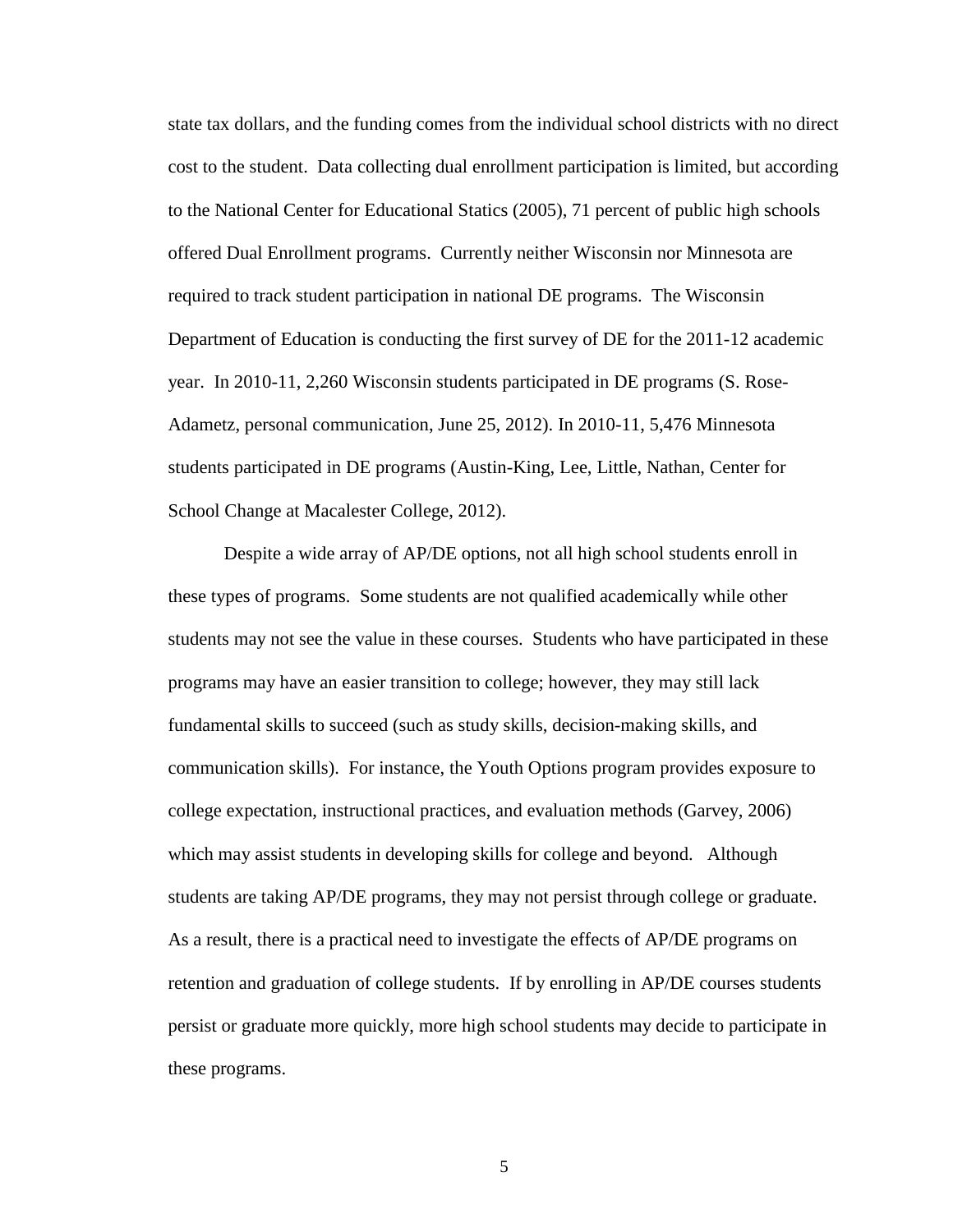#### **Research Problem**

Why do high school students participate in dual enrollment (DE) and Advance Placement (AP) programs? Many incentives exist for them to earn college credit: school districts pay for college courses; lack of challenge and options in high school coursework; academic/college preparation; early start on career; early selection/registration of college courses. Participation in DE/AP may also be due to external motivators such as rising college tuition costs or competition for highly selective universities. Finally, students enroll in these programs because they see no other options in getting a head start to college without DE/AP credit. This may stem from pressures to succeed in high school, to get into college, and to secure their first job (Howe & Strauss, 2000).

Despite the large body of research on college student retention and degree attainment, relatively few studies have examined the effects of high school dual enrollment (DE) or Advanced Placement (AP) programs on college student retention and time to degree (College Board, 2006, Delicath 1999, Hoffman, Vargas, & Santos, 2008). One recent study important to this research is Sherman Valentine's (2010) dissertation. Valentine examined DE/AP programs earned at Indiana University of Pennsylvania, a public doctoral institute in Western Pennsylvania. Valentine's research recommended continued evaluation of AP/DE programs related to student persistence, first semester GPA and time to graduate beyond the Pennsylvania System. In addition, Valentine encourages further research to analyze how the number of DE/AP credits earned impacts persistence, first semester GPA and time to graduation. Although Wisconsin high schools have studied the transition of students with DE/AP to college (Garvey, 2006),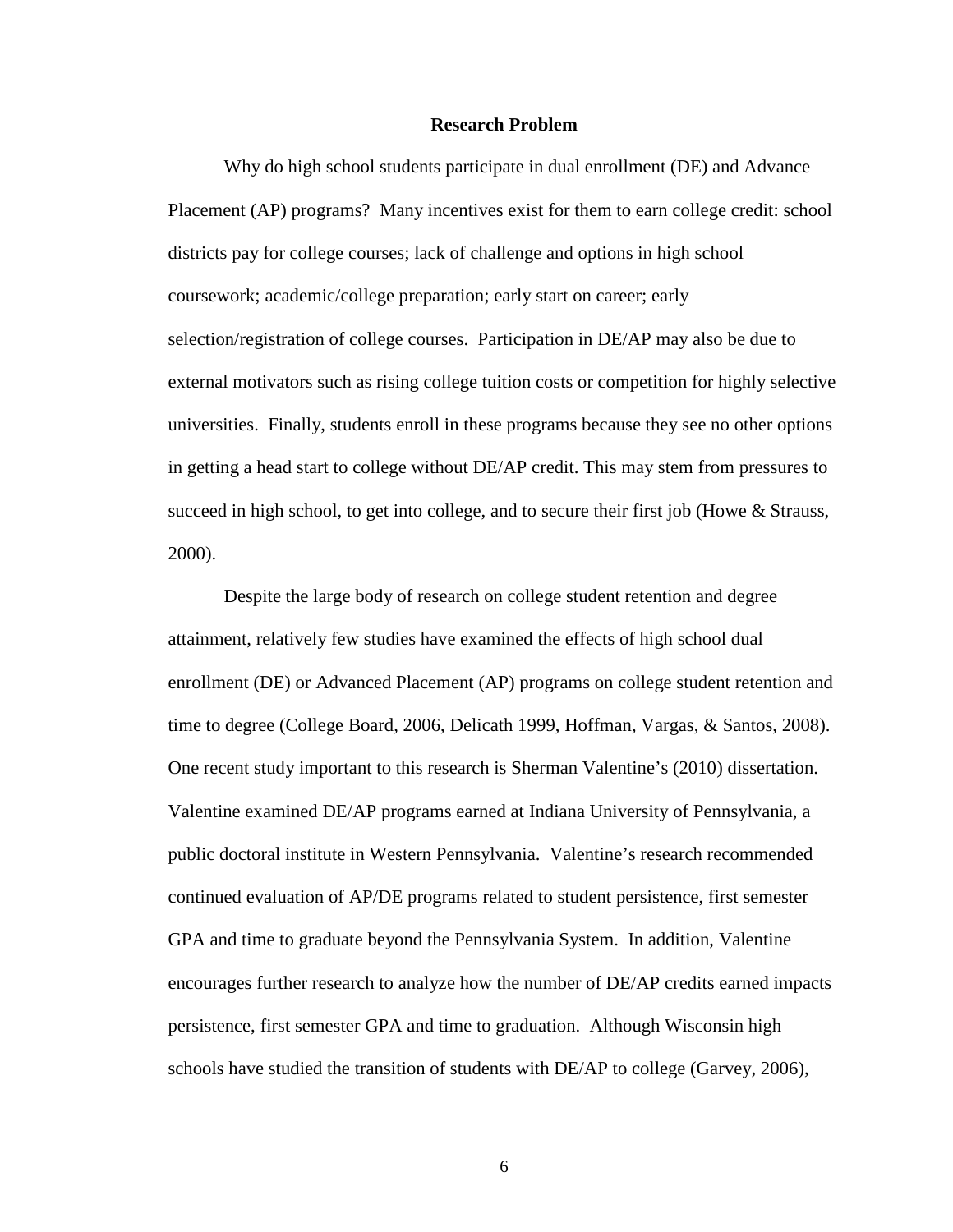UW colleges and universities have not conducted research to illustrate the outcomes of these programs on their students. A significant number of students are enrolled in DE/AP with the hope of benefiting their college admission, getting a jump start on their degree program, or joining the workforce (Garvey, 2006). However, universities must answer questions about the benefits of DE/AP.

#### **Significance**

Research on DE programs influences curriculum design and courses taken in high school, college admission and preparedness for college, and college faculty and remedial instruction at the college level. In addition, policy makers at the state level who fund DE programs through tax and public school funding may find such research useful. The numerous studies conducted by the College Board place additional significance on the validity of testing and reliability of successful high school to college transition.

At this time there is no longitudinal research related to DE programs, retention and time to graduation at the University of Wisconsin-La Crosse. Thus, this study makes an important contribution to the literature and can be used by students, high school counselors and colleges to help them understand the importance of AP/DE credits. With over one-third of the current students entering UW-La Crosse with some form of AP/DE credit each year this trend will not end overnight. The credits students earned prior to enrolling at UW-L is significant. Secondary schools that are able to offer DE options benefit from DE programs in K-12 academic testing, matriculation rates to college, academic reputation and school funding. Students may use information from this study to determine the effectiveness of DE credits in preparation for college and college success. Legislatures who fund DE programs may use this information to determine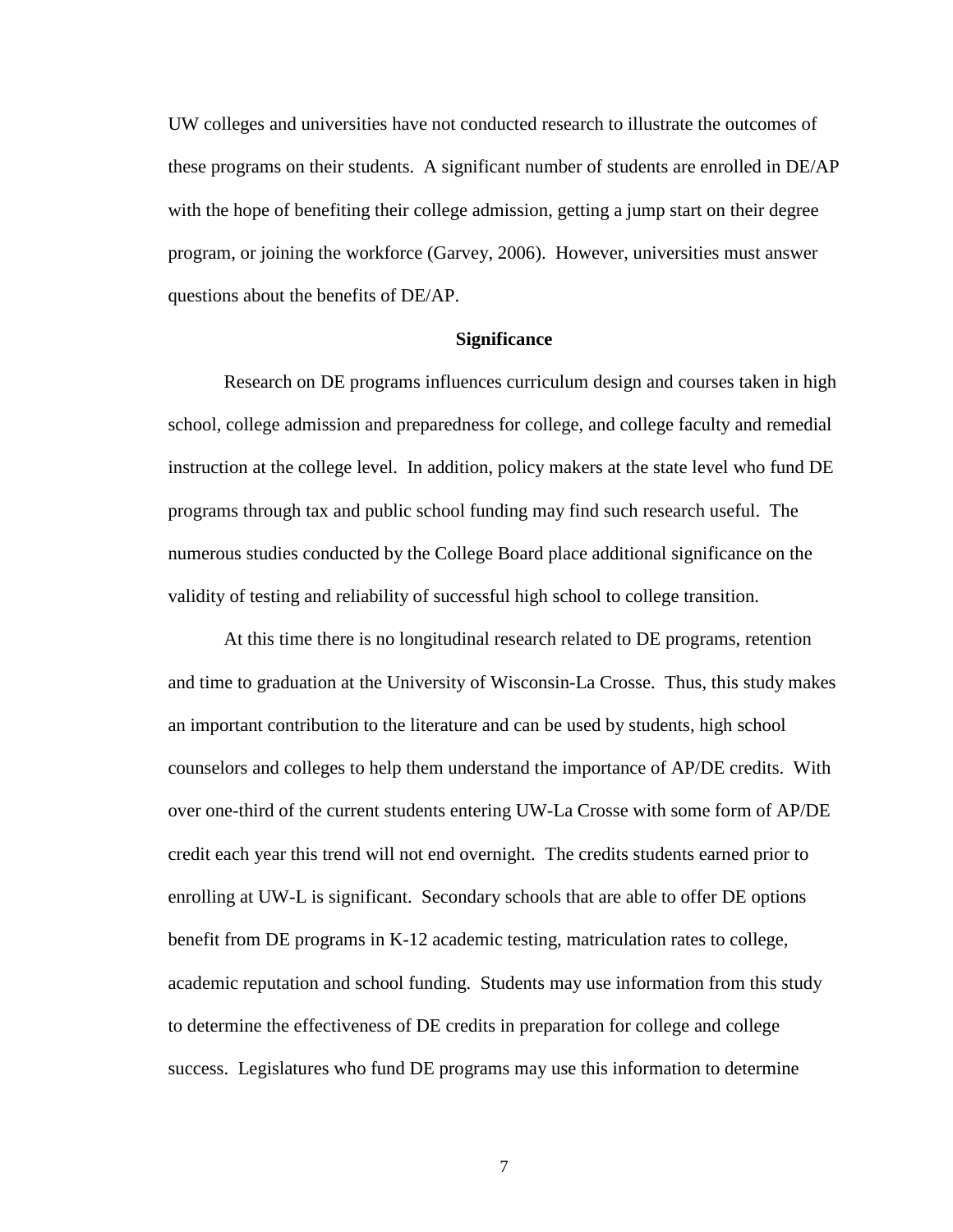future funding for secondary and higher education. Colleges and university admissions offices may use this information to determine the best method for weighing students' college preparation. Finally, institutions may use this information to address instructional issues and determine the level of remedial or advanced curriculum.

#### **Purpose**

The purpose of this study is to investigate the effects of enrollment in high school Advance Placement/dual enrollment programs on college retention and time to degree in a sample of 18,135 undergraduates between the years 1992 and 2002 at the University of Wisconsin-La Crosse (UW-L). The research compares the relationship between these variables for students who participated in these programs during high school with those students who did not participate. The independent variable will be defined as having completed at least one AP or DE (or both) course during high school. The first dependent variable, retention, will be defined as students returning to UW-L each semester after first enrolling until graduation. The second dependent variable, time to degree, will be defined as the number of years it takes a student to graduate from the institution. To measure this variable, students will be compared regarding 4-year, 5-year, and 6-year graduation rates. Tracking longitudinal UW-L enrollment data (1992-2002) serves as the method of data collection. Aside from the independent and dependent variables, the data set includes students' demographic information, such as gender, race, high school GPA, high school class rank, entrance exam scores and subscores (ACT or SAT), home state, first year college GPA, cumulative degree GPA, and degree major.

The primary outcome of this investigation is to evaluate the benefits of dual enrollment options in terms of students' college success and to make specific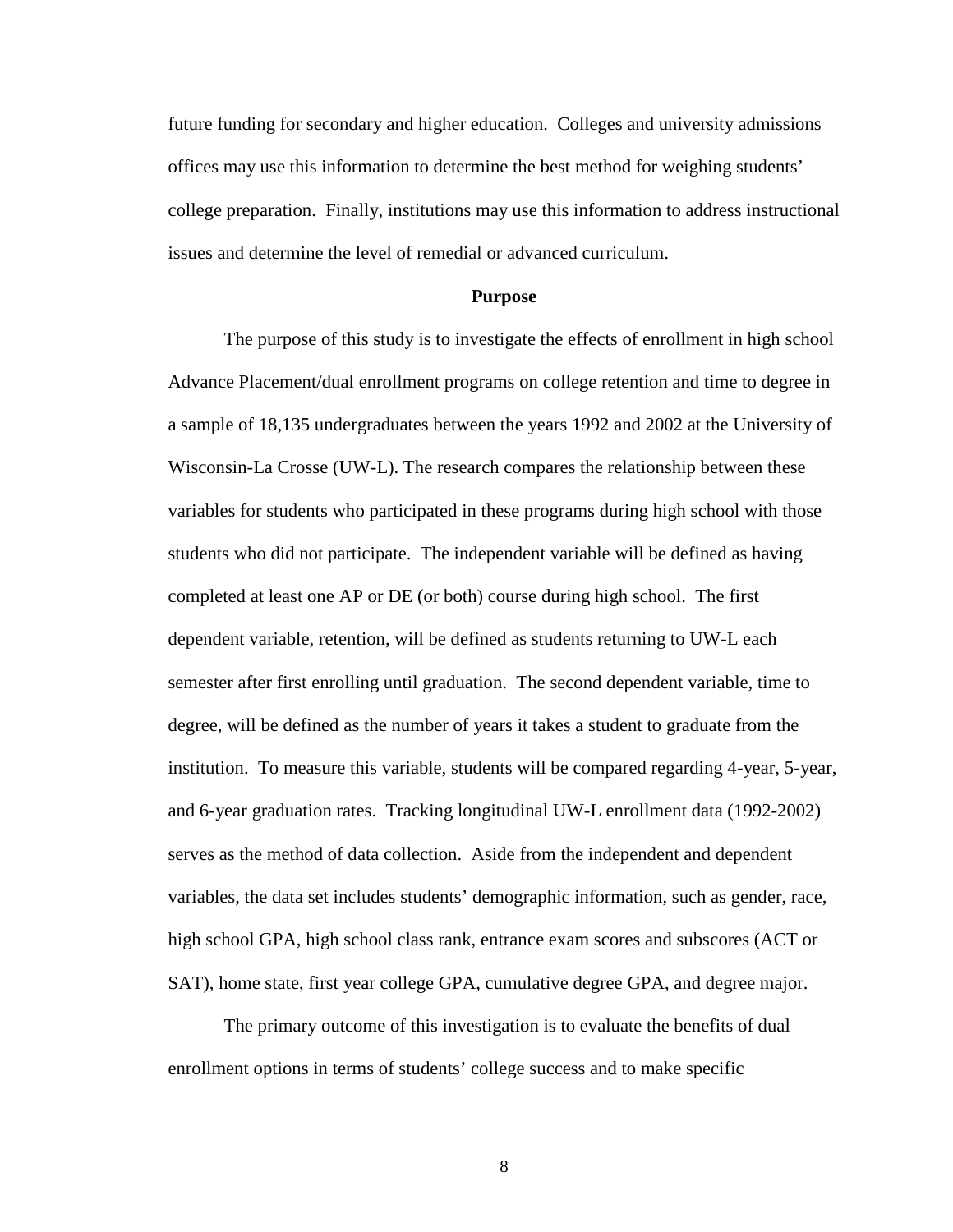recommendations to institutions of higher education as well as high schools about the future of these programs. By examining the multiple opportunities to earn dual credit, researchers can measure the educational, social and economic values of these programs. Further, researchers and institutions can make inferences about the worth of dual credit programs for future students traversing post secondary education.

#### **Research Questions**

The main question of this investigation is whether participating in dual-enrollment programs in high school facilitates retention in college and reduces the number of semesters or years it takes to earn a traditional bachelor's degree. From this main question, more specific questions that guide this research emerge:

1) Are college students who have earned AP or DE credit more likely to be retained in college than those who have not earned AP or DE credit?

2) Do college students who have earned AP or DE credit take less time to graduate from college than those who have not earned AP or DE credit?

# **Research Hypotheses**

Two research hypotheses were created from the research question for this study. The two null hypotheses listed below were used with an inferential statistic to test for statistical significance.

# **Research Null Hypothesis One**

There is no statistically significant difference between college students who have not earned AP or DE credit in persisting from first to second year than those who have earned AP or DE credit.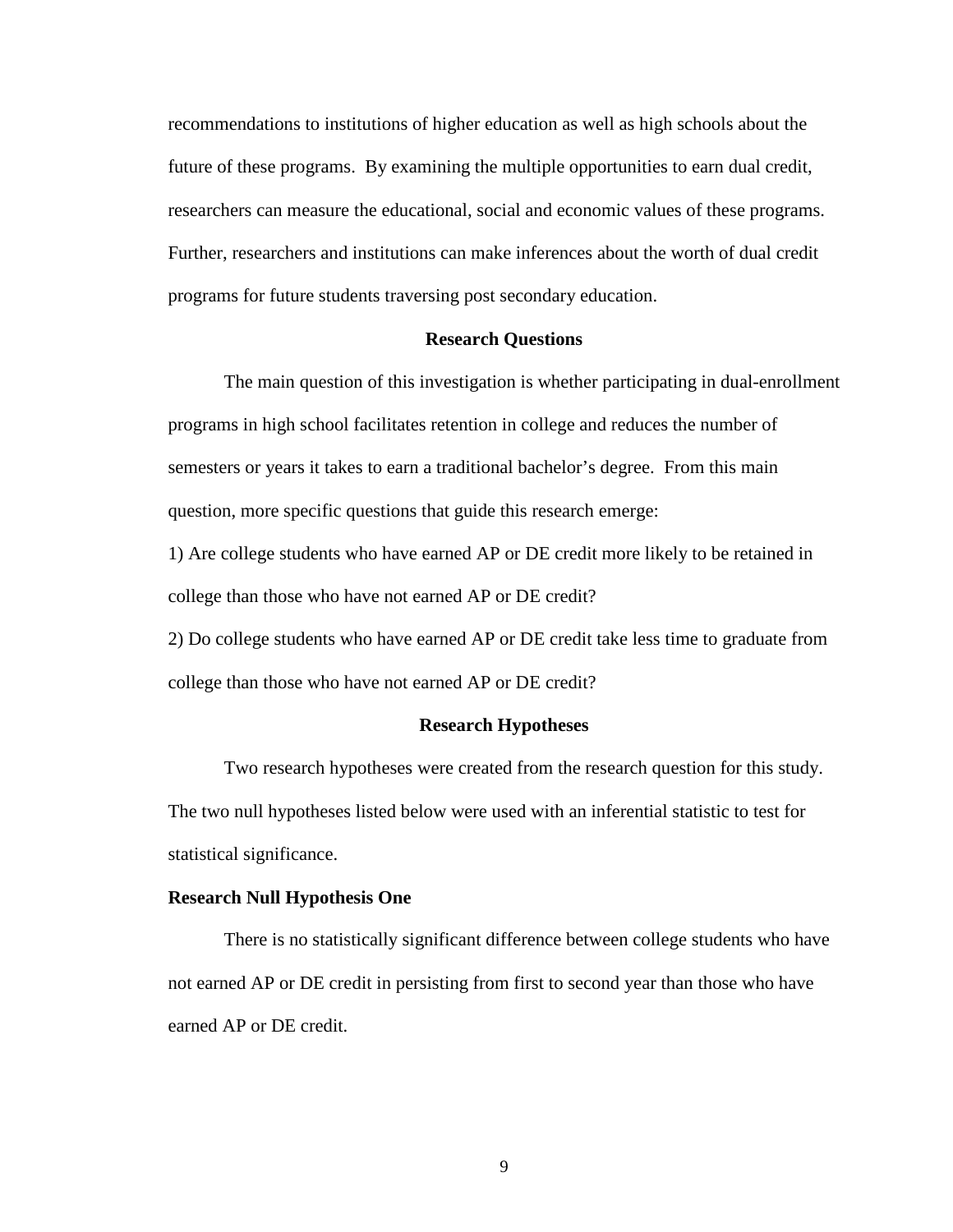#### **Research Null Hypothesis Two**

There is no statistically significant difference between college students who have not earned AP or DE credit in time to degree, than those who have earned AP or DE credit. Time to degree is measured in semesters: four years or less, more than four years but less than five years, more than five years but less than 6 years, and 6 or more years.

#### **Definition of Terms**

There are terms in this study that required definition. Additional terms may be defined outside of this section as used in the literature review and additional chapters, however the following terms have been defined for the reader's understanding and consistency.

*Attrition* – a reduction in the number of students who enroll in the subsequent term due to reasons other than graduation.

*Cumulative Grade point Average (GPA)* – an average derived from taking the total grade points earned and dividing by the total number of semester hours attempted for college credit, reported on a 4.00 scale. (UW-L Undergraduate Catalog 2009-11, p 40).

*Dropout -* any student who leaves college for a given period of time, and consequently does not earn the degree in the same amount of time, with the class with which he/she originally started.

*Freshman year* – first academic college experience for students with typical college credit hours ranging from 1 - 30 credits (UW-L Undergraduate Catalog 2009-11, p 39).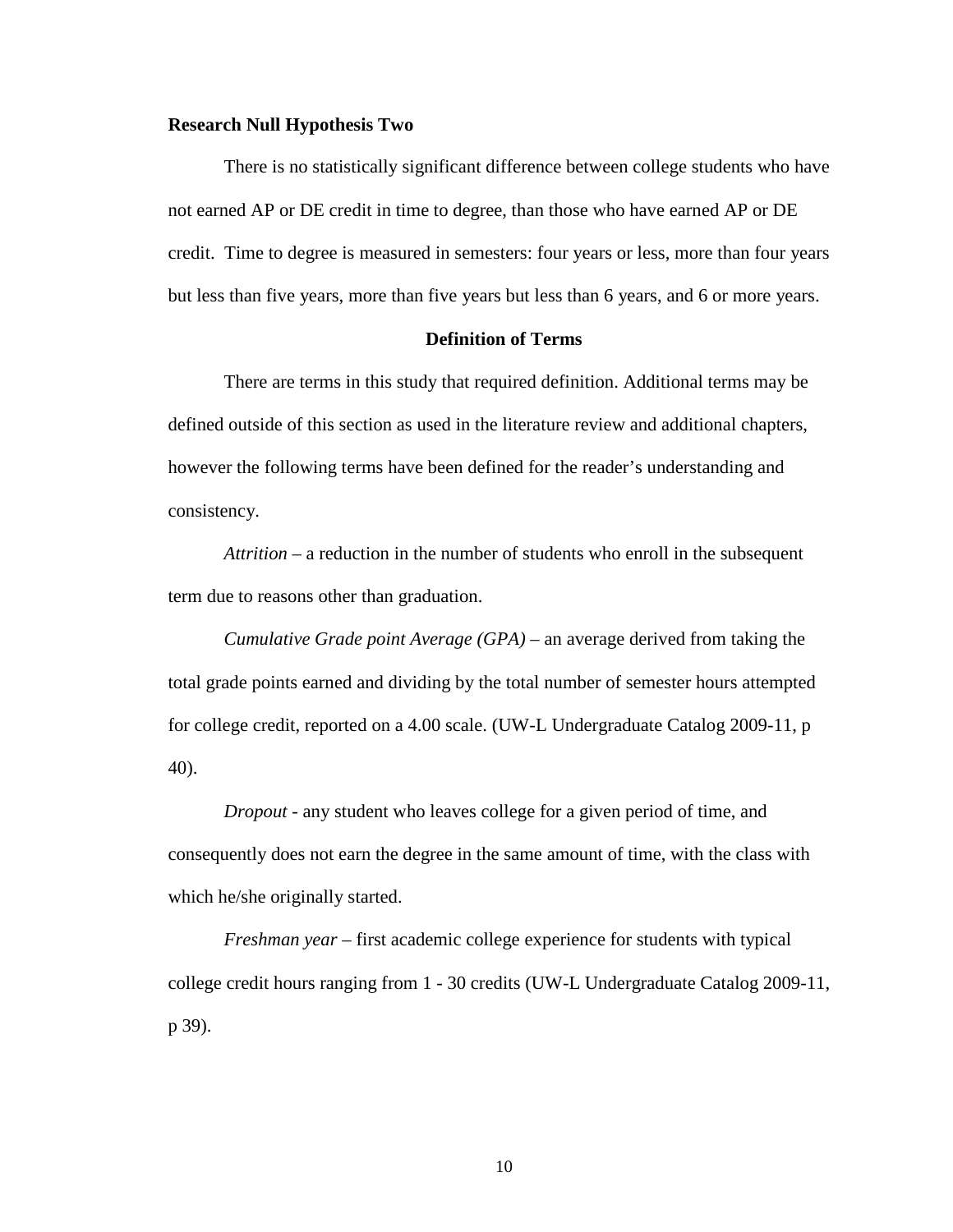*High School Class Rank* – a rank derived from taking the student's high school GPA compared to the high school GPA of all the students in a class.

*Persistence –* the continuation of a student's enrollment at the same higher education institution without interruption until the student graduates from the degree program

*Postsecondary Academic Preparatory Approaches* also referred to as "accelerated academic programs" or "credit-transfer transition programs" in the literature, these approaches assist in the transition of students from high school into the postsecondary academic arena. Postsecondary Academic Preparatory approaches allow students to take academically accelerated courses in high school that qualify for college credit and are taught via high school instructors and staff. UW-La Crosse recognizes a number of these postsecondary academic options to transfer for credit: 1) College Board Advanced Placement (AP) Program where the students must earn a final AP exam score of 3 to 5 points on a 0-5 point scale, 2) International Baccalaureate Program (IB), 3) College Level Examination of Placement (CLEP), and 4) Dual-enrollment courses where students take and earn college courses through a public or private university and transfer the credit to the college.

*P-16 Education View* is the philosophical view that supports smooth transition from prekindergarten through completion of a four-year bachelor's degree. This perspective is consistent with the belief that quality education programming is a shared responsibility at all levels of educational preparation (Basing, 2000; College Board, 2008).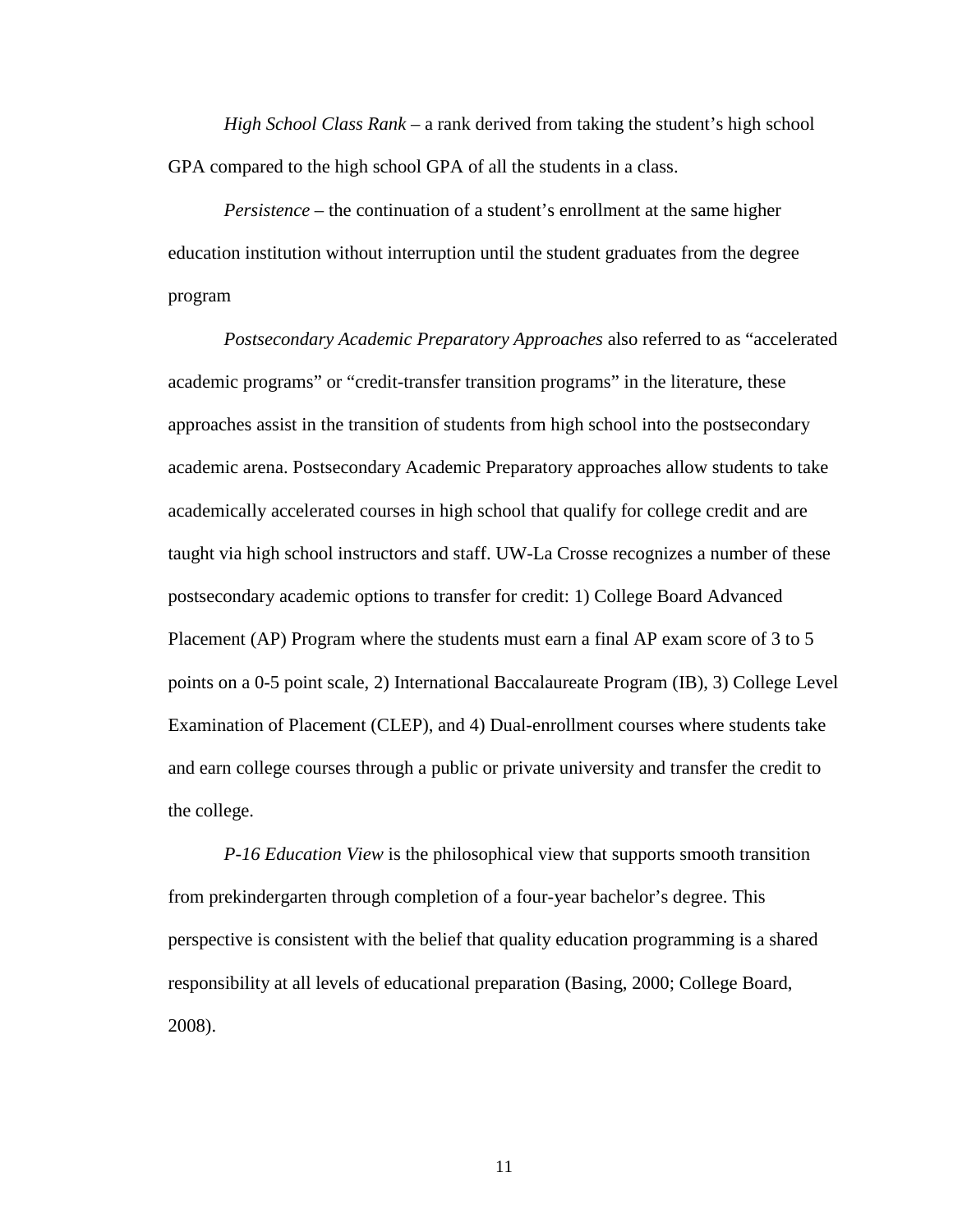*Retention –* the termed used by institutions to describe cumulative act of reenrolling for subsequent college terms until student graduates from the institution of higher education.

*Standardized Test Score* - the scores reported for the ACT English, reading, mathematics, science, and comprehensive score.

*Success* - defined on several levels from admission to college, college Grade Point Average (GPA), participation in class, admission to academic programs and time to graduation. This study will define success in time to degree and measure what effects dual credit options have on students' graduation rates and time.

*Time to Degree* - the measurement of time in semesters it took a student to earn a bachelor's degree from a university starting as a first-year, full-time postsecondary student.

*Traditional student* – the term used to define any new freshmen student who did not earn AP/DE credit.

#### **Thesis Overview**

Research indicates that AP and Dual Credits do have a positive effect on student performance and graduation. What the current educational literature is lacking is a longterm examination of AP/DE programs. The incentive to prepare students for postsecondary education is great for both secondary and postsecondary institutions. The preparedness of students aids in their transition to college as well as the time to graduation, but is the use of AP/DE programs an effective tool in the academic preparation of students? By examining both Advance Placement and Dual Enrollment programs we will gain further insight into the effectiveness of these programs.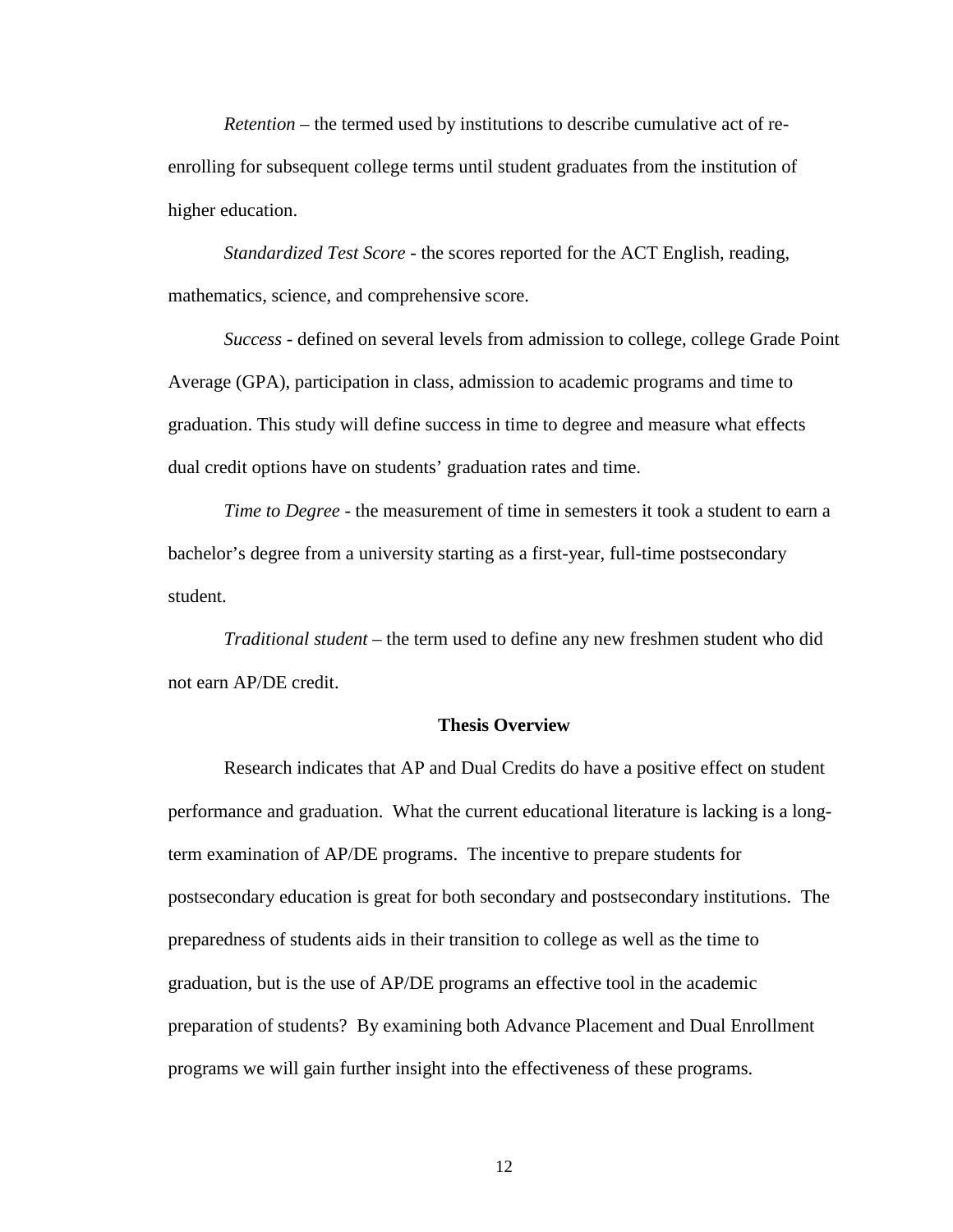Chapter 2 examines the history of Advance Placement and Dual Enrollment programs, previous research on retention of university students and persistence of student to completion of college/degree attainment. It also examines previous studies of AP/DE programs which focused on retention and degree attainment.

Chapter 3 explains the methods for this study. The methodology for a quantitative study focuses around a research problem. Previous research, examined in chapter 2, was used to focus on and create research questions, which were tested in the form of hypotheses. The research design used hypotheses testing to measure the data collected and the effects of the independent variables (AP/DE credit) on the dependent variables (retention and time to degree). Chapter 3 also provides the demographics for the sample population and explains the inferential statistic method of Pearson Chi Square.

Chapter 4 examines the results from the data analysis. The hypotheses established from the research question are tested and explained.

The final chapter is the Discussion of this study. Based on the literature provided and the examination of data, additional information has been added to this area of study and recommendations for future research are suggested.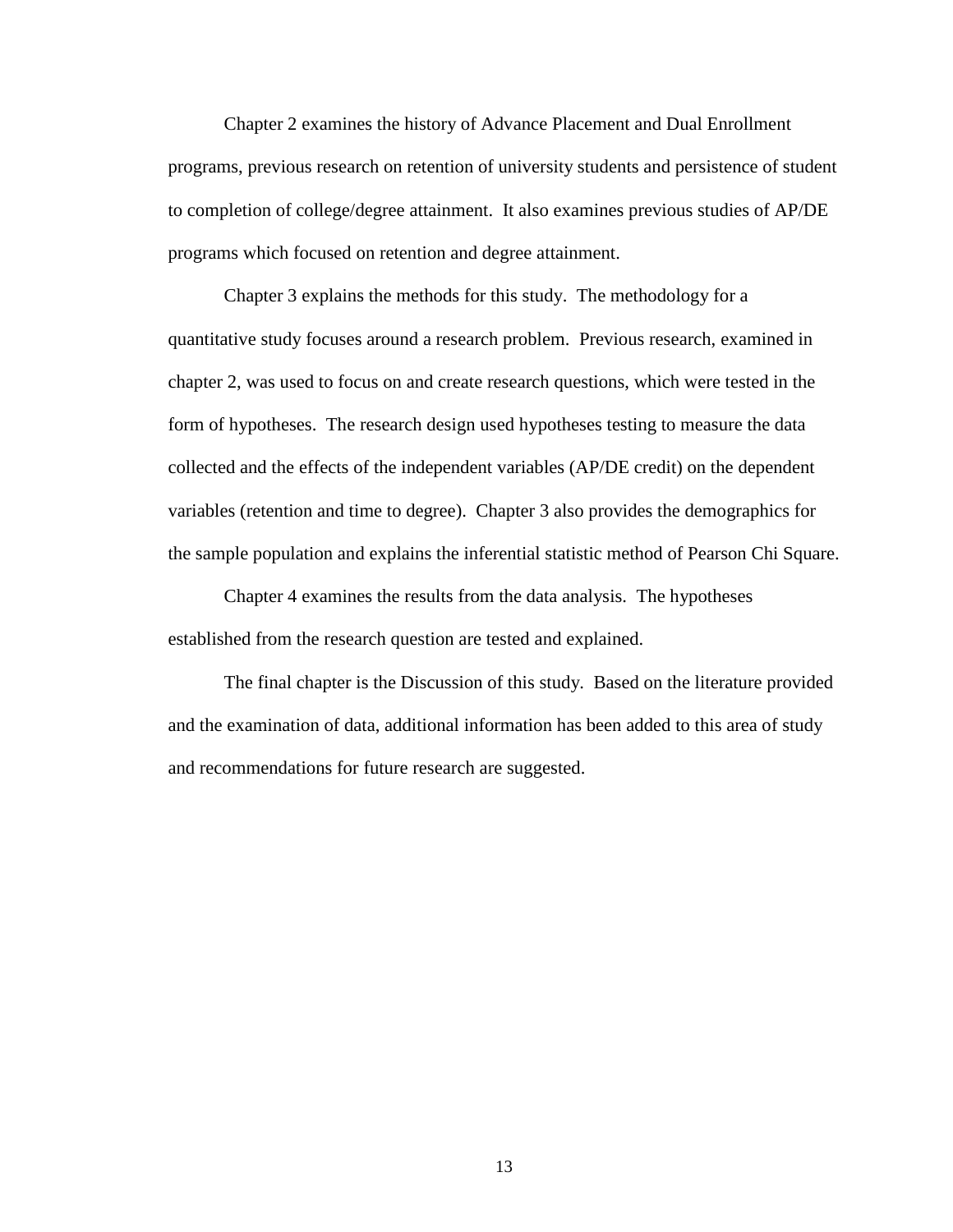# **CHAPTER II**

#### **LITERATURE REVIEW**

The United States has a strong tradition of higher education and academic success. In terms of economical value, the incentives for earning a bachelors degree are well documented in the literature (Alderman, 1999). International competition for postsecondary degree holders has been a hot button topic in the United States for many years as the demand for workers shifts from traditional blue collar workers to white collar, professional employment and technical fields. The current political administration has placed increased importance on the college degree by declaring that the United States must graduate 55% of young Americans with a community college degree or higher by 2025 (SHEEO, 2008).

Access to public education has dramatically changed at the postsecondary level in order to prepare students for the rigors of higher education. The twenty-first century system of transitioning students from secondary education to higher education has created gaps redefining what should be taught and learned in high school concurrently with what should be known before admission to college (Spelling, 2006, AASCU, 2002, Boswell, 2001). One response to closing gaps between secondary education and college instruction includes the creation of P-16 dual-degree credit options.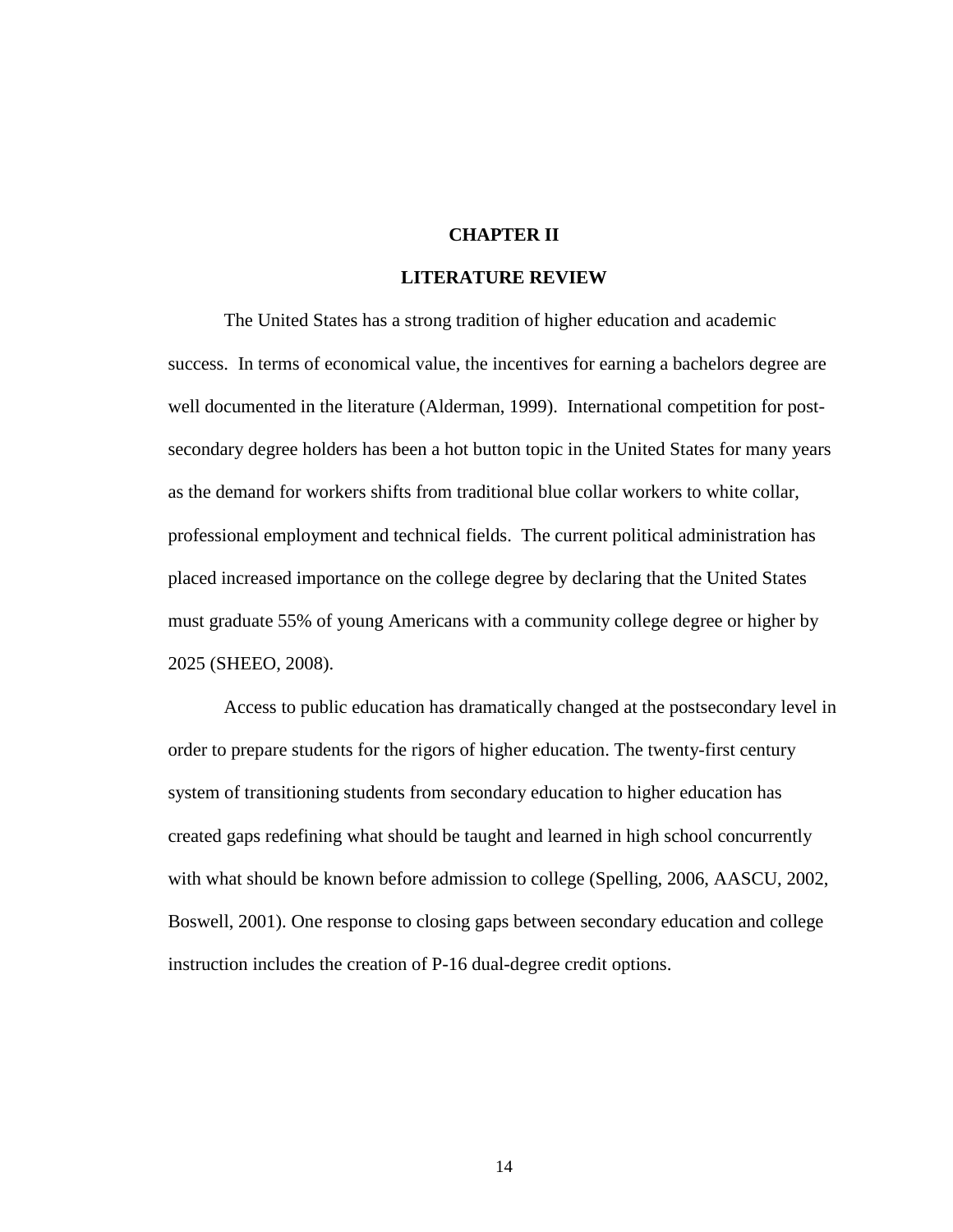Continued trending and fluctuation in both quality and availability of P-16 dualdegree credit options varies significantly from state to state. High school students feel continual pressure from families and teachers to be admitted to quality institutions of higher education, to do well, and to graduate quickly (Howe & Strauss, 2000). The question before institutions of higher education is what level of high school education is necessary to prepare students for a "successful" college career (Spelling, 2006)? Defining "success" in terms of college GPA, class participation, retention, years to graduate or job placement will ultimately allow us to measure if dual-credit options are preparing students for higher education.

The transition from high school to college is an unsuccessful one for many students (Bailey, Hughes, Karp, 2002). Dual credit options are viewed as a bridge or conduit for the P-16 model; creating a transition between P-12 institutions and postsecondary institutions while students are in high school (Hoffman, Vargas, & Santos, 2008). Wisconsin's Youth Options program was found to give students firsthand exposure to the requirements of college-level work, allowing them to gain high school and college credit simultaneously and have a "discernible impact on providing a wide array of curricular options" (Bailey, Hughes, & Karp, 2002).

#### **Dual Enrollment Programs**

In the 1860's Missouri became the first state to provide dual degree, accelerated instruction to students who demonstrated academic ability (The College Board, 2000). For the next century, accelerated education remained inconsistent, informal and isolated across the United States (Shannon, 2005). From the desire to educate accelerated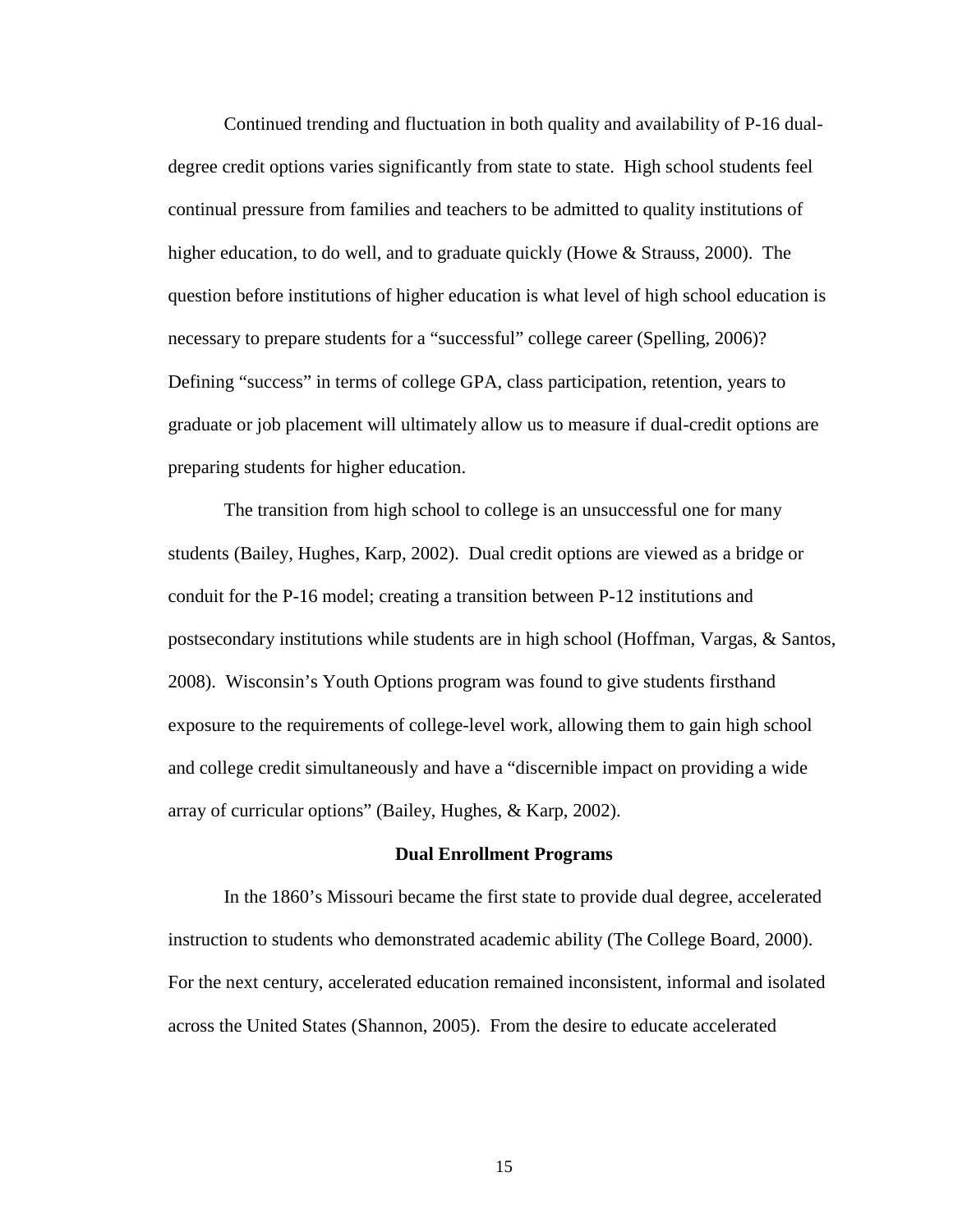students came two methods of programs: Dual-enrollment programs and Advance Placement/Testing.

Minnesota has one of the oldest dual credit programs in the country, established in 1984 as the Postsecondary Enrollment Options Program (PSEO). Students pay no tuition or associated costs for this program and can take a maximum equivalent of two years of coursework through the program. Dual-degree options in Wisconsin and Minnesota are subsidized with state tax dollars. These programs have similar designs: students in high school may take Youth Options (YO) or Post-secondary Education Options (PSEO) for both high school and college credit. Upon successful completion of the course, the cost for the course is subsidized by the student's school district. However, each state defines what students are eligible for with concurrent courses. In Wisconsin, high school students must: receive approval from their school board prior to enrolling in a course, meet the guidelines of the school district (i.e. top 10% of class and ACT Score of at least a 24), select a course that is both eligible for high school credit and not available at the high school, and may limit the number of college credits received to 18 credits over two years.

Minnesota students are eligible to receive PSEO under similar guidelines as Wisconsin students with a few important differences. Again PSEO courses are available to high school juniors and seniors. According to the Minnesota Department of Education,

Each college and/or university that offers PSEO sets his or her requirements for enrollment into the program. Students may take PSEO courses on a full or part-time basis. For full-time PSEO students who begin in their junior year, it is possible to graduate from high school with enough college credits for an Associate's Degree. (Minnesota Department of Education, 2009)

This is just one example of how concurrent courses taught in Minnesota schools are different from those in Wisconsin schools. According to the Minnesota Department of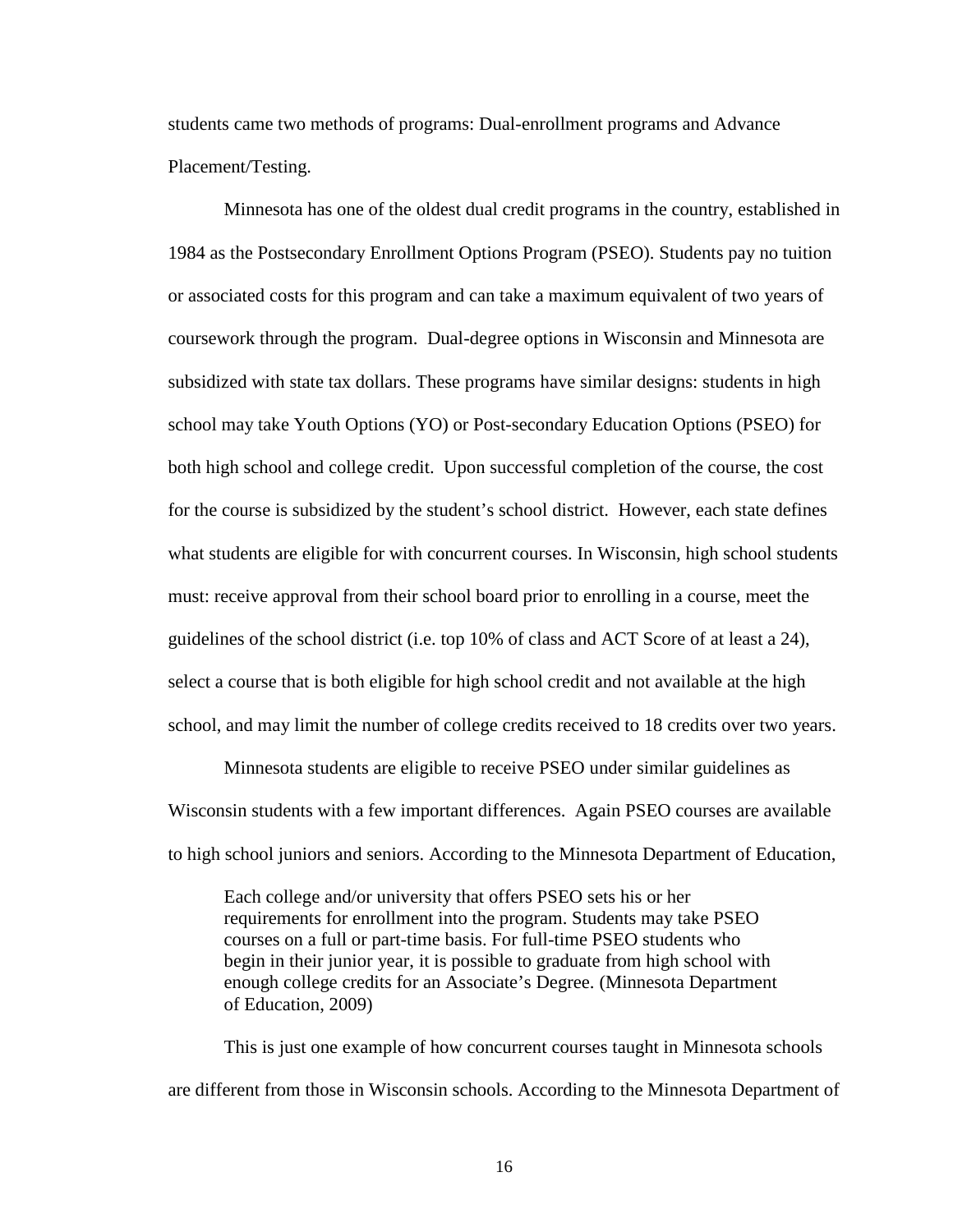Education, concurrent courses can also be taught, "by qualified high school instructors," unlike Wisconsin schools which require college instructors to teach college level courses.

In 2009 Mokher & McLendorn completed the first empirical study of the P-12 policy antecedents, provided an analysis of the origins of state dual enrollment policies between 1976 – 2005. Citing the fact that secondary and postsecondary education in the United States have operated under independent policies for most of their history, a recent switch by states to establish P-16 policies has left questions as to why these policies are being adopted and what the effects of these policies are. The current trend toward the P-16 system has positive and negative ramifications.

Proponents of dual enrollment policies cite numerous benefits of these programs. Noted dual-enrollment benefits include: student acclimation to the academic and social demands of college, participation in DE programs prepare students better to succeed academically, DE programs shorten time to degree by allowing students to earn college credit in high school and decreasing the amount of time spent in lower-level college courses, save both time and money for students and their families, and the programs encourage students to pursue higher education, which in turn creates a more educated workforce (Mokher & McLendon, 2009).

Critics of DE programs argue that most high school students are not prepared for the academic rigor of college courses. There are increased costs associated with the implementation of DE programs to secondary level instruction (Bailey, Hughes, Karp, 2002) and the student that must be addressed, not only for tuition cost, but also for transportation and books (Mokher & McLendon, 2009).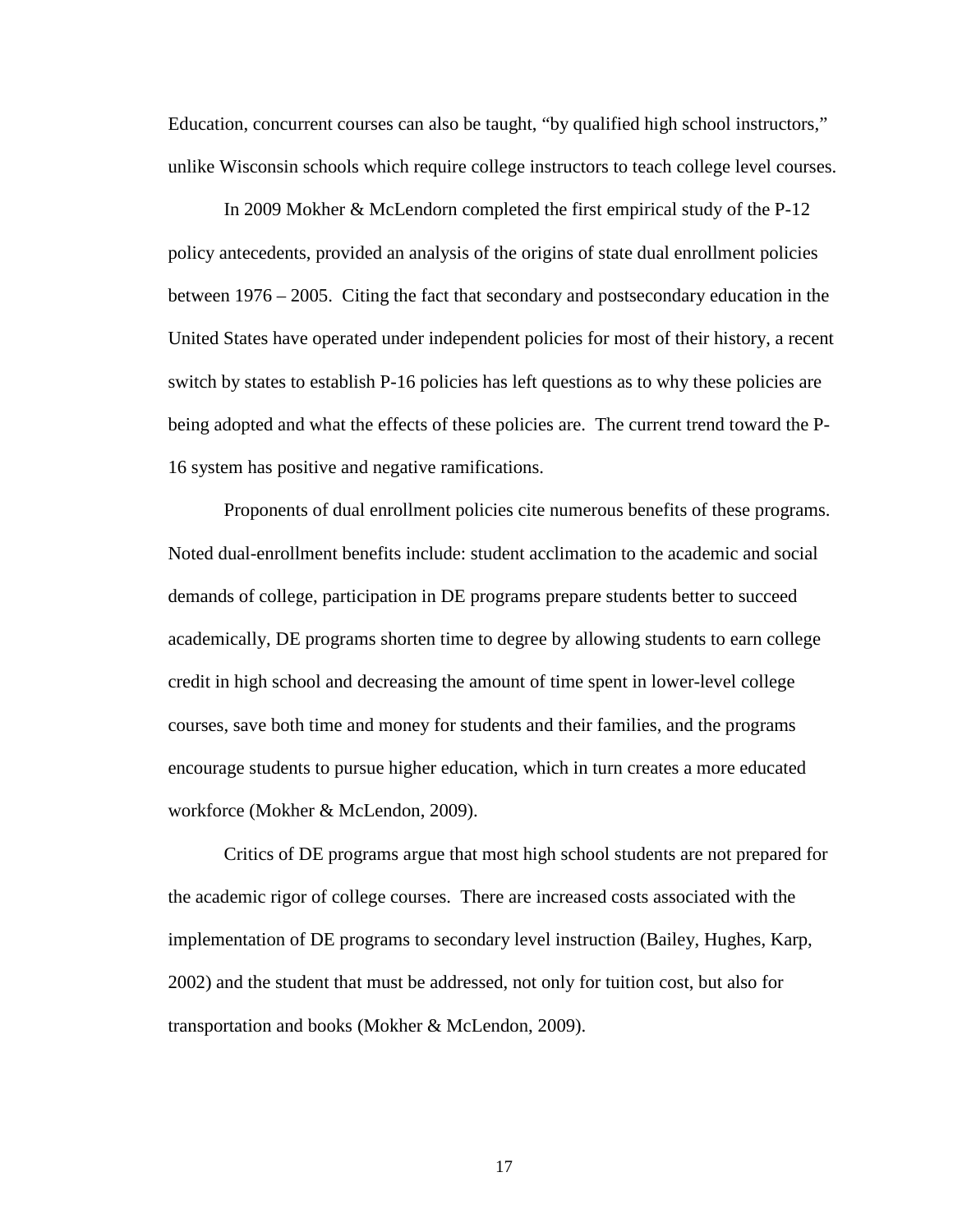Regardless of criticism dual enrollment courses have become widely accepted across the nation. Unlike Advance Placement (AP) and honors courses, dual enrollment courses target students headed to either two or four-year institutions of higher education. The National Association for Concurrent Enrollment Partnerships (NACEP) serves as the accreditation agent for concurrent enrollment programs. The Educational Commission of States (ECS) is a non-profit, non-partisan interstate compact that has been collecting data since 1965 regarding all levels of education to develop effective policies and practices directly related to improvements in education. The ECS has acknowledged that there is considerable variation in dual-credit enrollment among the 49 states with dual-enrollment programs. It has categorized four broad types: comprehensive; less comprehensive; limited and other.

The most substantial programs, "Comprehensive Programs," are those which allow students to choose dual-enrollment courses with few restrictions. Students receive both high school and post-secondary credit with minimal or no direct cost. "Less Comprehensive Programs" are those which place more restriction on the types of postsecondary courses in which a student may choose to enroll. Tuition is covered if the course is taken for high school credit only; students must pay all cost if the courses are taken for postsecondary credit. Both Minnesota and Wisconsin are classified as "Less Comprehensive Programs".

"Limited Programs" are programs with the most state oversight. Students are required to pay tuition costs for postsecondary options in addition to having more rigorous academic requirements for eligible courses. Finally, "Other" dual-enrollment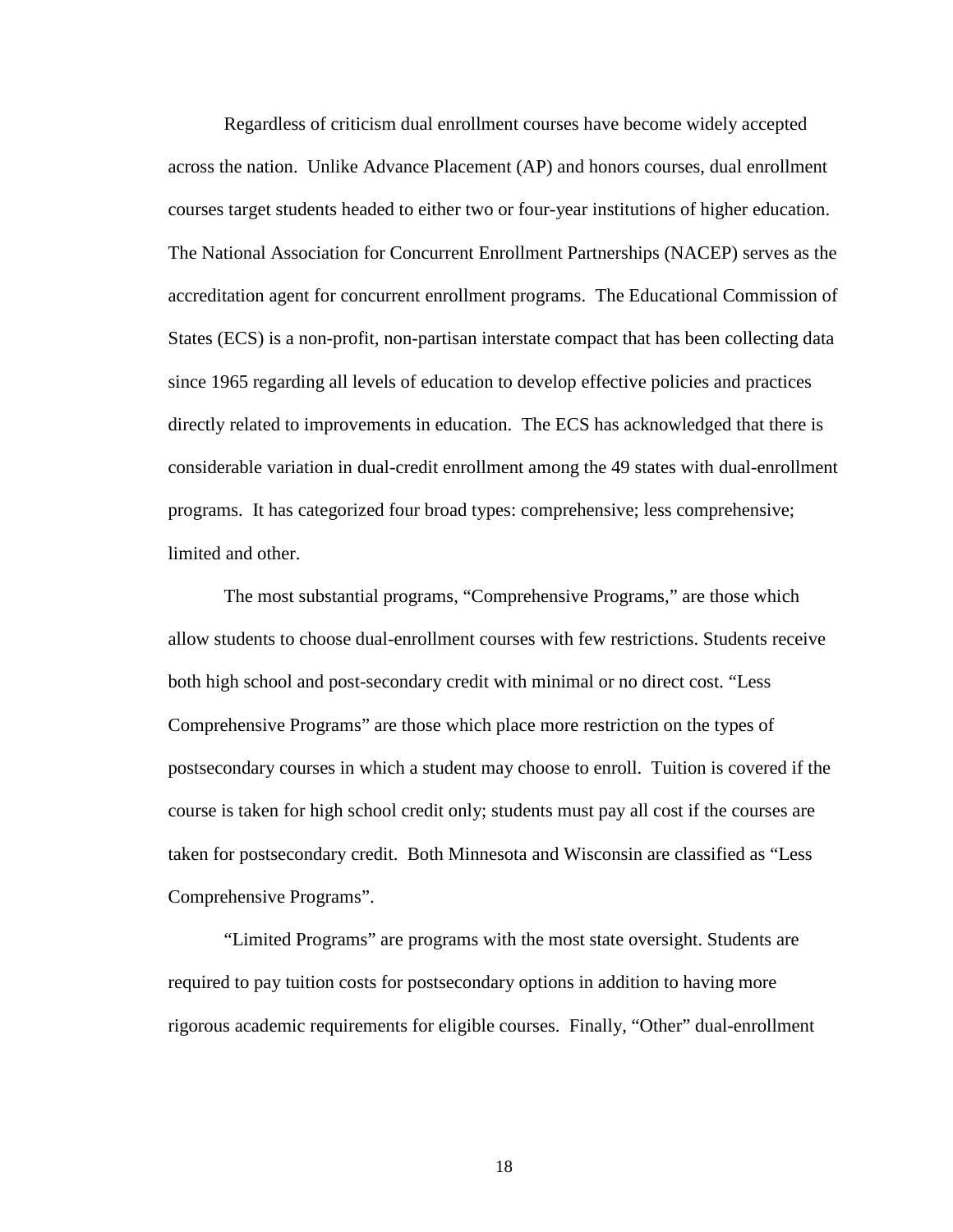options programs are for the few states still developing programs or for those that do not have a program established.

#### **Advance Placement**

As an alternative to DE courses, many secondary schools offer alternative course work and higher stakes college level test programs. Advanced Placement (AP) courses and International Baccalaureate (IB) courses are traditionally taught by high school teachers. A debate regarding AP instruction and instructor qualifications surfaced in the College Board. As a result the College Board created standards of instruction to respond to critics of AP exams. A study by the U.S. Department of Education concured that a rigorous academic curriculum, similar to that offered by the College Board, is a strong predictor of college success (Adelman, 1999).

The most established and perhaps most widely used dual-degree credit option is Advanced Placement (AP), which is administered and overseen by the College Board. Advanced Placement was created through a series of 1951 studies by the Ford Foundation to assess the perceived gap between United States high schools and colleges (The College Board, 2000). The study concluded that some high school students were prepared and able to do very well at college-level work while still in high school. Furthermore the study recommended that the obligation to prepare students for college and fill the "gaps" between high school and college curriculum needed to be filled by high school teachers.

As a follow-up to this study, the Ford Foundation created an educational task force to develop curricula, academic standards, and exams to meet the "gap" in education. By 1955, the task force was able to create and implement the Advanced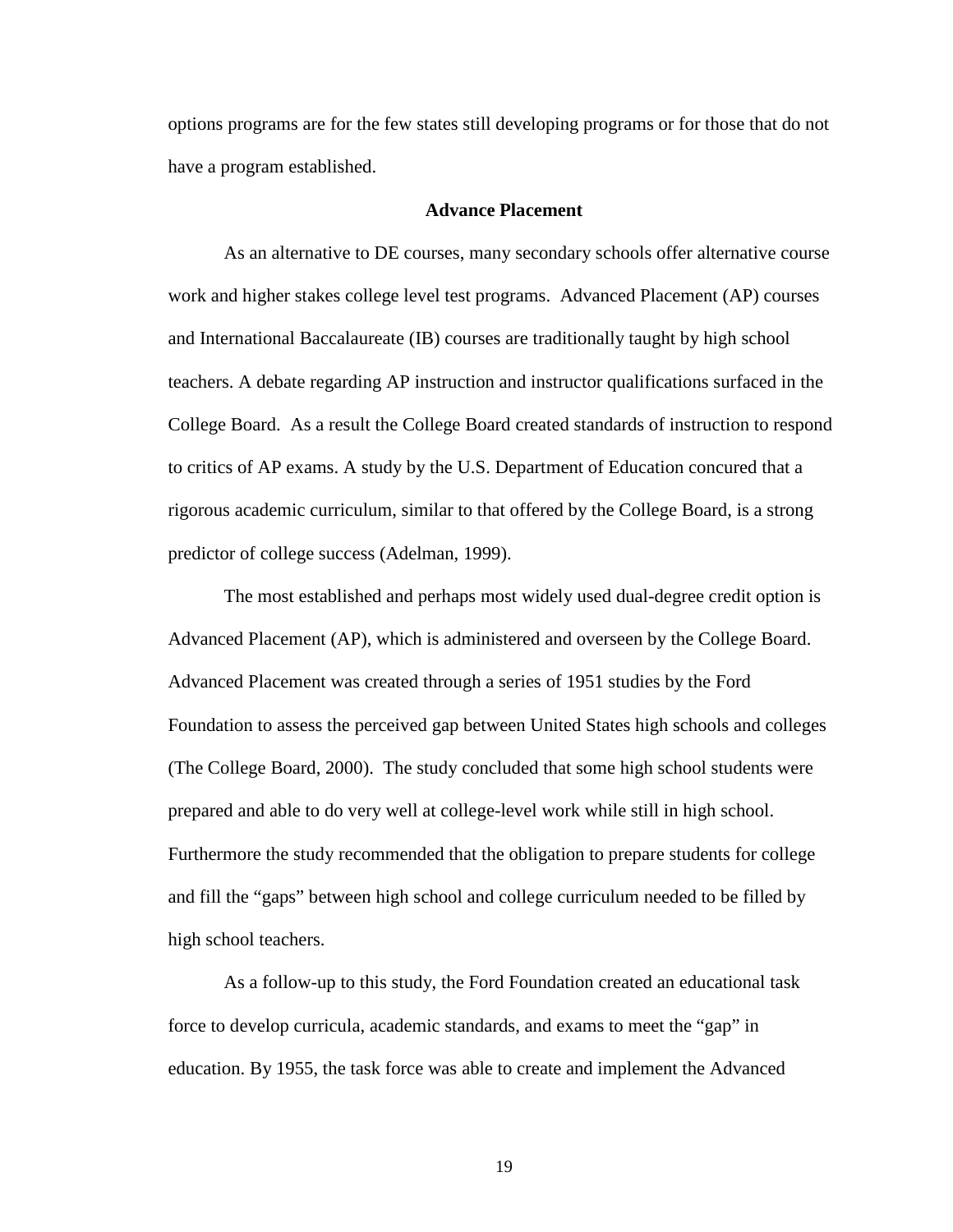Placement Program in the United States (The College Board, 2000). The AP Program was marketed as a standardized, accelerated, educational option for academically gifted high school students who needed more challenging course work than what was available in the traditional high school curriculum. Shortly after the creation of the program the College Board officially took over control of the AP Program, renaming it the College Board Advanced Placement Program (The College Board, 2000).

Accelerated students are allowed to register for Advanced Placement courses in their high schools. College credit is earned when students take the optional, standardize AP exam. Students receiving a passing score of 3-5 on the 5 point scale earn credit if the course is accepted by their post-secondary institution. A score of "5" indicates that the student is "extremely well qualified" to receive college credit for the course. A "4" means the student is "well qualified" to receive the credit; "3" is qualified; "2" is possibly qualified; and "1" means "no recommendation." The assigning of credits is left to the discretion of the college to determine whether and how much credit is awarded.

Since the implementation of AP courses over 50 years ago, there has been a significant increase in students taking AP courses. In total, more than 1.2 million students have taken over 2.1 million AP exams (Sadler & Tai, 2007). Recent debate has surfaced among college faculty criticizing AP instruction and qualifications necessary for high school teachers instructing college material (New York Times, 2011). The number of students taking the AP exams has increased but so has the number of students who have chosen not to take the exam. Sadler & Tai estimate between 30% and 40% of the students who have taken AP courses have not taken the exam. In addition, the College Board recently created standards of instruction to respond to critics of AP exams and to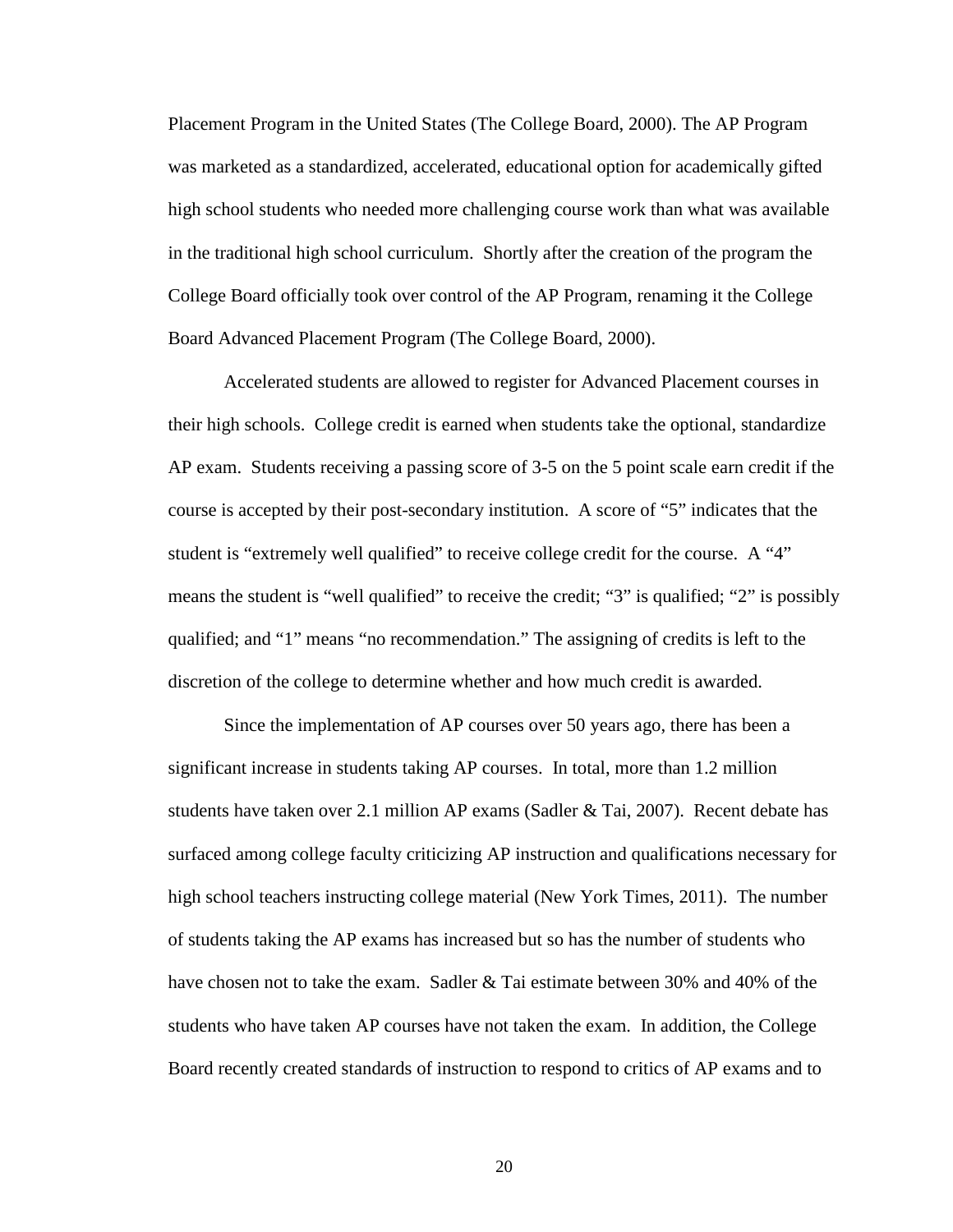discourage educators from "teaching to the test," resulting in a focus on principles of learning rather than memorizing facts, figures and dates (NYT, 2011).

Further criticism of the College Board's Advance Placement program, and other high-level honors courses, was examined by Geiser & Santelices (2004) as a criterion for high-stakes admissions at a leading public university, the University of California Berkeley. The study supported the finding that student performance on AP examinations is strongly related to college performance. However, Geiser  $\&$  Santelices's study revealed students merely participating in AP and other honors-level courses in high school were not a valid indicator of college success yet were considered as part of admission criteria.

#### **Student Persistence & Time to Degree**

There are multiple factors that impact students' persistence in colleges and universities, including a student's personality structure and the institution's programming structure (Krhin, 2003). College academic success correlates with rank, GPA, high school grades, ACT, age, gender, ethnicity, Social Economic Status, and first generation student status (Hossler, Bean, & Associates, 1990).

A senior research associate at the Institute on Education, Melina Mechur Karp and the Economy/Community College Research Center at Columbia University, completed a 2006 study examining the City University of New York (CUNY) *College Now* dual-enrollment program. Karp's dissertation focused on identity development among College Now students and her research on dual enrollment and credit-based transition programs is known nationwide (Karp, 2006). She examined dual enrollment programs and whether they encouraged students to matriculate and persist in college.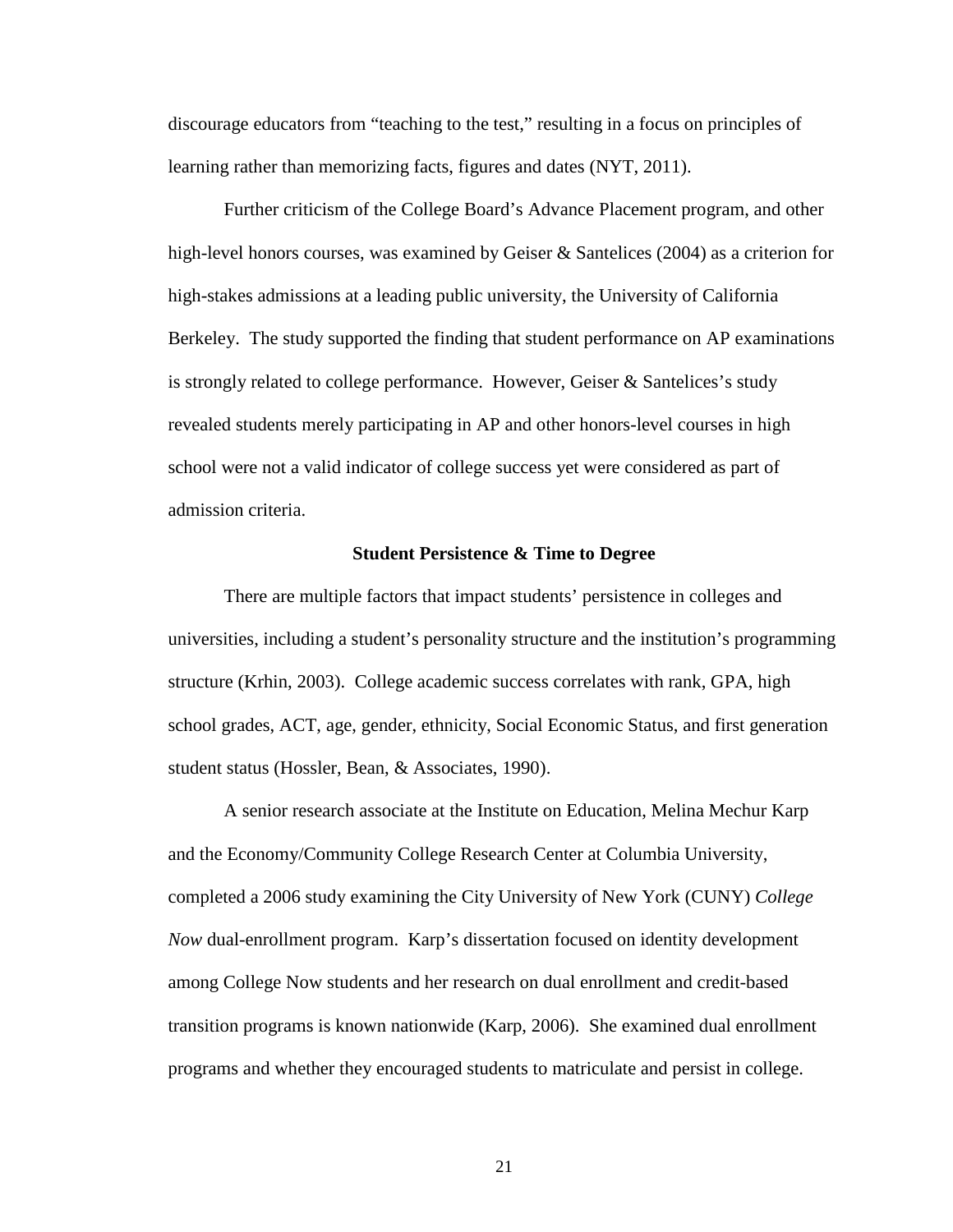Karp conducted in-depth interviews with twenty-six first semester, dual-enrolled students of various backgrounds typical of the CUNY system. All courses were taught at the students' high school and not at a college campus, thus focusing on the college course work and not the collegiate environment. Karp (2006) concluded that eighteen students "shifted their concepts of the college student role over the course of the semester," and a smaller number, "began to integrate the college student role into their self-concepts" (p.80). Karp's research suggests that a single college course can help first-generation urban students matriculate and persist in college.

In 2006, Garvey conducted a qualitative study of eight students participating in Wisconsin's Youth Options Program (YO). The study explored the nature and quality of the students' experiences in the program. Students were interviewed during the completion of their YO experience and after the first semester of postsecondary education. In addition to exploring the student's perspectives on the YO program, this study also examined five college instructors' perceptions as to students' preparedness for college academics. All YO participants experienced benefits to participation in the program and in the transition into college. Benefits of the program included, "enabling students to experience the pace, content, and grading of college level courses while still in high school" (Garvey, 2006). Since the students took various YO courses, general benefits were seen as students transitioned to college expectations, but were also still embedded in their high school social group.

Student academic readiness for college has long been recognized as an important predictor of college completion (Alderman, 1999). College admissions officers at selective universities examine numerous academic factors during the admission process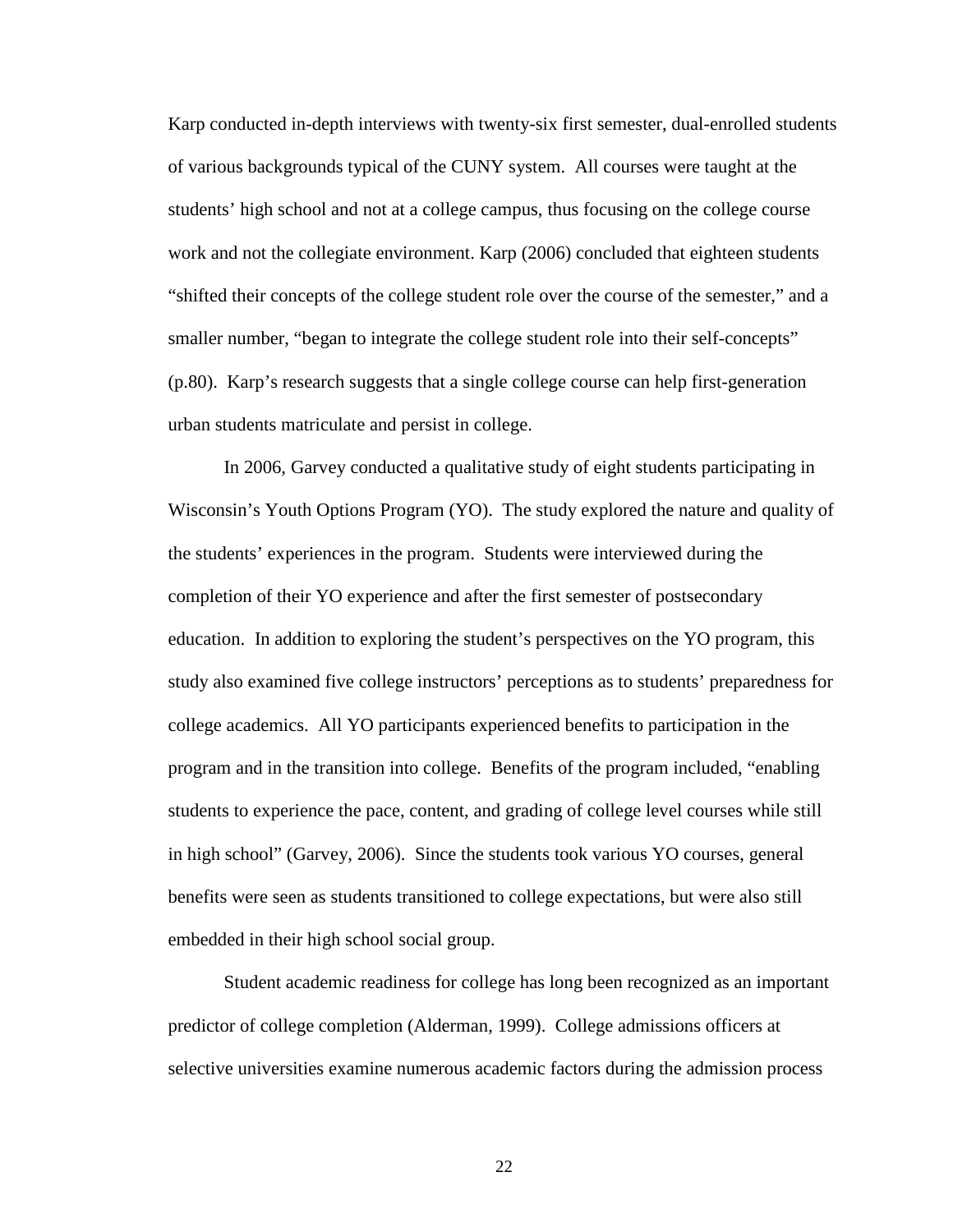such as: ACT/SAT Test Score, high school class rank/GPA, and rigorous high school coursework.

Because past performance is deemed a strong predictor of student performance, admissions officers carefully review applicants' transcripts to determine how well and to what extent the applicants have taken advantage of the school- and community-based opportunities available to them in high school. Admissions personnel generally view the presence of AP or IB (International Baccalaureate) courses on a transcript as an indicator of the applicant's willingness to confront academic challenges. (National Research Council, 2002, pp. 55).

Today, almost all selective colleges and universities give special consideration to AP and honors courses in admission decisions (Geiser & Santelices, 2004). Over the last ten years AP incentive programs have been directed at low-income and minority students. The focus of this program is to increase low-income and minority students' admission to college and improve the likelihood of graduation (Dougherty, Mellor & Jian, National Center for Educational Accountability, 2006).

In evaluation of the College Board's AP incentive programs, an AP Study Series was conducted. The first report, released in 2006, explored the relationship between college graduation rates and student participation and success in AP courses and exams by examining three scenarios: 1.) College graduation rates of AP and non-AP students; 2.) comparing the college graduation rate of AP and no-AP students after controlling for students' demographic and prior achievement and the demographics of their high schools; 3.) and examining the relationship between the percent of students from a high school graduating from college, and the school's percent of students in Advance Placement. The study concluded that the pass rates on AP exams was the best indicator of whether the school was preparing students to graduate from college.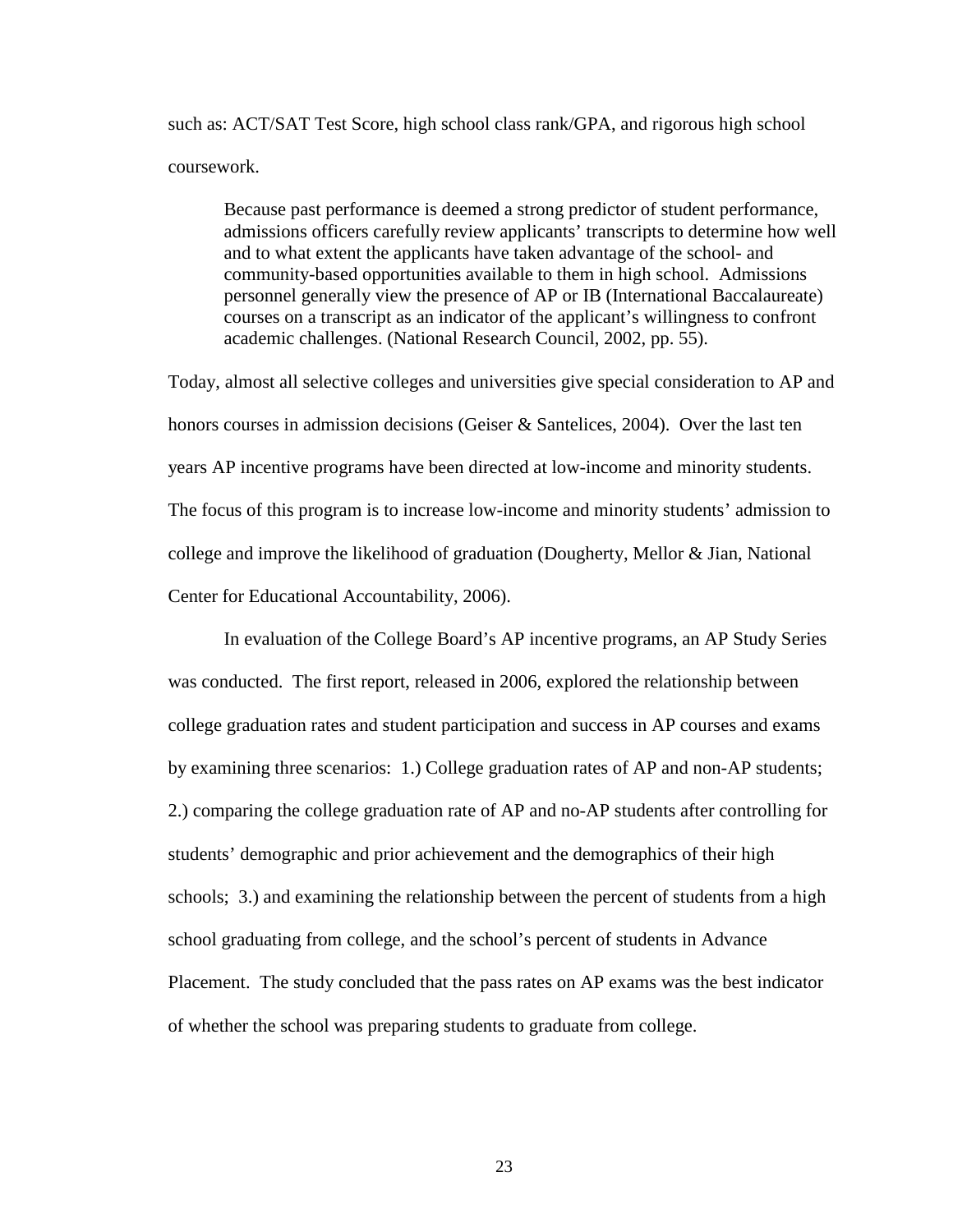#### **Conceptual Framework**

Vincent Tinto is one of the major contributors to student retention theory. Tinto's research focused on why students departed from postsecondary institutions. Tinto's first theory was published in 1975, revised in 1987 and again in 1993. His model explains the transition and the separation of students from their pre-college environment to their college surroundings (Tinto, 1993). Tinto's original framework focused on a student's pre-college skills and knowledge as a primary indicator of persistence and degree attainment (Tinto, 1975). His revised model examined retention in regard to a student's post-matriculation experiences and the impact of those events on retention.

Tinto's 1993 model includes goals, institutional commitments and external commitments in addition to the pre-college preparation. Goals and Intentions are defined by Tinto as related to students' educational aspirations. Included in goals are students' desire to earn a college degree and their commitment to stay at the institution. Institutional Commitment is the psychological "fit" with students and their desired college (Tinto, 1993). Tinto refers to the "sense of belonging" both academically and socially as a primary element in connecting students' to their institution. Unknown campus culture must be explained or at the very least, introduced to new students to aid in their assimilation into the new environment (Tinto, 1987). Friends, family, work, and other obligations are external factors that distract students from school work and adjustment to college (Tinto, 1993).

At the center of Tinto's model are Institutional Experiences, categorized as Academic System and Social System. The combination of academic performance, faculty and staff interactions, extracurricular involvements and peer interaction are all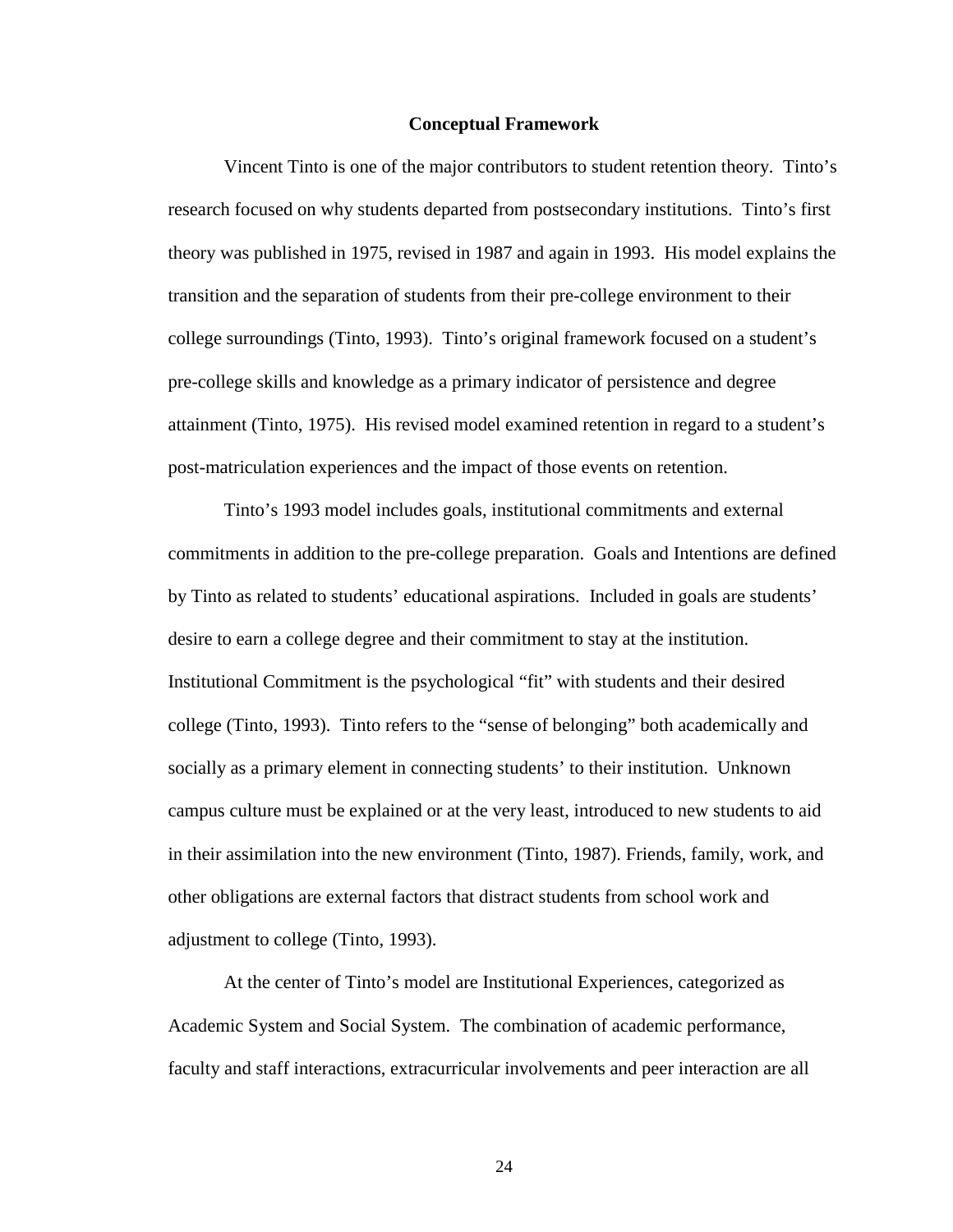contributing factors to students' decision to persist at an institution (Tinto, 1993). Dual enrollment programs are transition-assisting programs which create faculty/student interactions. Advance Placement and DE programs help students make the academic and social transition to their new and possibly more challenging college life. Tinto notes a positive transition to college can increase student motivation and provide support for student persistence (1993).

Nancy Schlossberg's adult transition theory provides insights into college student development and the factors related to transition. It provides a framework that facilitates an understanding of transition and leads individuals to ways of coping with transition. Schlossbert, Waters, & Goodman (1995) defined a transition as "any event, or non-event that results in changed relationships, routines, assumptions, and roles" (p.27). Transition exists only if it is so defined by the individual experiencing it. The concepts of transition consist of a series of phases and terms of individuals "moving in," "moving through," and "moving out."

There are four major sets of factors, known as the 4 S's, that influence a person's ability to cope with a transition: Situation, Self, Support, and Strategies. Situation refers to the following factors: trigger, timing, control, role change, duration, previous experience with a similar transition, concurrent stress and assessment. Self factors are classified into two categories: persona and demographic characteristics (how an individual views life) and psychological resources (life-outlook and self-efficacy). Support factors really refer to social support: intimate relationships, family units, networks of friends, and institutions and communities. Strategies, the final factor, correspond to categorizing: modify the situation, control the meaning of the problem, and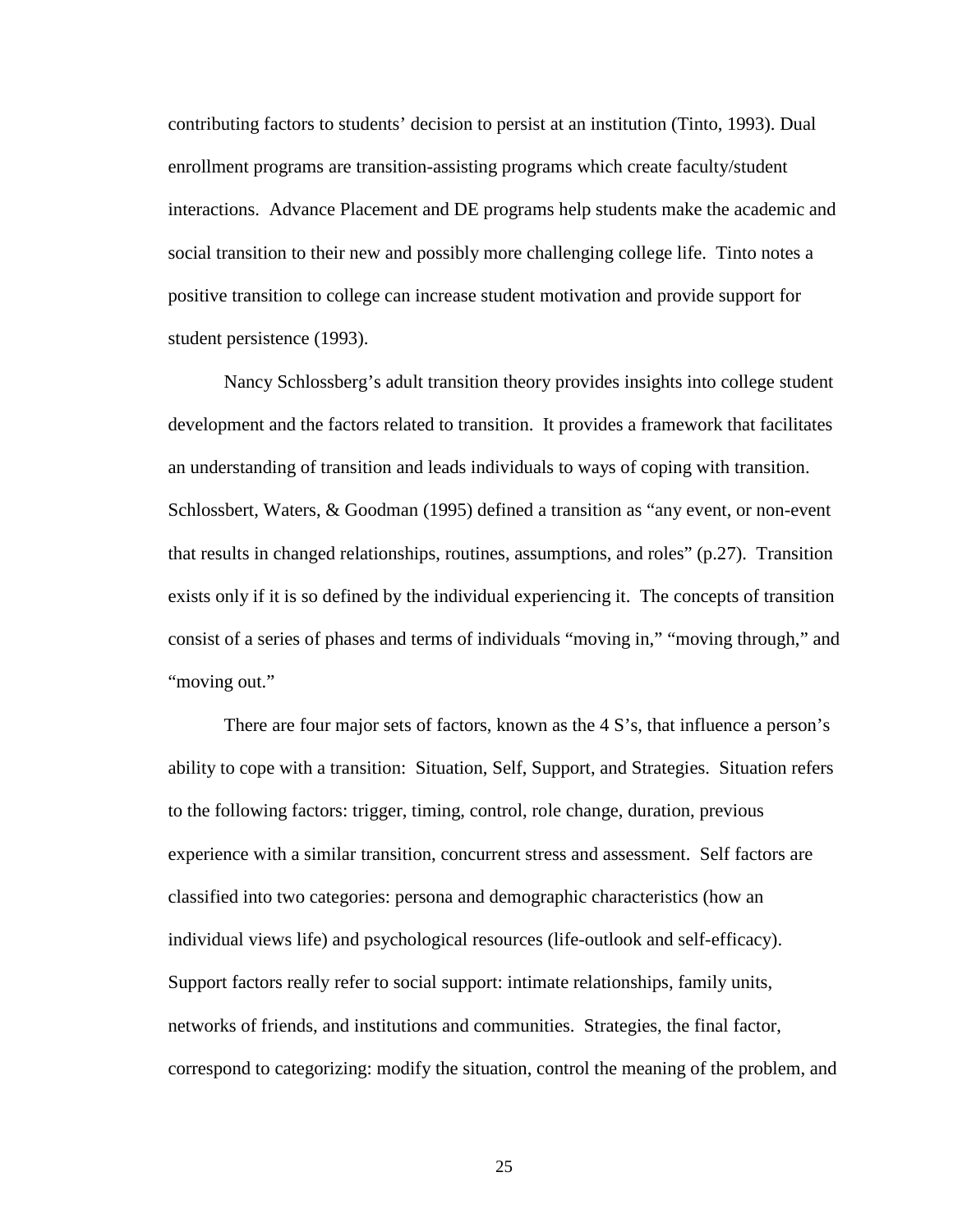managing the stress in the aftermath, and coping: information seeking, direct action, inhibition of action, and intrapsychic behavior. Successful copers demonstrate flexibility and use multiple methods. A practical application and common trigger of transition is the movement of students from high school to college.

Nevitt Sanford is noted as one of the first developmental theorists to examine a student's relationship between college experience and their personal development, a person-environment interaction. Sanford's (1966) theory, best known as Challenge and Support, has three developmental conditions: readiness, challenge, and support. Readiness is defined as an individual's ability to exhibit certain behaviors as a result of either internal processes as a result of maturation or beneficial environmental conditions. Student learning in college depends on an optimal balance of challenge support. Challenge is necessary to motivate personal exploration, risk-taking and reflection. Support is needed for moments of insecurity, vulnerability, and failure that can threaten a student and a delay development. The optimal amount of dissonance a particular person can manage varies on the quality of challenge, environmental support, and personal characteristics of the individual (Sanford, 1966).

# **Advance Placement & Dual Enrollment Effects on Retention and Time to Degree**

Delicath (1999) was a major contributor to the research of Dual Credit Programs. The primary purpose of Delicath's research was to determine if students' first year persistence and graduation rate was affected by credits earned in AP/DE Programs. The longitudinal study compared students at the beginning of each year (in the fall semester) and identified within the cohort the persisters, drop-outs, or graduates. There were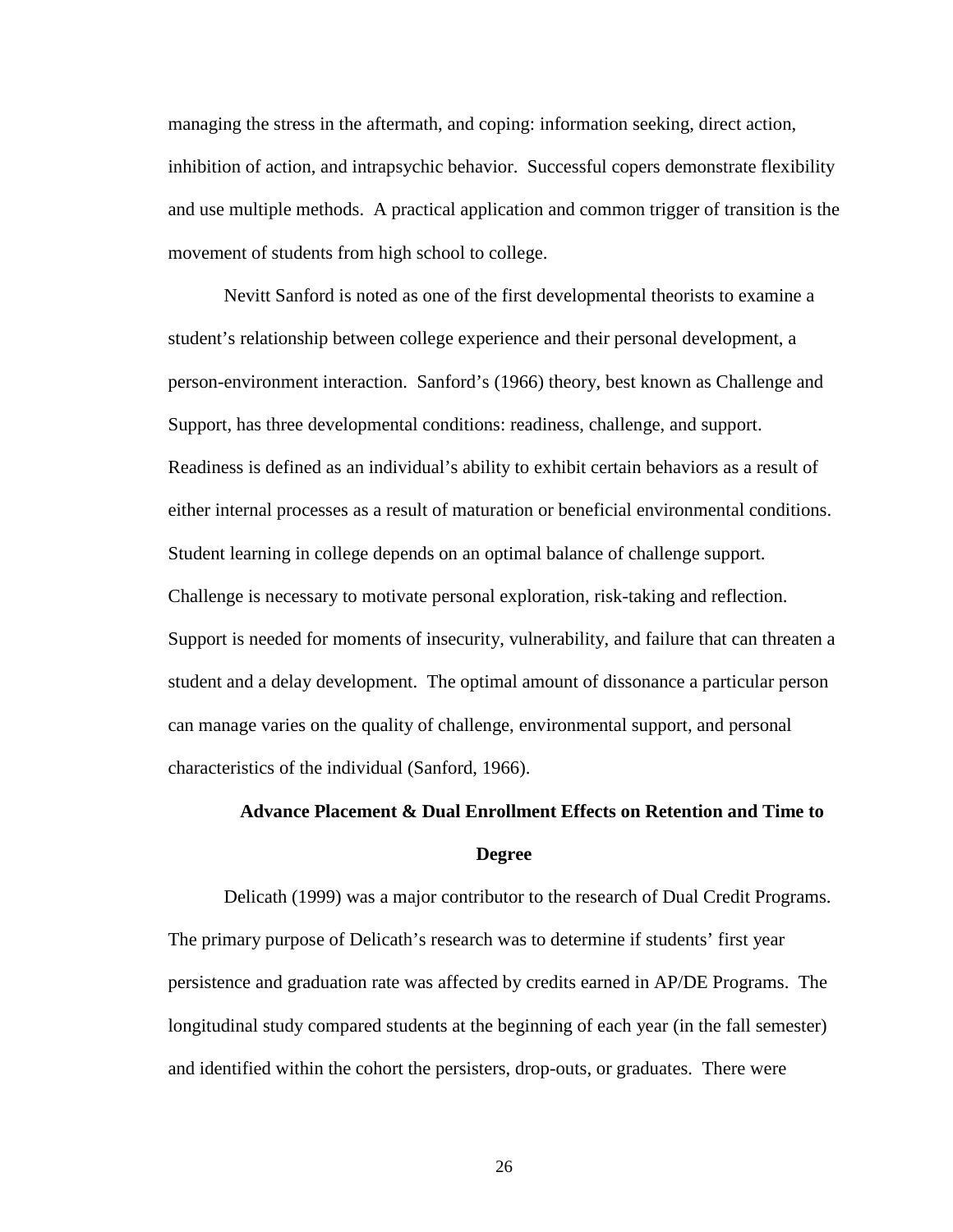numerous independent variables measured in this study: gender, minority status, local/non-local students, ACT composite scores, DE credits, AP credits, student type (commuter versus resident), financial aid, family income level, and total family contribution.

The study examined first-time, bachelor degree seeking students who entered in the fall of 1989 through the fall of 1991. The study excluded non-resident aliens. There were 1,017 students in the fall 1989 cohort, 917 in the 1990 fall cohort, and 826 in the 1991 fall cohort, for a total of 2,760 students (Delicath, 1999). Delicath used linear regression to examine all the independent variables correlation to the dependent variable, persistence and time to graduation. Through numerous linear regressions, several factors were evaluated for correlation that confirmed that DE/AP credits did influence first year integration and graduation.

The National Research Center for Career and Technical Education completed a study in 2007 of the effects and efficacies of dual enrollment programs in two states, the State of Florida and in New York City, New York (2007). This organization focus is specific to Career and Technical Education (CTE). The study examined the short-term, immediate, and long-term effects of dual enrollment programs for all students and for CTE students. Short-term effects were measured by high school graduation and college enrollment rates. Immediate effects included the student's initial entry into postsecondary education, such as enrollment intensity, first-semester grade point average, and persistence to second semester. Finally, long-term effects were measured by student persistence in second year of postsecondary education, grade point average, and credit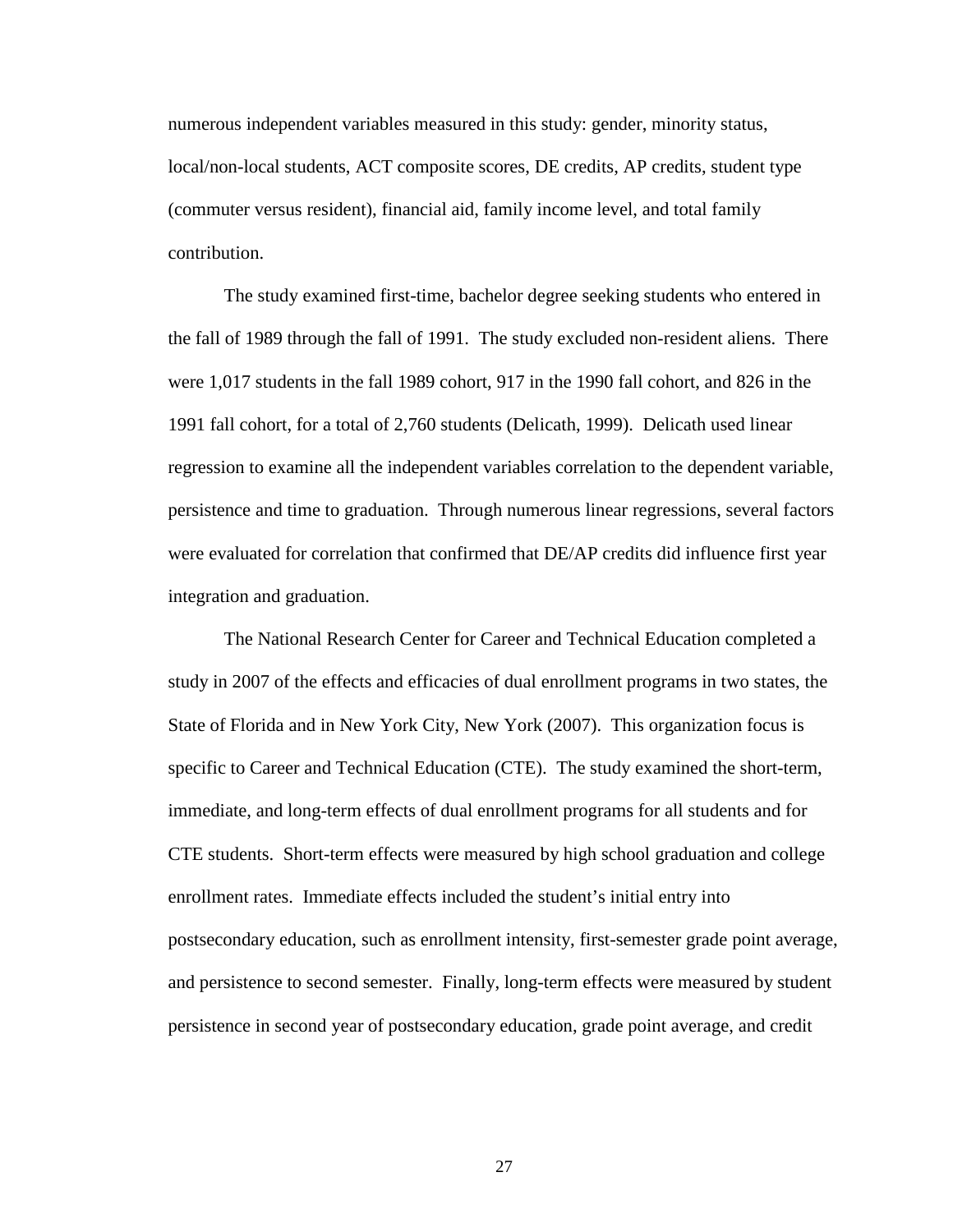accumulation. Additional variables were considered such as race/ethnicity, gender, socioeconomic status or number of dual enrollment courses taken.

The CTE research utilized the large-scale administrative datasets from the State of Florida (299,685 records) and the City University of New York's (CUNY) College Now Program (2,303 records). The analysis used non-experimental methods including ordinary least squares and logistic regressions, and controlled for various student and school characteristics. There were several outcomes from this analysis such as participation in dual enrollment being that were related to students enrolling in college, persisting, earning higher college grade point averages and earning more credits in college. The study concluded that there was evidence that dual enrollment can be an effective transition strategy for a range of students and that additional research should be conducted on dual enrollment programs (NRCCTE, 2007).

A 2005 study of Lake Superior State University (LSSU) examined the implementation of the Public Act in Michigan which allowed high school students to earn college credit (Shannon, 2005). The study included 180 students admitted to Lake Superior State University from fall 2002 to fall 2006 with AP/DE credit and 227 firstyear students without any AP or DE credit. The data collected from LSSU's information system was analyzed with these two groups. The results of the study indicated that dual enrollment students differed from the control group in many pre-college attributes such as higher GPAs, higher high school rank, and higher ACT scores. The results indicate students with Dual Enrollment had higher first and second semester college GPAs, higher five-year graduation rates and shorter time-to-degree attainment than students without these credits (Shannon, 2005).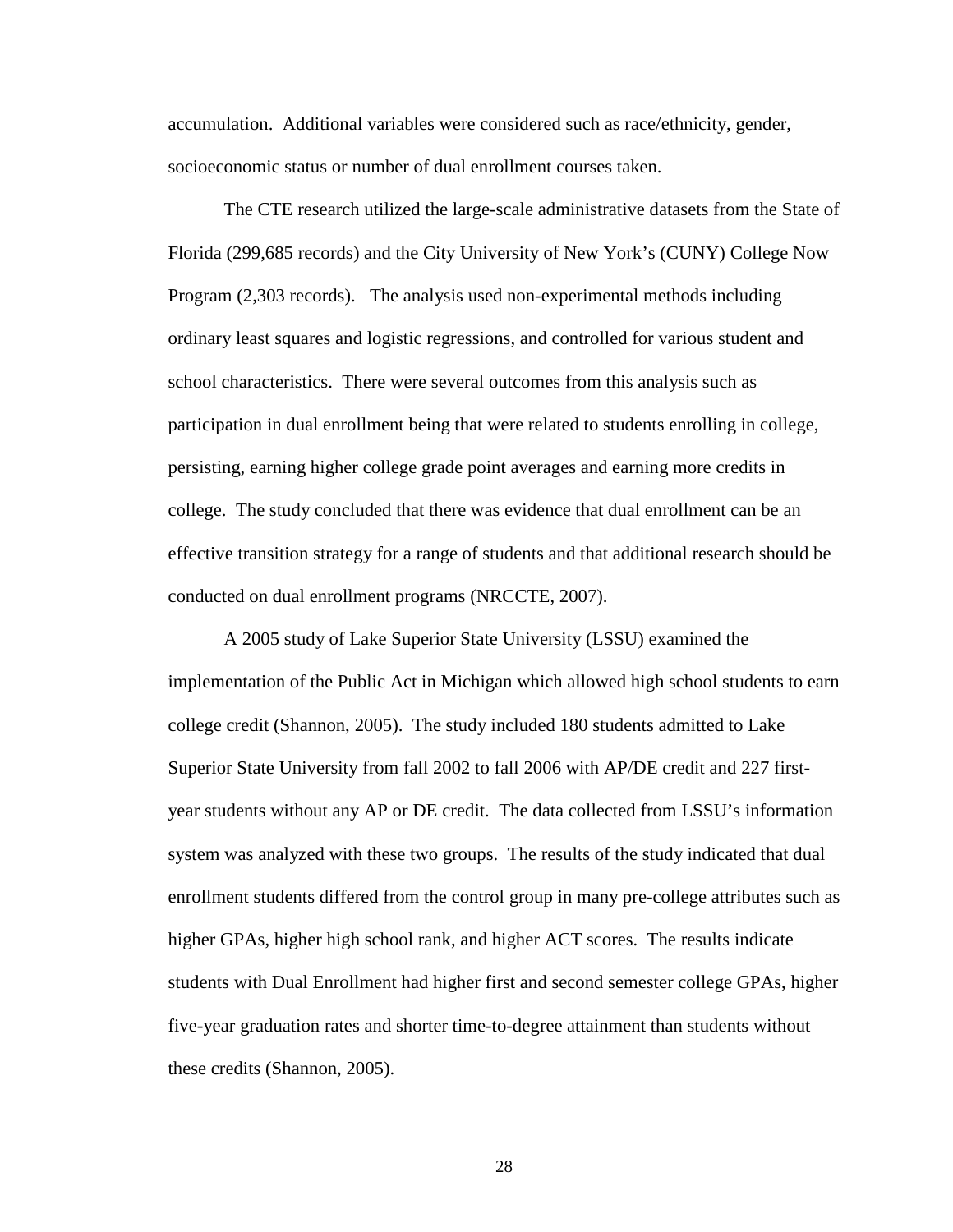A similar study by Harrington (2005) examined first-time freshmen students with dual or concurrent enrollment credits who were enrolled at Arizona State University during the fall 1998. Harrington used logistic and linear regression analysis to study the independent variables gender, ethnicity, SAT scores, transfer credit type (dual/concurrent enrollment), AP credits, housing degree type and high school GPA as predictors to student persistence, successful graduation, and time-to-graduate. The results found students who did participate in dual and concurrent enrollment did have better persistence, better graduation, and shorter time to degree, providing insight in the ability to predict student outcomes. Harrington also notes that students who participated in AP/DE courses had better high school preparation, higher GPA and SAT scores in high school than their peers who did not have AP/DE credit.

Horsch (2008) examined student characteristics that predict graduation and retention rates. Through use of regression analyses and national consortium data, he explored various institutional characteristics such as size, selectivity, housing and diversity related to retention and graduation rates of full-time students. Through his regression models, he confirmed Astin's findings that Admission Test Scores (ACT/SAT Scores) were most predictive of six-year graduation rates, followed by students' ranking in the top quarter of their high school classes, institutional resources and percentage of students living on-campus. Moreover this study, "did not identify race/ethnicity or gender factors, that are associated either positively or negatively with student success rates *after controlling for academic inputs*" (Horsch, 2008).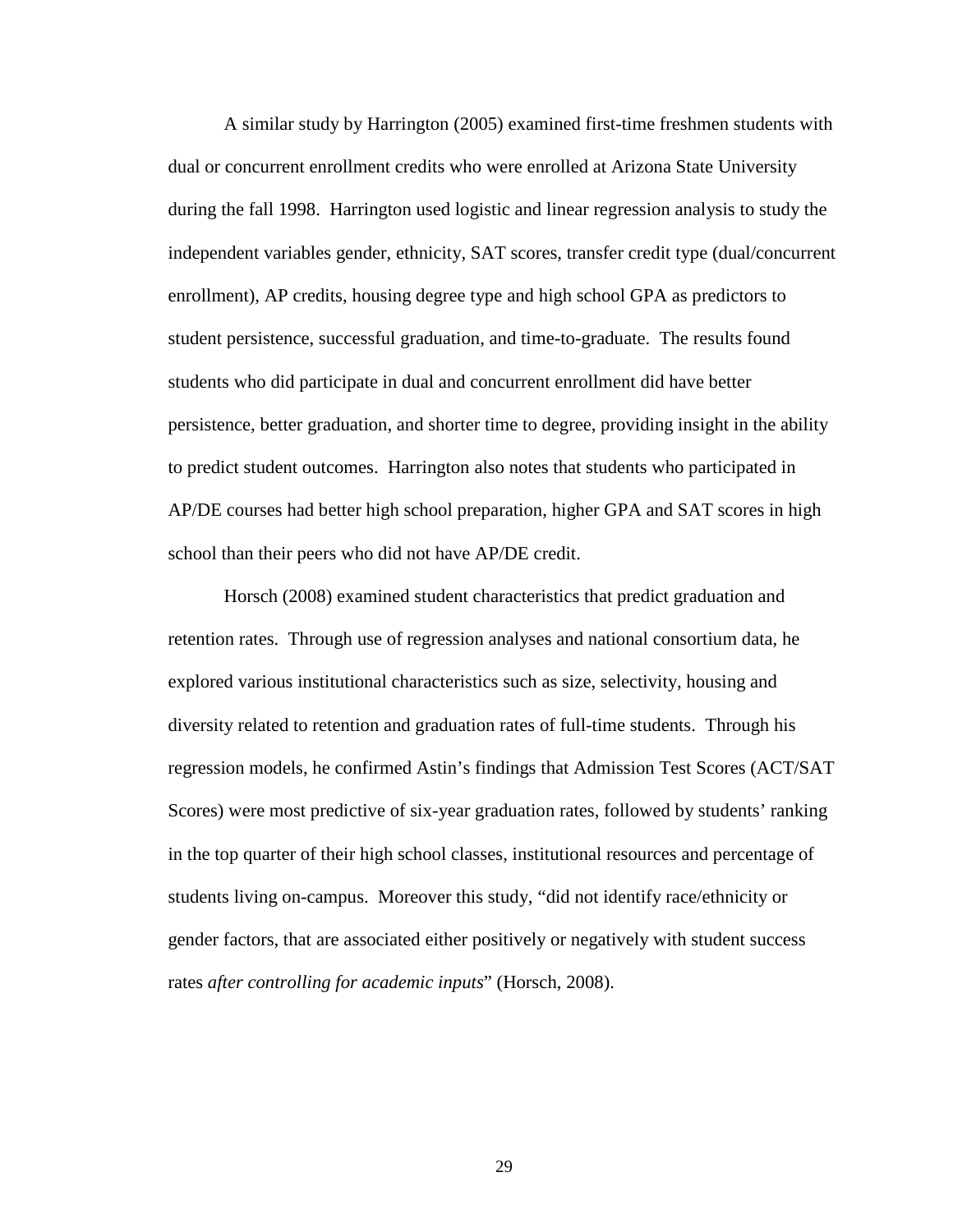#### **Research Design**

There are several different approaches to researching student retention and time to degree including quantitative, qualitative or mixed-method design. Qualitative research requires researchers to state research questions allowing for broad themes and patterns to emerge around a central question (Creswell, 2009). Qualitative research employs different philosophic assumptions and interpretation that allows researchers to see specific events unfold (Creswell 2009). This research method is best used to examine experiences from the participant's perspective where numerous factors contribute to decisions and human interactions that are not easily quantifiable (Gay & Airasian, 2000).

Quantitative research is based on testing objective theories by examining the relationship between variables. The variables can be measured using statistical instruments to determine the relationship between the variables and to what degree the relationship exists (Creswell, 2009). Any combination of qualitative and quantitative research, use of both philosophical assumptions and numerical data, is referred to as a mixed method approach. The focus of this research is centered around the relationship of AP/DE programs to student persistence from freshmen to sophomore year, college GPA and time to degree. This is a non-experimental study examining historical data and best utilizing a quantitative approach.

The use of historical data allows for a longitudinal study. This research used longitudinal data for students from entrance into college, matriculation, persistence in college and time to graduation. Longitudinal studies collect data over a set period of time while measuring information two or three times in order to measure the change over that time. In this study historical, preexisting data was collected from student records,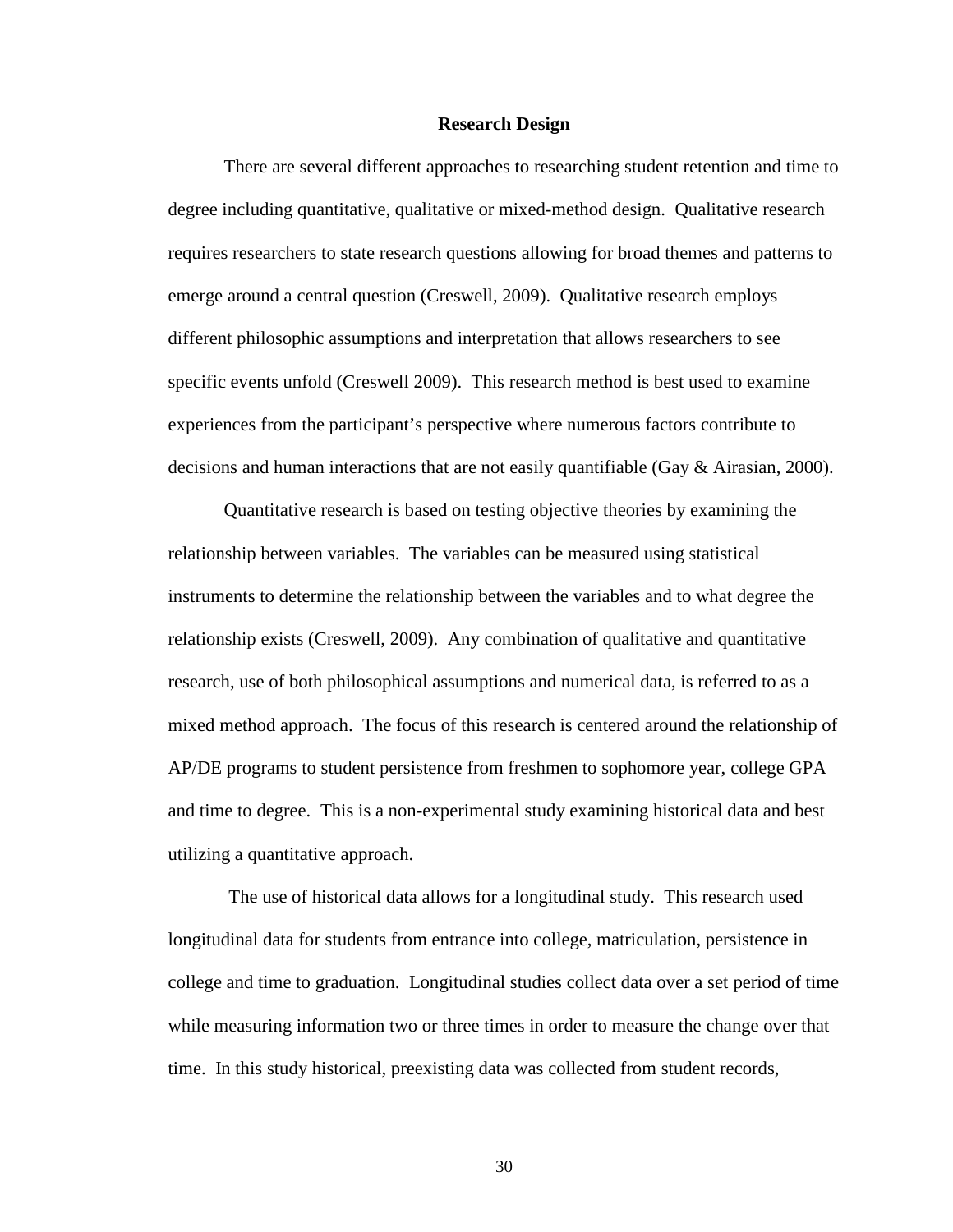allowing for a valid source of data. Longitudinal data allows the researcher to compare the same subjects at continuous intervals over an extended period of time; therefore, it has high internal validity and provides good quantitative, descriptive and analytical data for the study of attrition and retention (Diggle, Liang, & Zeger, 1995). Concerns for using pre-existing data include the demand for file data accuracy and consistency of data captured within files over time (Diggler, Liang, & Zeger, 1995). Finally, historical data allows the tracking of students as a unit or cohort by year. The data collected starts each cohort as they enter college and measures until the student graduates or withdraws from the university.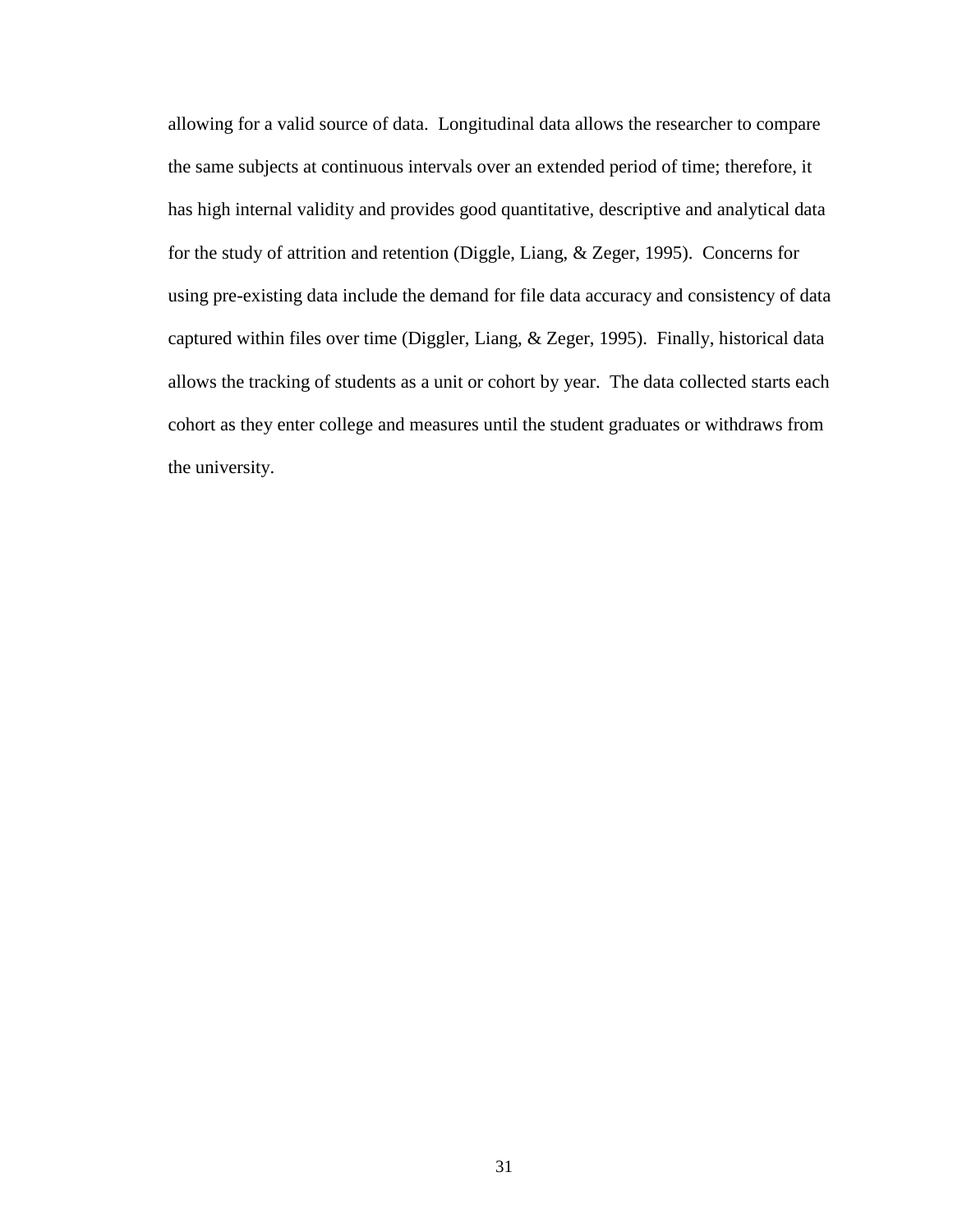# **CHAPTER III**

#### **METHODOLOGY**

This chapter describes the method and procedures used in this study, including sample strategy, description of population, description of sample, description of variables and data analysis. The data gathered for this study were collected from the University of Wisconsin – La Crosse via the Office of Institutional Research. The Statistical Package for the Social Sciences (SPSS) Version 19.0 was used to analyze the data.

#### **Sample Strategy and Characteristics**

Data analyzed in this study were obtained through the Institutional Research Office using data in the University Student Information System. The data retrieved were used to create the following variables.

- 1. The original sample included all students entering from 1992 through 2002 who graduated from UW-La Crosse
- 2. AP, IB, CLEP or Dual Enrollment Credit earned prior to entering college
- 3. Grade point average at end of first semester and year in college
- 4. Last semester attending/graduation from UW-L

Each student record in the sample provided information to compare the persistence of students with AP/DE credits to those without AP/DE credits. Other forms of pre-college credit, such as International Baccalaureate (IB) and College Level Examination of Placement Credit (CLEP) were included in this initial sample. After evaluating the sample, it was noted that less than 20 students of 18,135 records had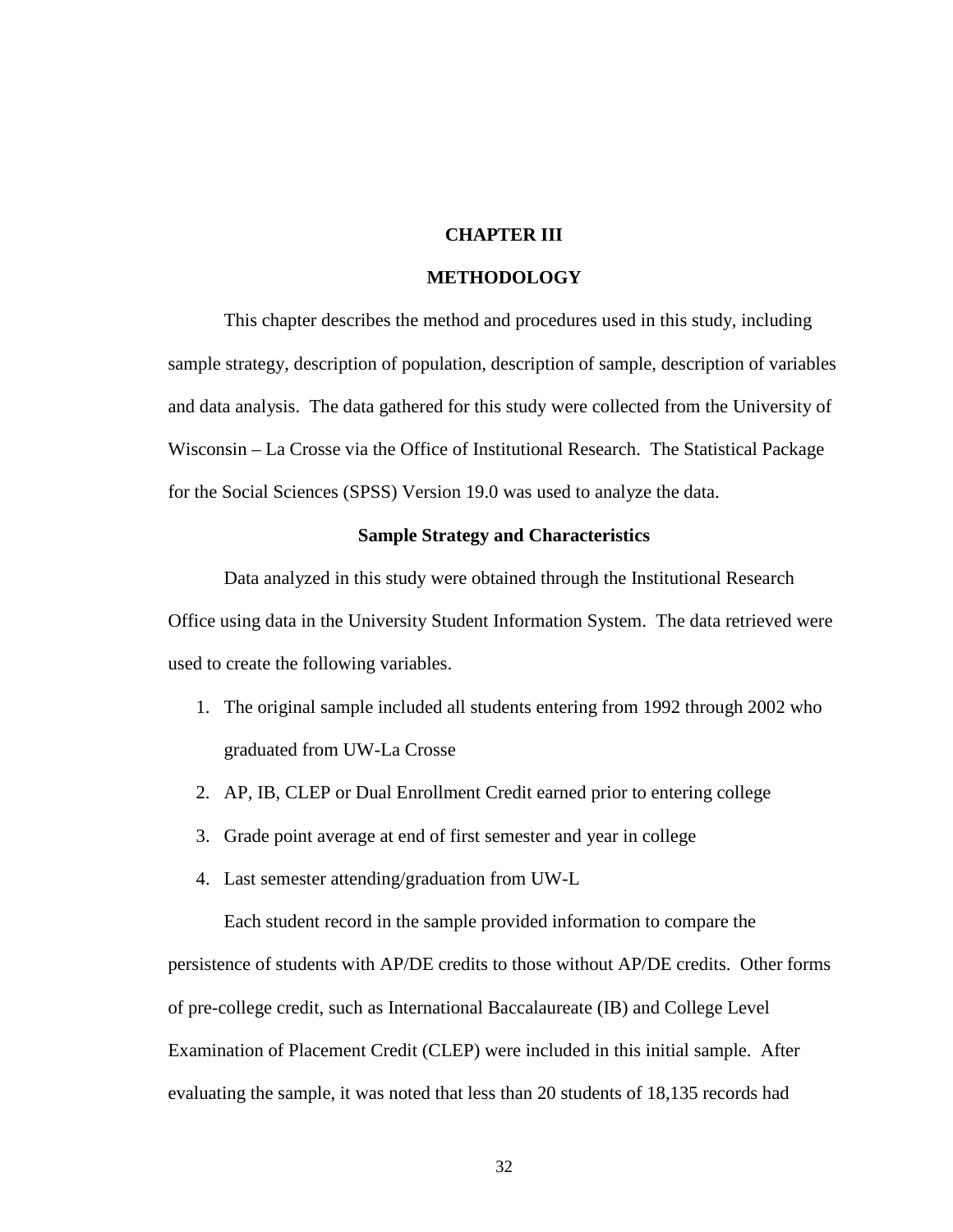alternative dual enrollment credit such as IB or CLEP credit. Consequently, these students were included in the sample but considered non-AP/DE or traditional students.

#### **Description of Population**

The University of Wisconsin-La Crosse (UW-L) is a public, comprehensive institution within the University of Wisconsin System (UW). Founded in 1908, UW-L is the fourth largest comprehensive institution in the UW-System (UW-System Data Set, 2011) with a total of 9,073 undergraduate students. The campus spans 119 acres, which makes it the second smallest comprehensive university by area in the UW-System. UW-L is located in the city of La Crosse in western Wisconsin. The student body is predominately White with 7.3% of the student population being of diverse racial and ethnic backgrounds and 3.8% of the population being international students. Eighty-one percent of the student body are residents of Wisconsin and 11% are from Minnesota. UW-L employs 546 instructional staff, 414 of which are full-time faculty, with 76% holding terminal degrees catering to over 90 undergraduate academic programs of study.

#### **Description of Sample**

This research used a non-stratified, longitudinal sample comprised of cohorts of students starting in Fall 1992 until Fall 2002 (ten separate freshmen classes). The sample consisted of all 18,135 undergraduate students who attended UW-L during that time. The selected sample consisted of all first-time, traditional first year students who had earned AP and/or Dual-enrollment credits prior to enrolling at UW-La Crosse from 1992 - 2002. All students included in this study graduated from high school and enrolled at University of Wisconsin-La Crosse (UW-L) as their first university after high school. During the fall of 1992, 51 students participated in Wisconsin Youth Options, 10 students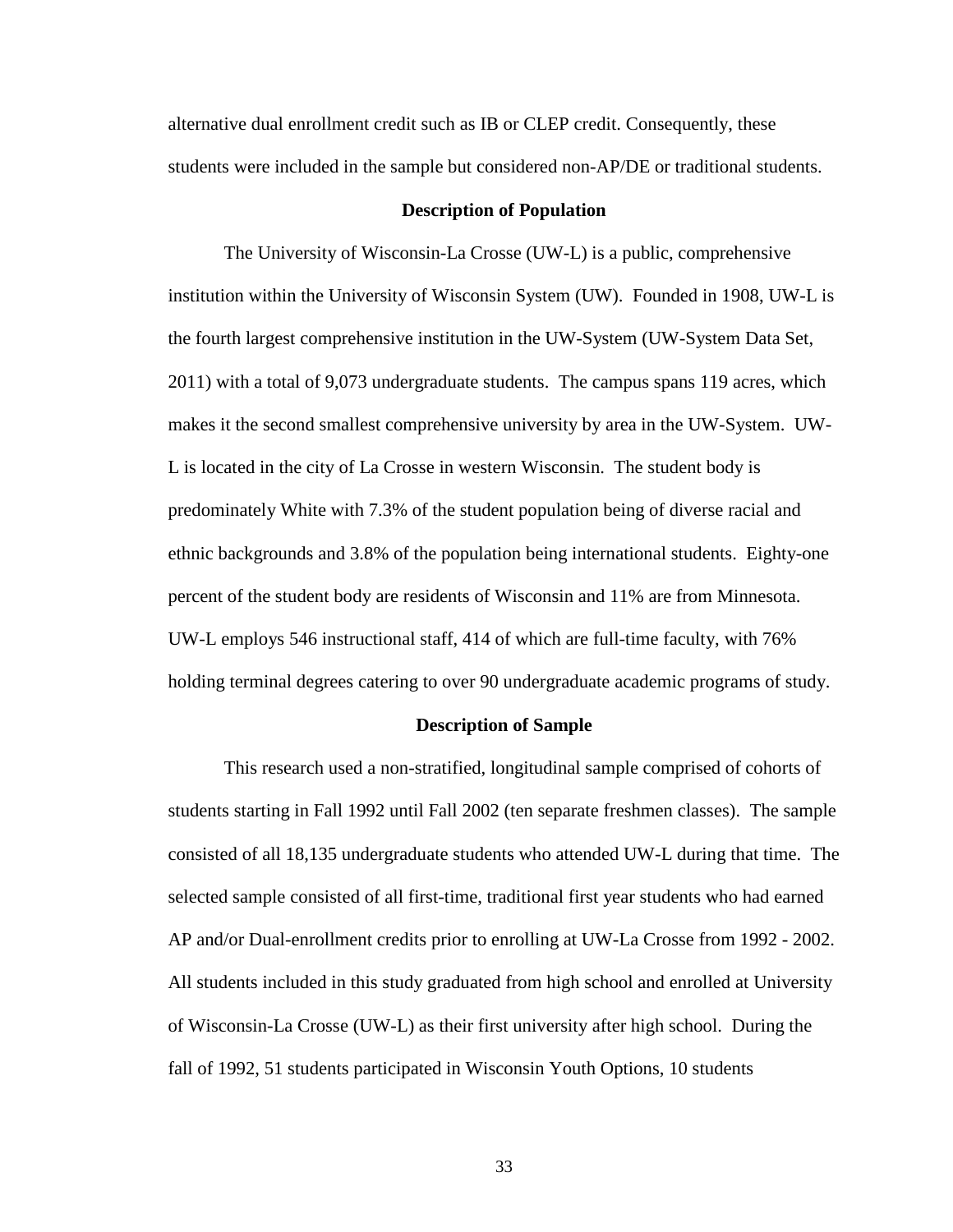participated in Minnesota Post Secondary Education Option and one student received credit for Advance Placement. Ten years later (2002), 175 students had participated in Wisconsin Youth Options, 62 students had participated in Minnesota Youth Options and 385 students had participated in Advance Placement.

#### **Description of Variables**

In this study the independent variable serves as the predictor variable. Measuring AP credit, DE credit or both AP and DE credit provided a prediction for students' persistence and time to degree. The dependent variables were the observed variables such as persistence in college, and time to degree.

#### **Independent Variable**

For the purpose of this study t*raditional student* was defined as any new freshmen student who did not earn AP/DE credit. Students who were not traditional students earned college credit in concurrent courses. *AP/DE Students* earned either Advance Placement and/or Dual Enrollment credit. *Advance Placement Credit* is college credit hours awarded by the university to first-time, first-year students for completing a content area, standardized test. UW-La Crosse awards credit to AP test scores of 3 or higher. *Dual Enrollment Credit* is college credit awarded to first-time, first-year students for completing college course work at or through an accredited college or university. Students earn credits by taking the course at the high school or at a post-secondary institution simultaneously.

### **Dependent (Observed) Variables**

A dichotomous categorical variable was created to measure student persistence from first to second semester. Students who were eligible (first semester GPA above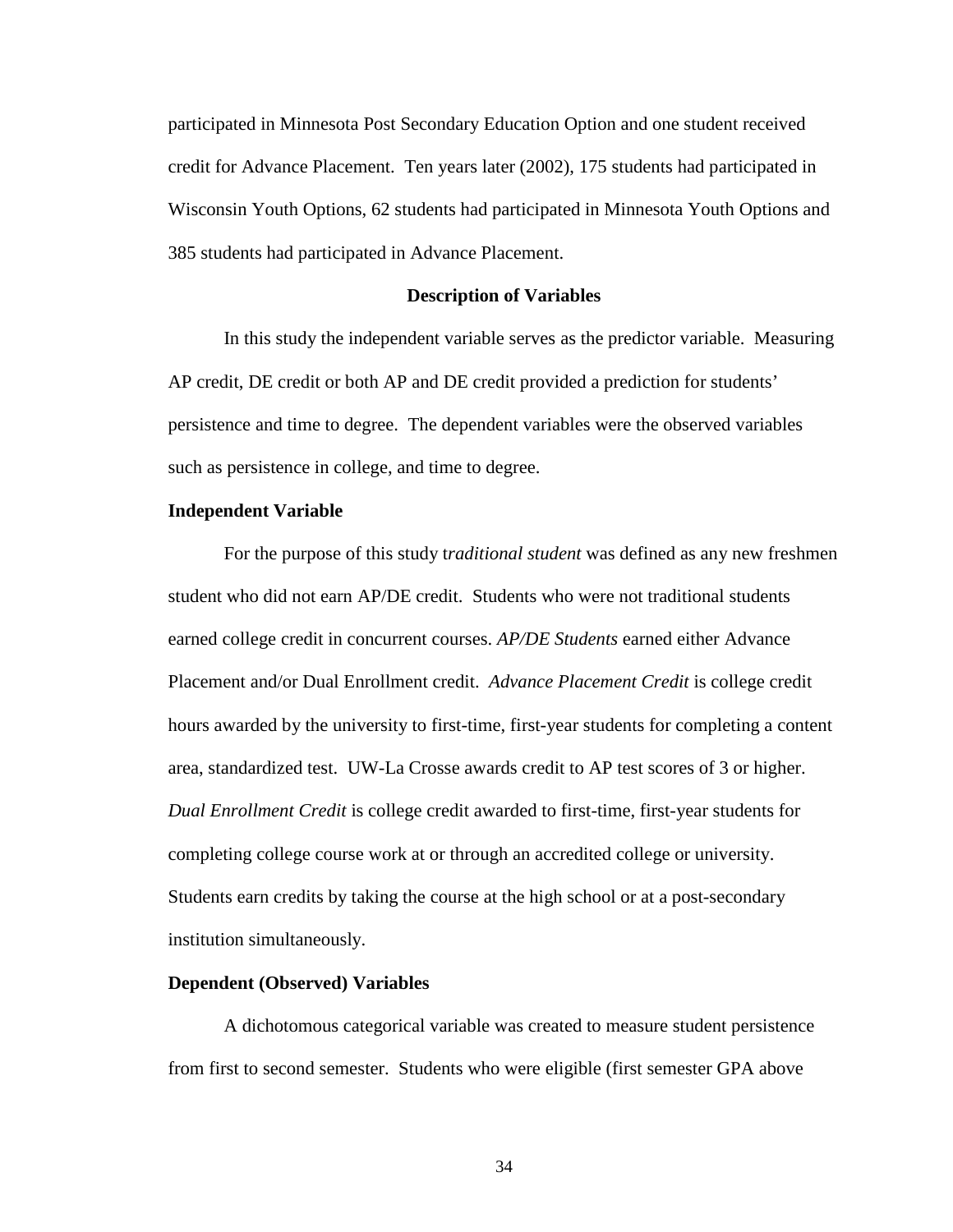1.60) to persist from one semester to the next and graduated were given the numerical value of "1". Students who where not eligible to persist (first semester GPA below 1.60) who subsequently withdrew were given the numerical value of "0" in the dataset.

A categorical variable was created to measure student time to graduation. A student's time to degree is measured from their entrance into college until degree completion at 4 or less, 5 or less, 6 or less, and 6+ years. Students were grouped into four groups: students with AP credits (numerical value "1"), student with DE credits (numerical value "1"), those with both AP/DE credits (numerical value "1") and those with no AP/DE credits (numerical value "0").

# **Data Analysis**

A Pearson Chi-Square  $(\chi^2)$  test of Independence was used to examine the relationship between AP/DE credits and student persistence and AP/DE Credits and time to degree. "A significant chi-square is interpreted as showing a relationship between the two variables" (Bruning & Kintz, 1997, p. 297). Both null hypotheses were tested at the .05 level of significance.

The  $\chi^2$  test of independence assessed whether paired observations on two variables, expressed in a contingency table (or cross tabulation), were independent of each other. Thus a Chi-Square Test was used to compare the actual (or observed) frequency of college persistence of students with AP/DE Credit to the expected frequency of the persistence of traditional student variable. Furthermore, a Chi-Square Test was used to compare the actual (or observed) frequency of college graduation rates of students with AP/DE credit to college graduation rates of traditional students.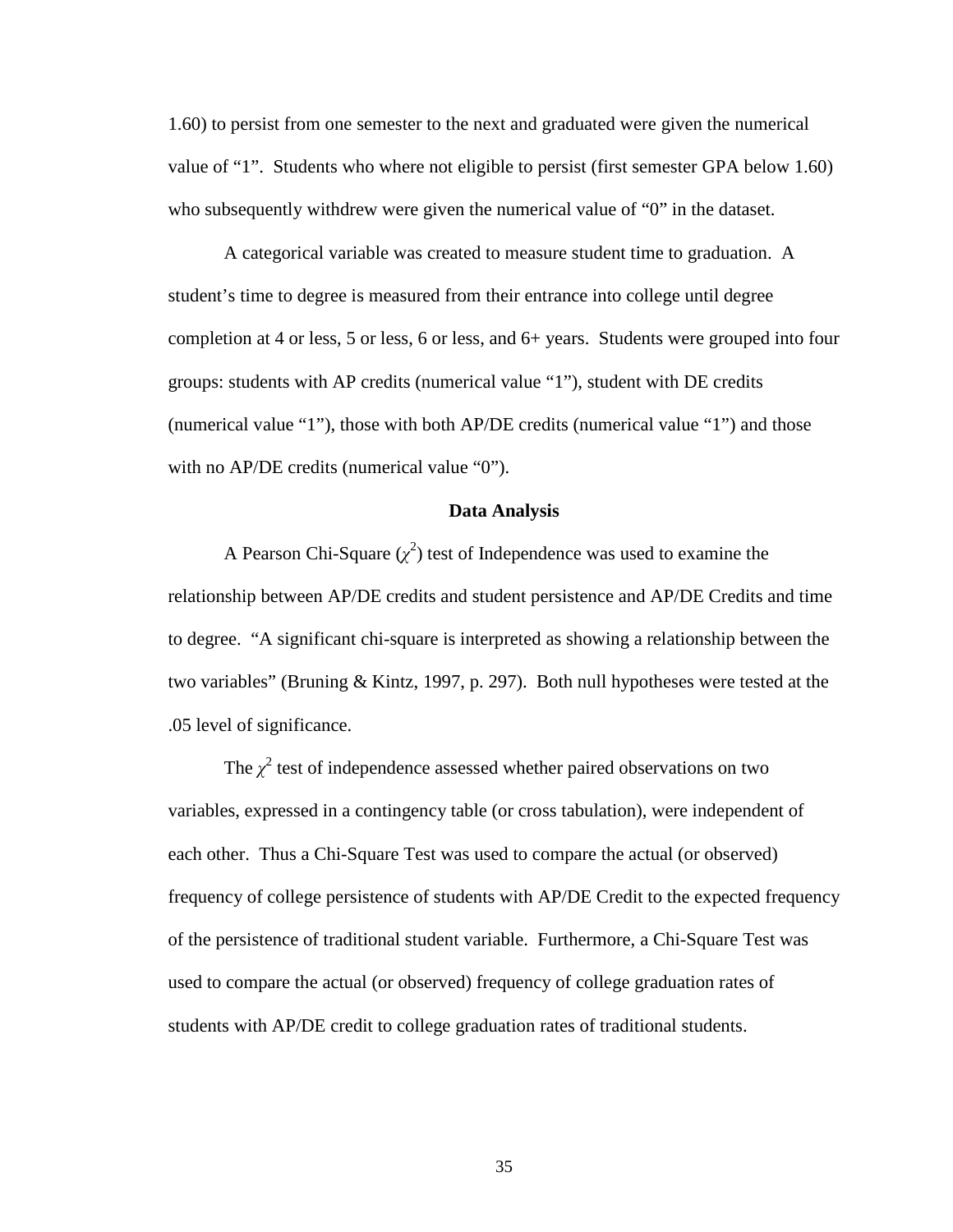# **CHAPTER IV**

#### **RESULTS OF DATA ANALYSIS**

The purpose of this study was to evaluate the difference in persistence and time to degree of college students with AP/DE credits to traditional students with no AP/DE credits. Data from students who earned credit in AP/DE programs were analyzed to determine if AP/DE credits were predictors of student persistence and time to degree.

#### **Descriptive Data**

Data extracted from the UW-L student information system consisted of first time, first-year students starting in the Fall 1992 through the Fall 2002. These cohorts were full-time, degree seeking students who were not international students or transfer students from another institution. In total 18,135 students made up the sample. This section describes demographic information including credits earned before enrolling at UW-L, ethnicity, gender and ACT scores.

#### **Traditional Students and AP/DE Participants of the Sample**

As shown in Table 1, the overall sample was comprised of 14,784 traditional students who did not participate in AP/DE programs (81.5%), 1,978 students who participated in AP programs (10.9%), and 1,676 students who earned credit in dual enrollment programs (9.2%). Approximately 22% of the sample students earned credit in AP/DE programs prior to attending UW-L.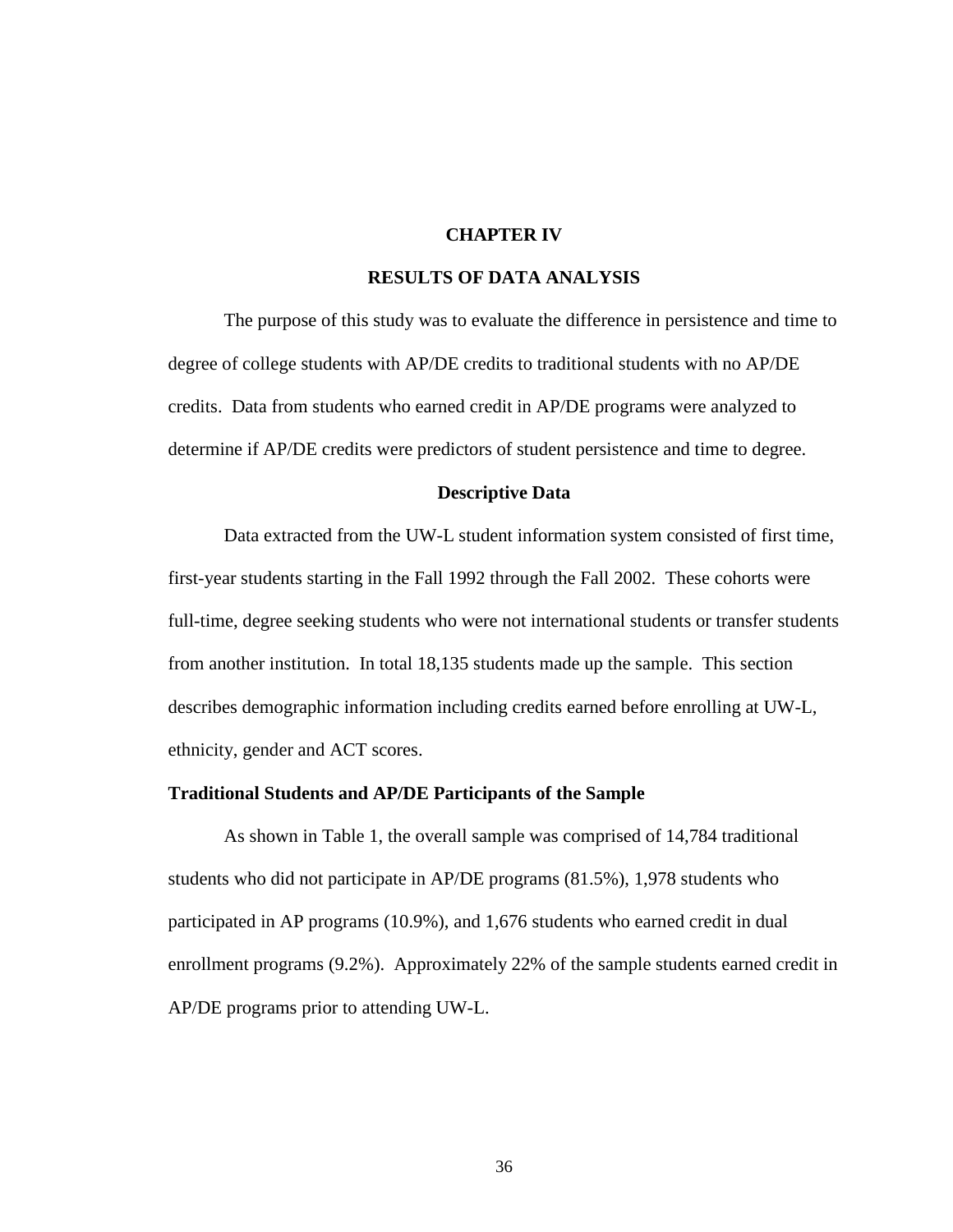Table 1. Sample demographic data by Credit Description

|                                                           | Frequency | Percent |
|-----------------------------------------------------------|-----------|---------|
|                                                           |           |         |
| Traditional                                               | 14,784    | 81.5%   |
| <b>Advance Placement Credits</b>                          | 1,978*    | 10.9%   |
| <b>Wisconsin Youth Options</b><br>Minnesota Postsecondary | 1,676     | 9.2%    |
| <b>Education Options</b>                                  | 423       | 2.3%    |

\* Student can take both AP and DE courses. The frequency and percentages are from the total population that took at least AP, YO or DE.

# **Sample Characteristics**

As shown in Table 2, 11,229 students (61.9%) identified as female and 6,906

(38.1%) as male.

Table 2. Sample demographic data by gender

|        | Frequency | Percent |
|--------|-----------|---------|
| Female | 11,229    | 61.9    |
| Male   | 6,906     | 38.1    |
| Total  | 18,135    | 100     |

# **Race of Sample**

Table 3 describes the race of the sample. The majority of the sample identified as White/Non-Hispanic (94.4%), representing 17,127 students. There were 220 students who identified as Hispanic (1.2%) and 220 students who identified as Other Asian (1.2%) with an additional 182 students identifying as Southeast Asian (1.0%). The final Racial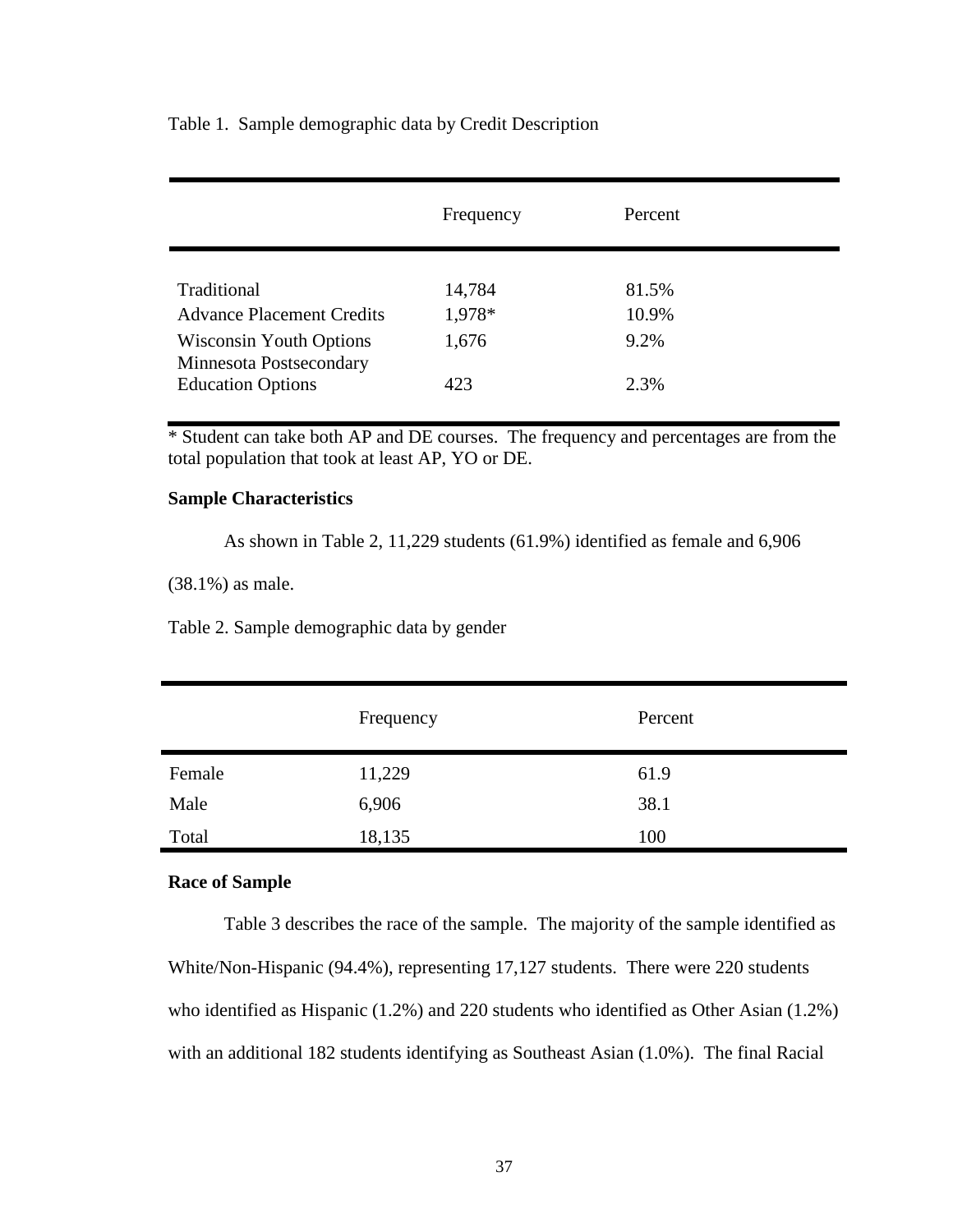categories, all below 1.0%, were: African American at 171 students, 0.6% Native American at 104 students, and 0.6% of Unknown Race/Ethnicity, equal to 111 students. Table 3. Racial Description of Sample

|                         | Frequency | Percent |
|-------------------------|-----------|---------|
| <b>African American</b> | 171       | .9      |
| Hispanic                | 220       | 1.2     |
| Native American         | 104       | .6      |
| Other Asian             | 220       | 1.2     |
| SE Asian                | 182       | 1.0     |
| Unknown                 | 111       | .6      |
| White/Non-Hispanic      | 17,127    | 94.4    |
| Total                   | 18,135    | 100.0   |

#### **Test of Hypotheses**

This section analyzes the effects of AP/DE credits on student persistence. The null hypothesis is presented, followed by the inferential analysis and the results of the analysis.

# **Dependent Variable 1: Student Persistence**

### **Null Hypothesis One**

The first null hypothesis stated that no statistically significant difference existed in the first to second year persistence of traditional students, who have not earned AP or DE credit, from students who have earned AP or DE credit. To test this hypothesis a two by two cross-tabulation of traditional students and students with AP/DE credit and students who did not or who did persist was created, as shown in Table 4. The sample was coded into four categories including students with AP/DE who persisted, students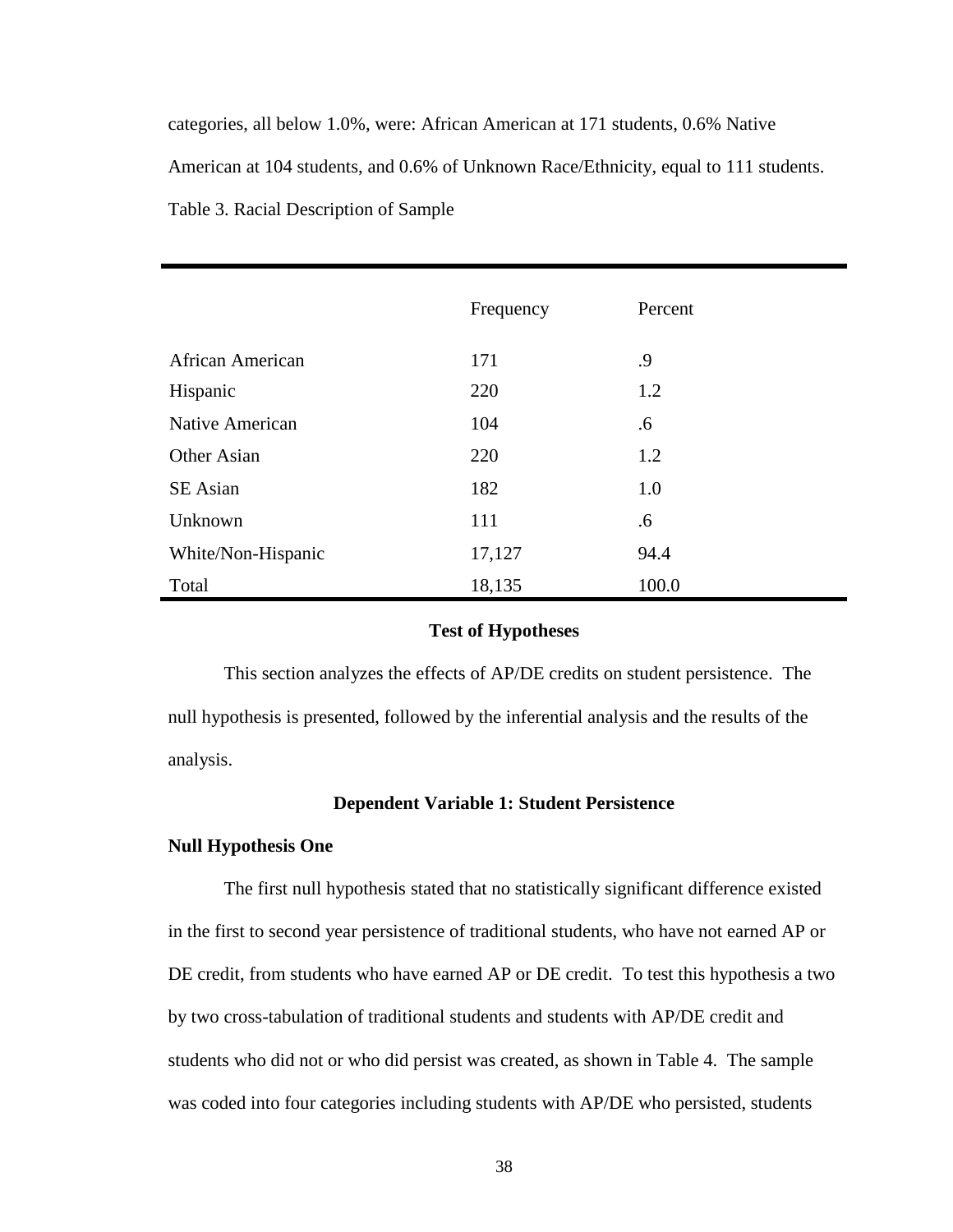without AP/DE who persisted, students with AP/DE who did not persist, and students without AP/DE who did not persist. A Pearson Chi Square test was used to determine if any significance existed between the categories.

Table 4. Persistence of students with and without AP/DE credits

|                                                        | Students did<br>NOT persist | Students did<br>persist | Total  |
|--------------------------------------------------------|-----------------------------|-------------------------|--------|
| Students without AP/DE Credit<br>(Traditional Student) | 6.5%                        | 93.5%                   | 100.0% |
| Students with AP/DE credit                             | 1.5%                        | 98.5%                   | 100.0% |
| Total                                                  | 5.6%                        | 94.4%                   | 100.0% |

The difference between the two groups was found to be statistically significant  $(\chi^2 = 128.5, df = 1, p < .01)$ : thus, the null hypothesis was rejected and the research hypothesis was accepted. There was sufficient evidence that having AP or DE credits affects the persistence rate of students.

### **Dependent Variable 2: Time to Degree**

This section analyzes the effects of AP/DE credits on college student time to degree. The null hypothesis is presented, followed by the inferential analysis and the results to the analysis.

### **Null Hypothesis Two**

The second null hypothesis stated that no statistically significant difference existed in time to degree between college students who have not earned AP or DE credit and those students who have earned AP or DE credit.

In testing this hypothesis, a two by four cross-tabulation of traditional students and students with AP/DE credit and time to degree was created as shown in Table 5. The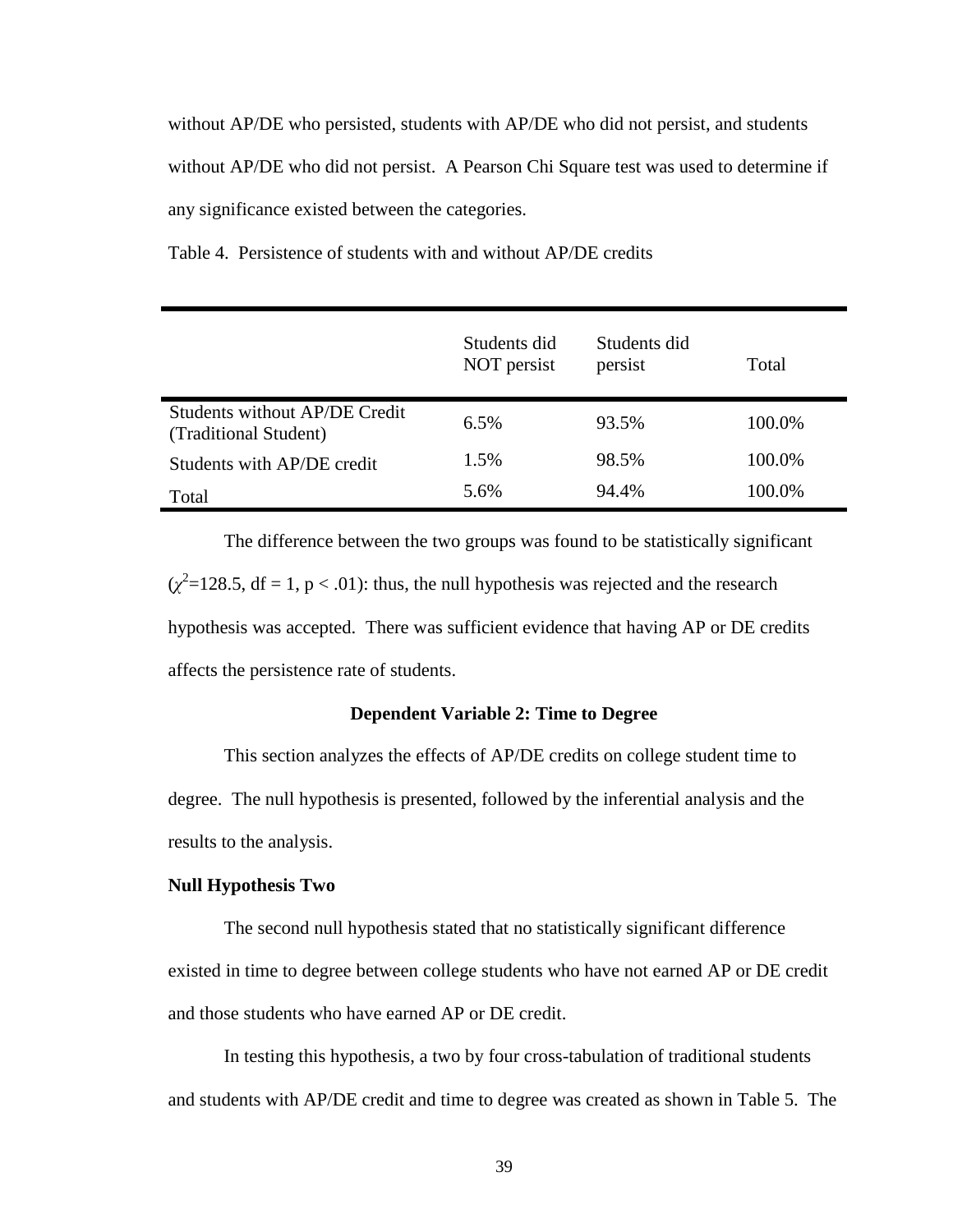sample was coded into eight categories: students with AP/DE who graduated in 4-years or less; those with less than 5 years but more than 4 years; those with less than 6 years but more than 5 years; those with 6-years or more; and students without AP/DE (traditional students who graduated in 4-years or less, less than 5 years but more than 4 years, less than 6 years but more than 5 years, and 6-years or more). A Pearson Chi Square test was used to determine if any significance exist in the categories.

As Table 6 shows, 33.1% of the sample without AP/DE credit graduated in 4 years or less, while 51.6% of the sample with AP/DE Credits graduated in the same time frame. For students who graduated in more than 4 but less than 5 years, 4,278 of the 8,489 students without AP/DE credit graduated (50.4%) compared to 935 of the 2379 students with AP/DE Credits (39.3%) who graduated in the same time frame. Overall 99.4% of students who had AP/DE credit graduated in 6 years or less while 97.3% of students who did not have AP/DE credit graduated in six years or less.

|                              | Time to Degree (in years) |            |                   |           |             |
|------------------------------|---------------------------|------------|-------------------|-----------|-------------|
|                              | 4 or less                 | 4 to 5     | $5 \text{ to } 6$ | 6 or more | Total       |
| Students without AP/DE       | 2810                      | 4278       | 1175              | 226       | 8489        |
| Credit (Traditional Student) | $(33.1\%)$                | $(50.4\%)$ | $(13.8\%)$        | $(2.7\%)$ | $(100.0\%)$ |
| Students with AP/DE credit   | 1227                      | 935        | <b>202</b>        | 15        | 2379        |
|                              | $(51.6\%)$                | $(39.3\%)$ | $(8.5\%)$         | $(0.6\%)$ | $(100.0\%)$ |
| Total                        | 4037                      | 5213       | 1377              | 241       | 10868       |
|                              | $(37.1\%)$                | $(48.0\%)$ | $(12.7\%)$        | $(2.2\%)$ | $(100.0\%)$ |

Table 5. Graduation Rate of students with and without AP/DE credits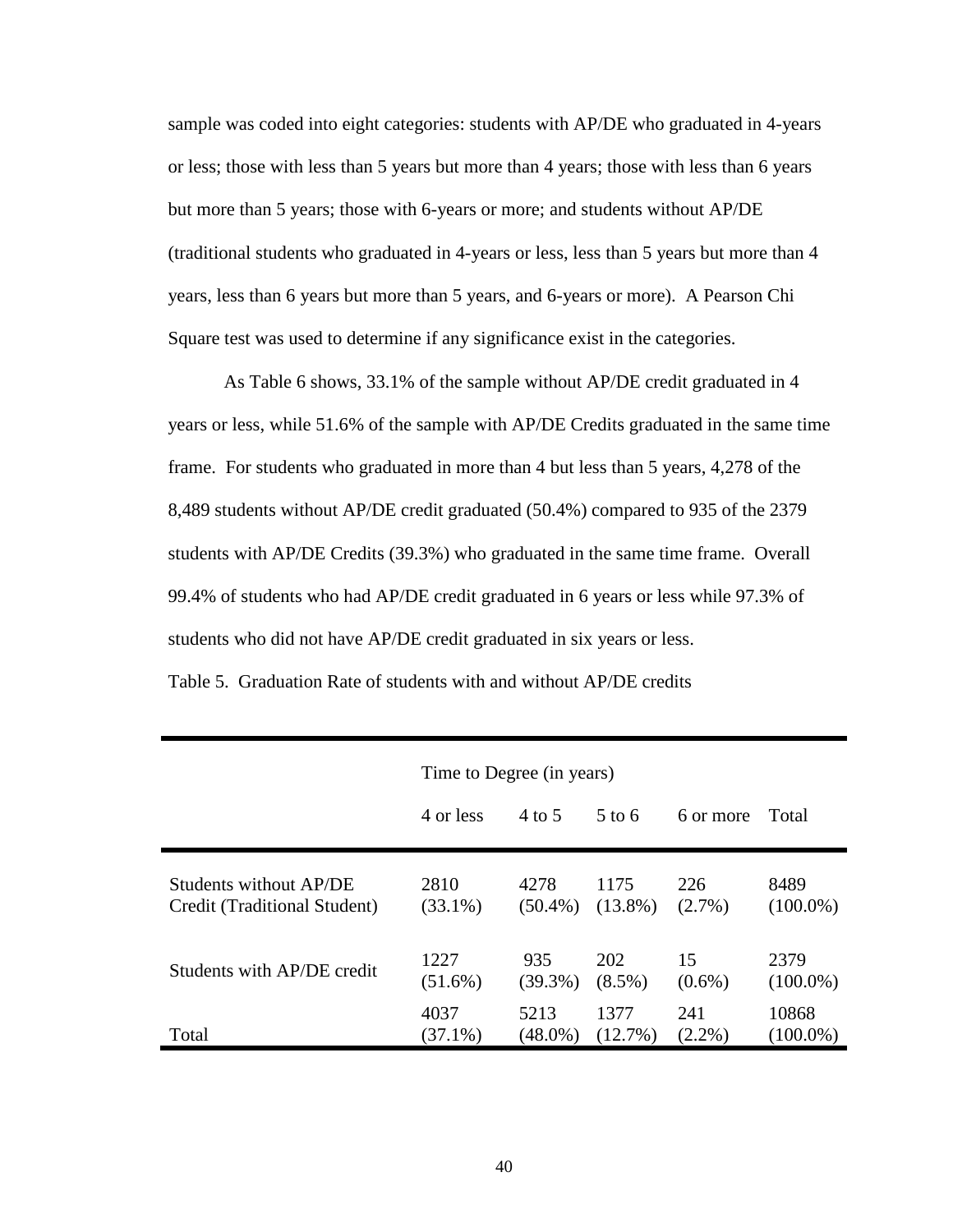The difference between the two groups, was statistically significant ( $\chi^2$ =295, df =  $3, p < .01$ ). The null hypothesis was rejected and the research hypothesis was accepted.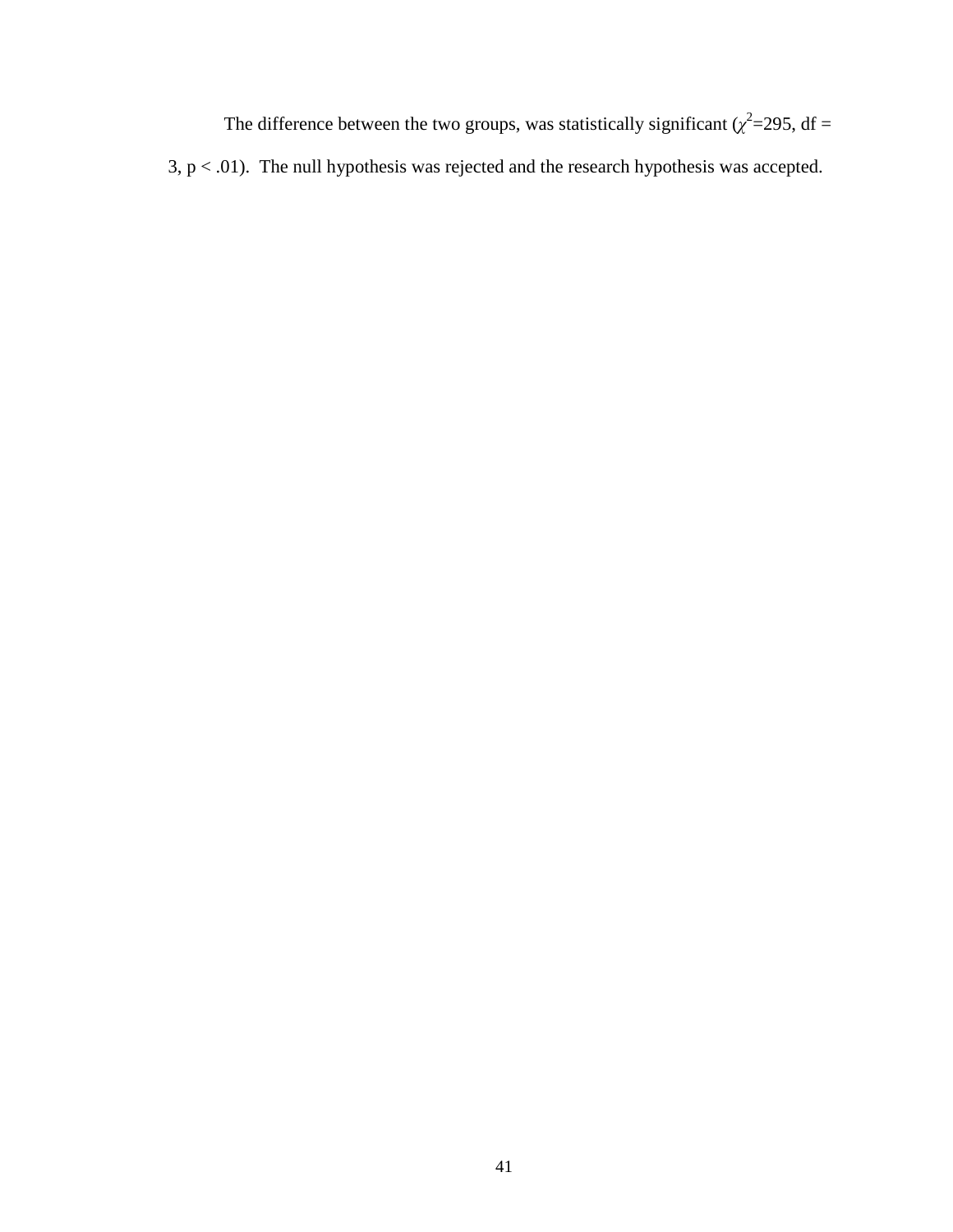## **CHAPTER V**

#### **SUMMARY, DISCUSSION AND RECOMMENDATIONS**

This chapter will summarize and interpret the results of this study, offer implications and recommendations emerging from the results, comment on the limitations and suggestions for additional research, and provide a conclusion. The purpose of this study was to examine the effects of AP/DE credits on student persistence and time to degree at the University of Wisconsin-La Crosse (UW-L). Participation in the AP/DE programs was analyzed as a dichotomous variable; the student either had earned AP/DE credit or had not.

The main results from this study indicate that college students who have earned AP/DE credit persisted at a higher rate and experienced a shorter time to degree than their counterparts. This result confirms the research of Delicath (1999) who found that Advance College Credit significantly influenced students' ability to persist and graduate. The 2004 longitudinal study of Texas's dual enrollment program concluded that students who concurrently enroll in postsecondary courses are twice as likely to graduate from college in four years than their counterparts (O'Brien & Nelson, 2004). Karp et al. (2007) asserted that dual enrollment can lead to positive student outcomes warranting the expansion of dual enrollment programs. Shannon (2005) and Harrington (2005) both confirmed the positive effects of dual enrollment courses and concluded that students who participated in dual enrollment programs were more likely to graduate than traditional students.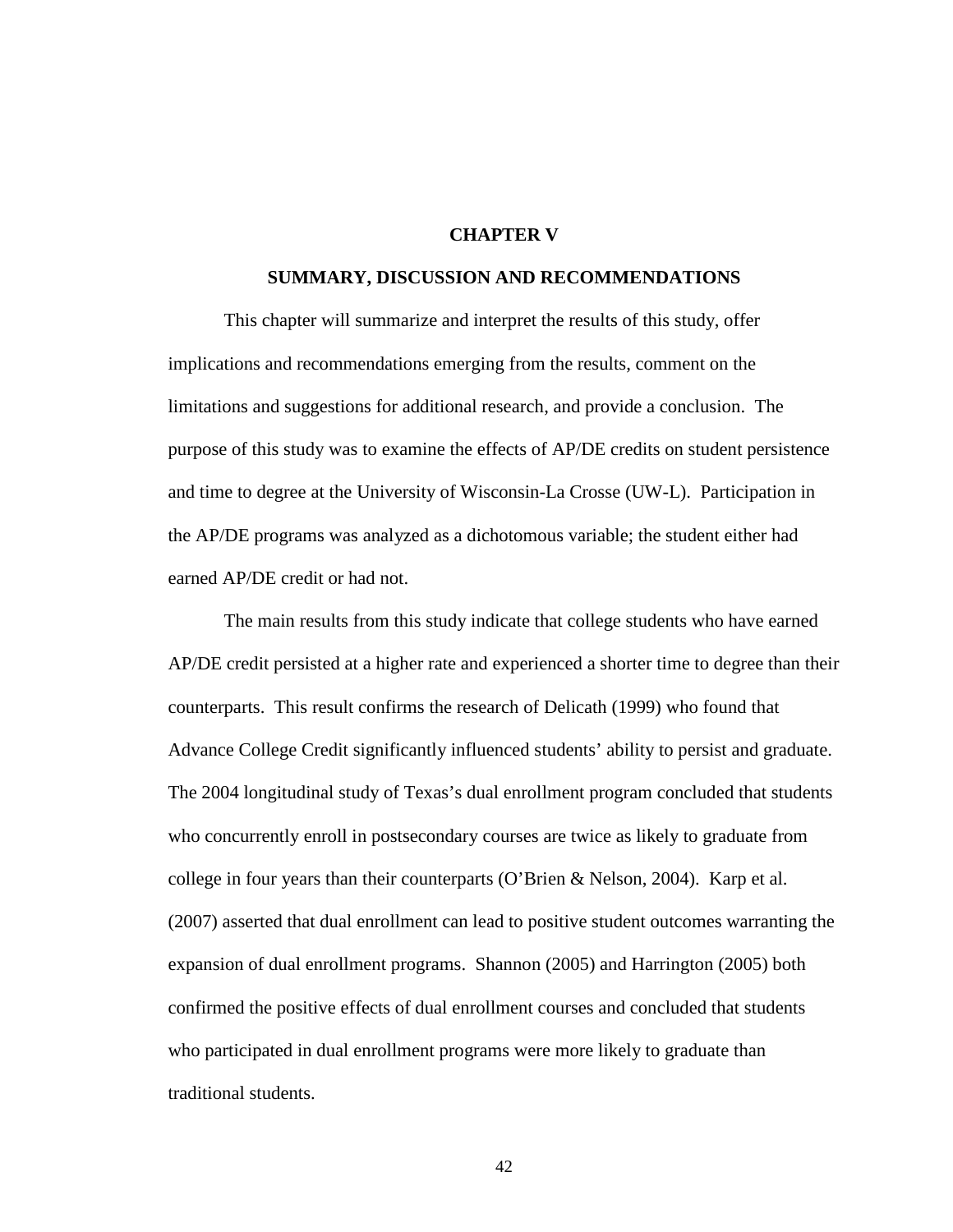The College Board has been tracking and promoting the benefits of Advance Placement Programs for several years as student participation in the program has increased (The College Board, 2012). Previous studies by the College Board demonstrated that students who earned at least a "3" on the AP exam were more likely to earn a bachelor's degree (The College Board, 2006). Furthermore, the present study corroborated Valentine's (2011) suggestions that students who participated in *both* AP and/or DE programs had higher retention and four-year graduation rates than those students who did not participate in either program.

#### **Implications and Recommendations**

The results of this study hold several implications for student affairs practitioners, administrators, faculty, and for university and secondary education policy. First, student affairs practitioners and college administrators should be informed of the importance of AP/DE credit programs relative to student persistence, time to degree, and how these programs are managed at their respective institutions. College educators should work with secondary schools to expand Dual Enrollment options in rural areas so that postsecondary institutions benefit from a well-prepared group of students who have had widespread access to college coursework while still in high school. Admission officers shoul communicate with high school counselors regarding the importance of college preparation and AP/DE options and their strong effects on critical college outcomes. Communication between secondary and postsecondary institutions is vital and should include annual newsletters, emails, special recruitment events, university websites, institutional blogs, and other social media. It is the college administrators' responsibility to disseminate this information and provide resources for secondary institutions.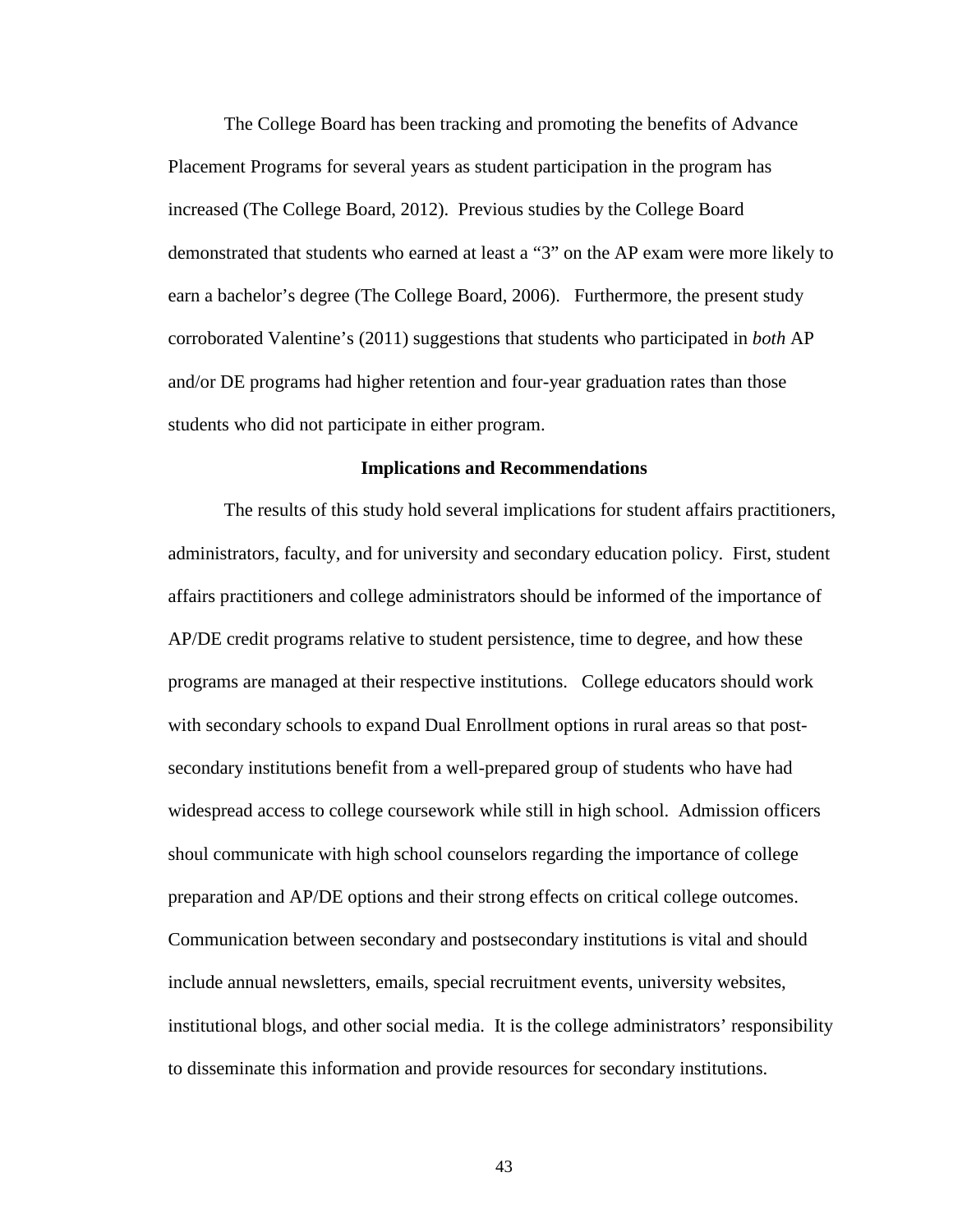College administrators, in cooperation with faculty, must evaluate the effectiveness of AP/DE course work. Utilizing administrative/recruitment policies and growth initiatives, enrollment service offices and secondary institutions must review and create ways to encourage highly qualified secondary students to participate in AP/DE courses.

Students who have completed AP/DE courses may be more academically prepared for the academic rigor and social environments of college than traditional students. Student affairs personnel including counseling staff, residence life professionals, and activities officers should identify students who have taken AP/DE courses and employ them as peer mentors for incoming students in academic or social ways. In addition to being academically prepared, students who have completed dual enrollment courses may have already been exposed to the social aspects of college and may experience less stress, emotional pitfalls or anxiety from being away from home. Student affairs professionals will benefit critically from the assistance of well-adapted students in such positions as Resident Assistant (RA), campus tour guides, orientation leaders, or hall desk receptionists. Such engagement builds strong connections between the AP/DE students and their institutions and ensures that AP/DE students provide mutually-meaningful services to their peers and to the institutions.

Additionally, college faculty and other instructional staff should identify students with AP/DE credit as academically adjusted students ready for additional responsibilities in their academic endeavors. New freshmen with significant postsecondary AP/DE credits can be identified for opportunities such as serving as teaching assistants in classes, for tutoring less prepared students, research fellowships, honors courses or undergraduate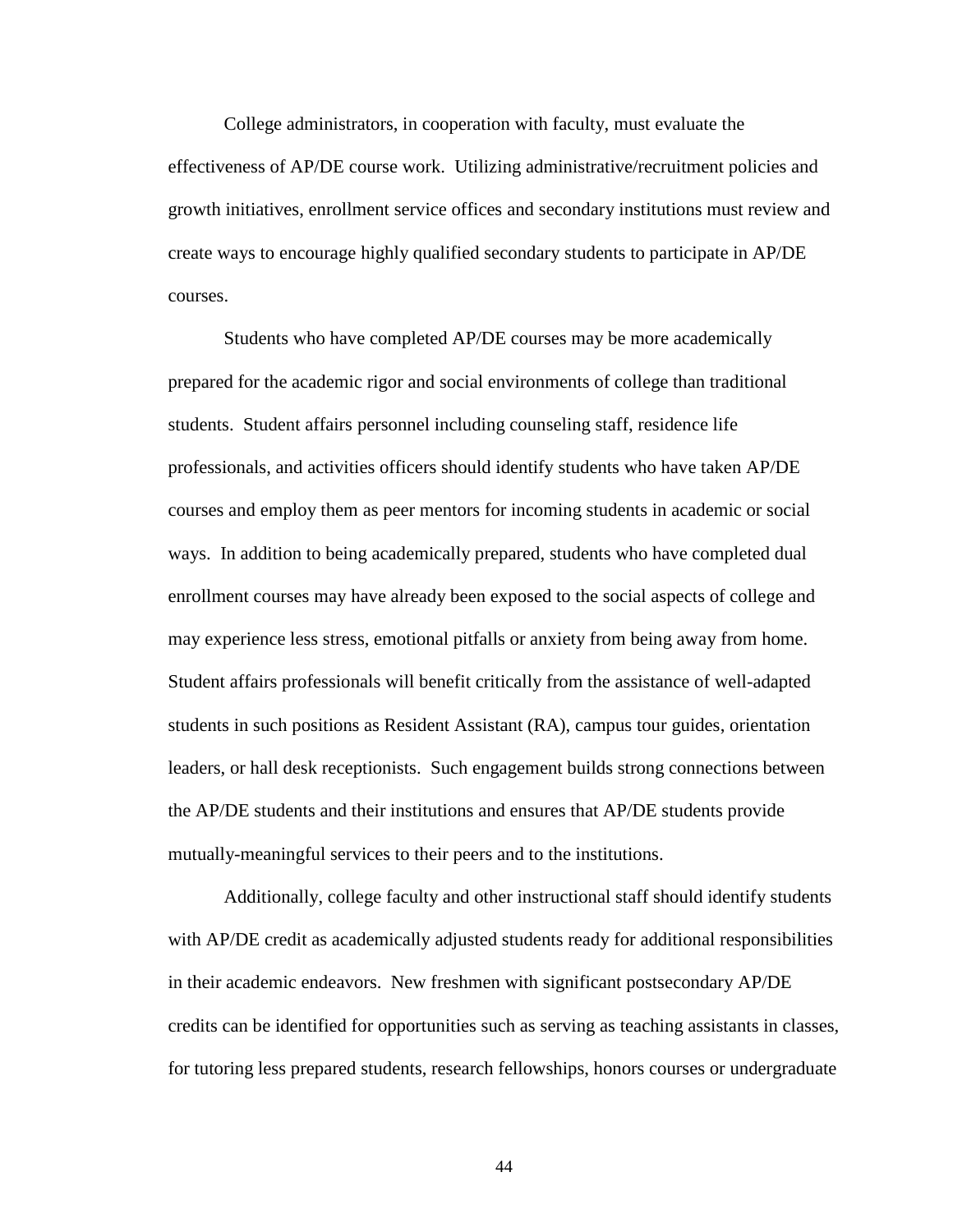research opportunities. Early identification of AP/DE students' academic ability will provide strategies for early identification and selection of major programs and will aid faculty in recruiting well-prepared students for their discipline. According to research on high impact activities, challenging students appropriately engages them more meaningfully with their institution and results in a host of positive student outcomes.

Finally, the present study implies policy recommendation at the secondary level, and for college enrollment services. Policies need to be established at the secondary level to encourage and ensure that quality AP/DE courses are offered to all students in preparation for college. Even though the enrollment in AP/DE credits has increased, early identification at the secondary level is important to prepare students for postsecondary institutions. College enrollment services must encourage students' participation in AP/DE credits as college preparation. Admission decisions could be weighted in favor of students who complete academically rigorous course work, such as AP/DE courses and receive credit for these courses.

#### **Limitations of the Study**

This study has specific limitations. Despite the large sample size, this study used a dichotomous analysis measuring only 10 distinct cohorts (1992-2002) at UW-L of new freshman and the students who graduated from the institution. This study did not track students who began at UW-L and finished at another institution. Finally, this study did not examine other academic factors that may have prepared students to persist or earn a college degree. Generalizing the results from this study beyond the context of Master's comprehensive institutions should be done cautiously.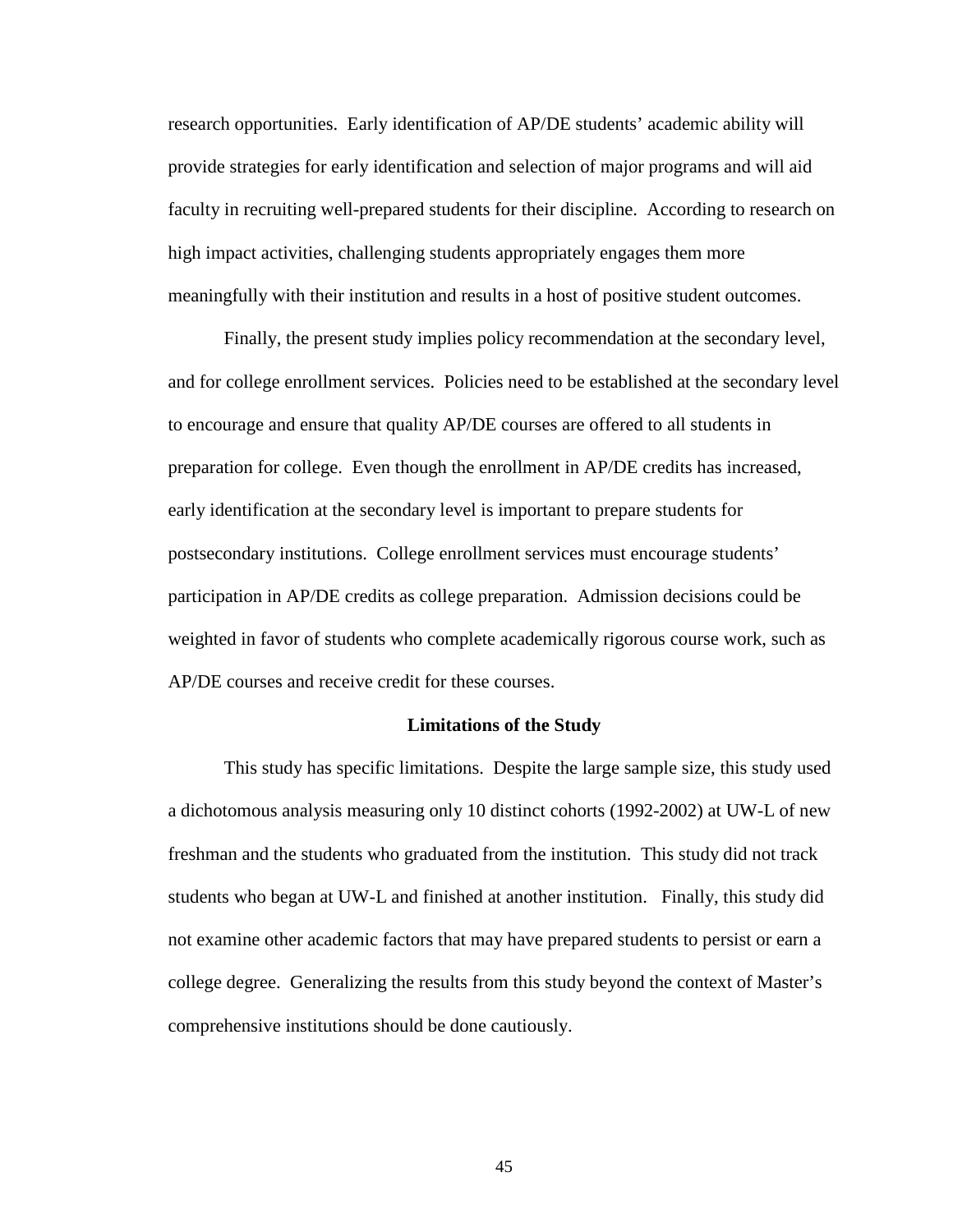New students at this institution fit the general, well-prepared academic profile of the university's freshmen cohorts. As a result, these results may not transfer to institutions that have higher academic standards than the research site or to those with lower academic profiles of entering students.

The study did not measure transfer students who transferred to or from UW-L and persisted in college at UW-L or elsewhere and their time to degree. Data are now available through the National Student Clearing House to track students' persistence and time to degree regardless of the institution at which they start. In following a student's full academic path we can analyze if a student is voluntarily withdrawing and choosing a better fit rather than failing out or not completing college.

In order to examine individual characteristics and the weight of different characteristics on students' persistence or time to degree different models should be examined, such as predictor models in statistical regressions. Regression analysis can be used to weigh numerous independent variables not measured in this study such as high school rank, ACT/SAT Scores, college course loads, or gender. Furthermore, programs that exceed the traditional time to degree, four years and 120 credits, such as Teacher Education and Accounting majors vested in the Certified Public Accountancy program (CPA), which require 150 credits for certification exam, were not included.

#### **Suggestions for Future Research**

In concluding this study, suggestions for further research will expand the knowledge about the effects of AP/DE programs.

First, AP/DE credits should be examined as individual elements of students' success at college. Additional and continuous research should be conducted with two and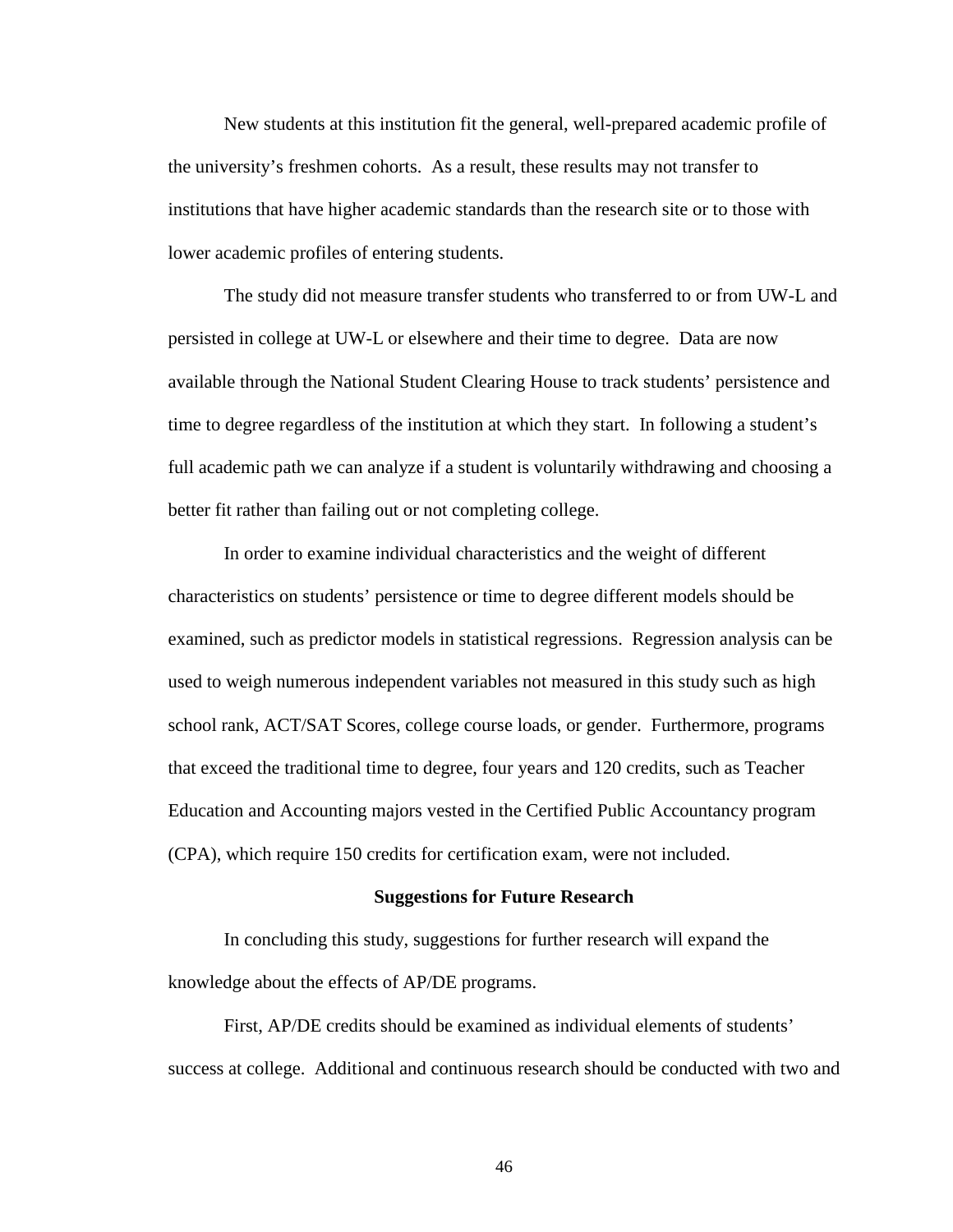four year college graduates who did and did not participate in AP/DE courses in order to learn about the impact of these programs and specific AP or DE courses on students' post-secondary majors and career choices.

An analysis of the number of credits students earned prior to entering college should be conducted. The present study did not examine the number of credits students received prior to starting college. Additional research is necessary to determine if there are a critical number of Advance Placement and/or dual enrollment credits individuals need to persist or graduate before their peers.

A major shortcoming of this research is the non-random nature of AP/DE program participation. Students who choose to participate in these programs had to exhibit some preexisting motivation to take advance courses and continue to college. As a quantitative study this research did not exam the experiences students had while enrolled in dual enrollment courses or their motivation for taking these courses. Students who completed dual enrollment courses may perceive having a different connection to the institution, faculty, and material covered in a course than their counterparts. A qualitative review of AP/DE students may provide insight into the challenges and advantages these students have when compared to their college and high school peers.

This study sampled a large number of students in a longitudinal cohort fashion at a single institution. Further research should include a more system wide approach that includes a diverse pool of respondents at a variety of institutions to include more underrepresented students. As the College Board continues to promote AP course offerings as a tool for accessing higher education and the national demographic changes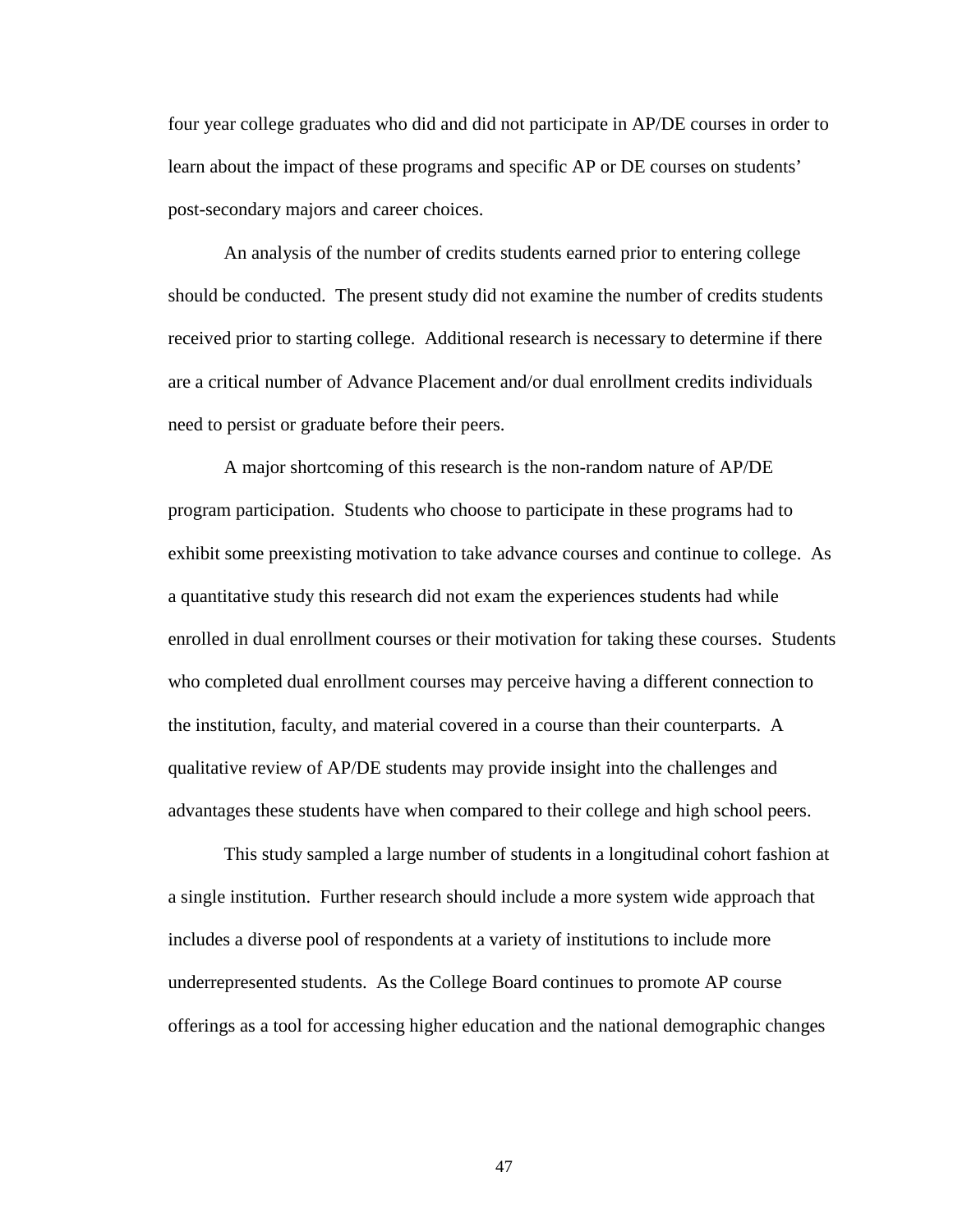additional research needs to address the AP/DE experiences of racially and ethnically diverse students.

Finally, future research should continue analyzing the effects of AP and/or dual enrollment courses on student persistence and time to degree but expand the analysis to include different institutional types (e.g., private, two-year, or for-profit institutions) in a variety of geographical regions of the United States to see if the effects of AP/DE on persistence and time to degree continues to hold.

#### **Conclusion**

Student enrollments in Advance Placement and Dual Enrollment have grown in popularity since their inceptions over 50 years ago. Student preparation in AP courses has led to 61.6% of college students having taken at least one AP course in 2006 (Sadler & Tai, 2007). In the 30 years since dual enrollment has been available to high school students roughly 506,000 secondary students have participated in these programs nationwide (Porter, 2003).

Major incentives for students to participate in AP/DE courses aside from selectivity of college admittance, is preparation for college course work (Geiser & Santelices, 2004) and decrease in student time to degree (Dougherty, Mellro, Jian, 2006). Regardless of student motivation for taking AP/DE courses more dramatic is the effect AP/DE courses have on the general trends in college student persistence and student time to degree. Even though a majority of graduating high school seniors indicated they plan on earning a college degree, in 2001only 28% of high school graduates held a degree (NCES, 2001). Forty-four percent of 2007–08 first-time bachelor's degree recipients completed a bachelor's degree within 48 months of their initial postsecondary enrollment,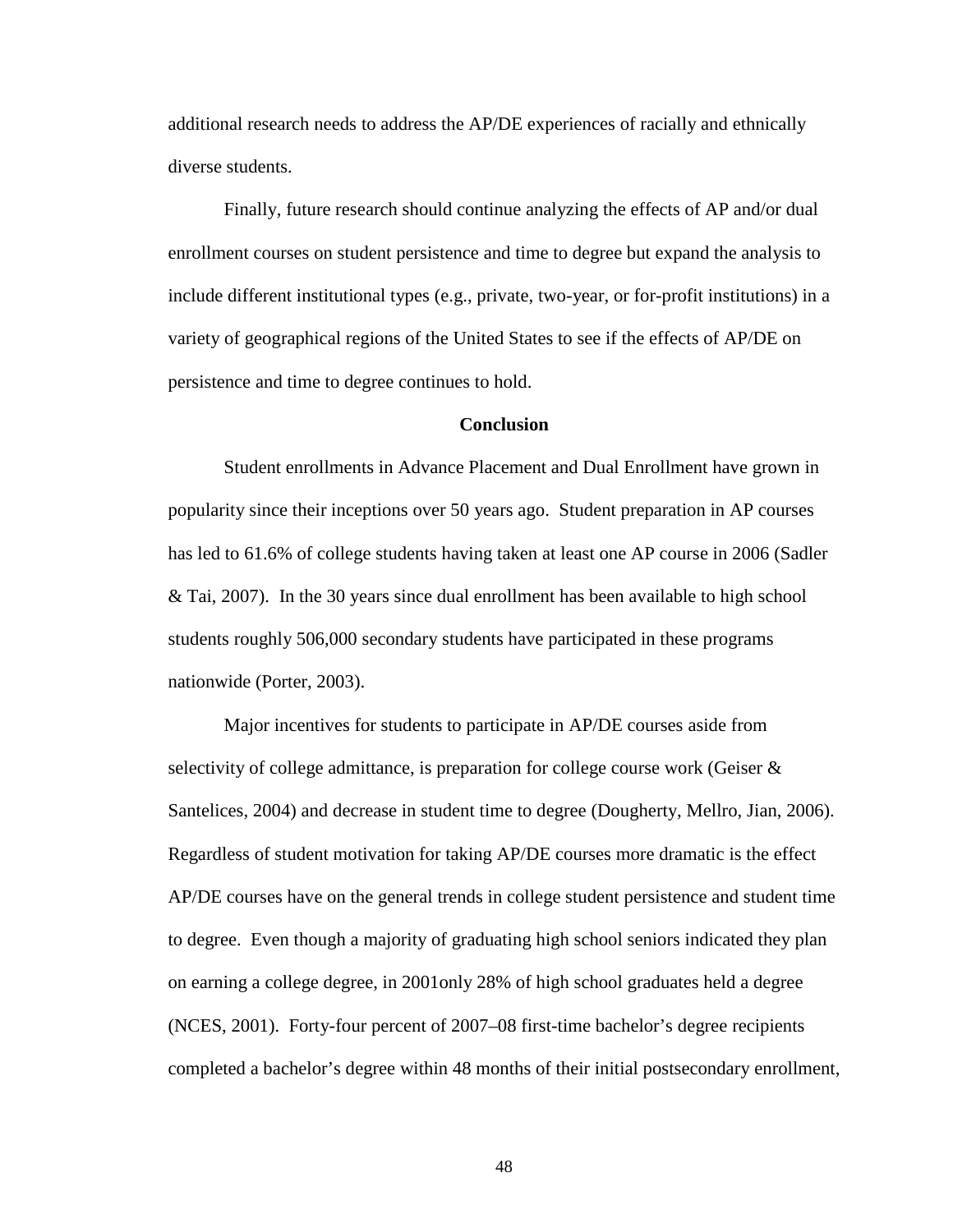another 23 percent within 49–60 months, and an additional 9 percent within 61–72 months (NCES, 2011). Administrators are aware that it is more cost effective to retain current students than continuously recruiting and enrolling new and transfer students (Delicath, 1999). Faculty witness the benefits of academically prepared students with AP/DE credits in their classes allowing for less remedial course instruction and accelerated entry level course. On the other hand, high school seniors select advanced high school course work to start college courses early, and prepare for selective college admissions (Garvey, 2006). The economic benefits of completing college can reduce student loan debt.

Dual enrollment and AP programs have benefited student admissions, fulfilling college requirements (Alderman, 1999) and possible early graduation. The results of these programs have been used in college admission decisions, and play a role in college student persistence but the real winners of these programs are the students who persist in college and graduate faster than traditional students.

The results of the present study showed that students who earned AP/DE credit were statistically more likely to persist in college and to graduate more quickly than their non AP/DE counterparts. These findings provide positive support for current AP/DE programs as a strategy for student persistence and college completion. The findings have implications for student affairs practitioners, administrators, faculty, and for university and secondary education policy. First and foremost, AP and dual enrollment programs should be more widely supported. These programs are increasingly popular (The College Board, 2012) and should be extended to encourage college access and success for a broad range of students.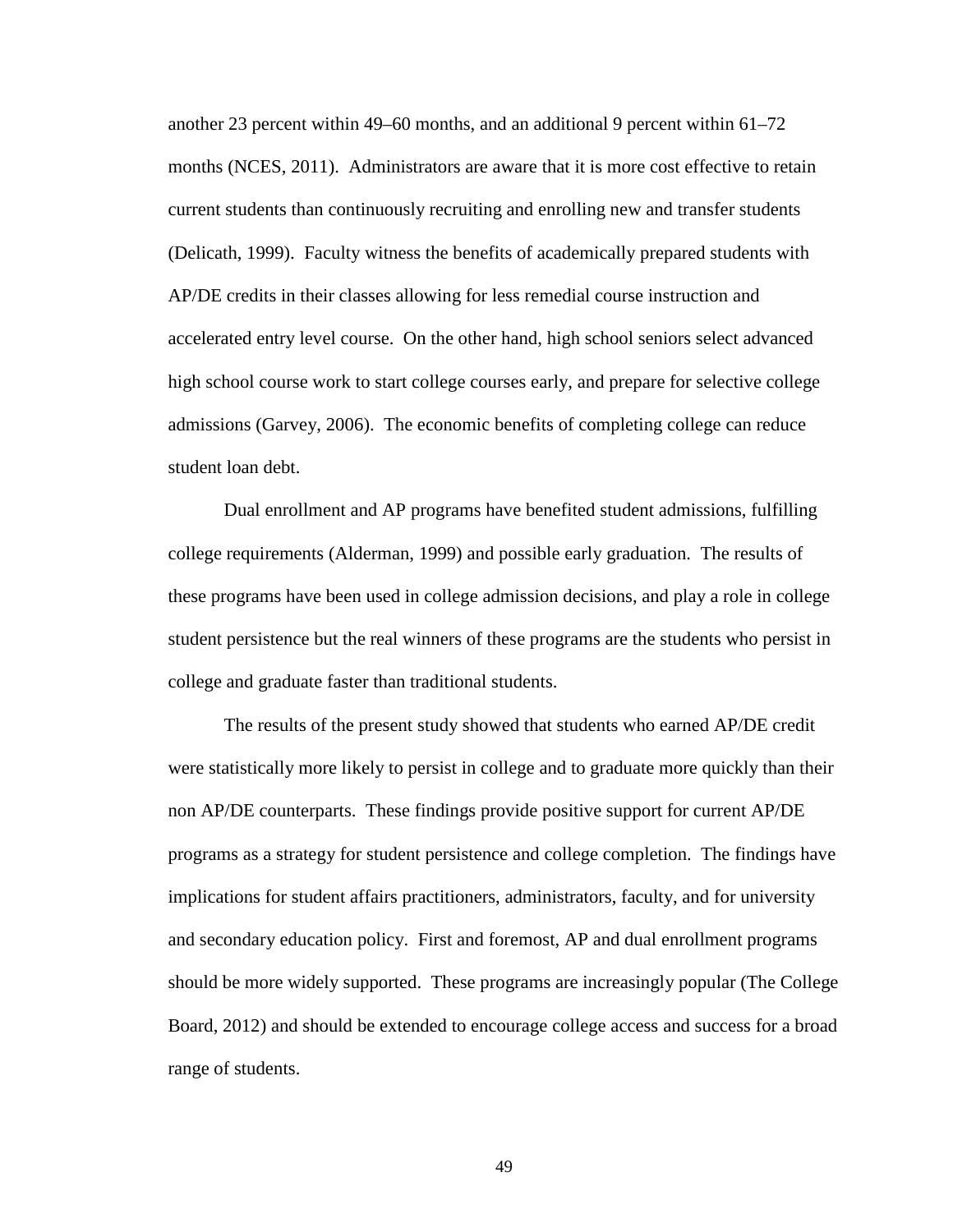College educators must identify ways to communicate this to secondary school students, faculty and administrators and partner with them to provide these opportunities to as many students as possible. If we do this effectively, we will meet the completion agenda of the federal and state governments and aid individual students to be more successful while keeping their college expenses as low as possible.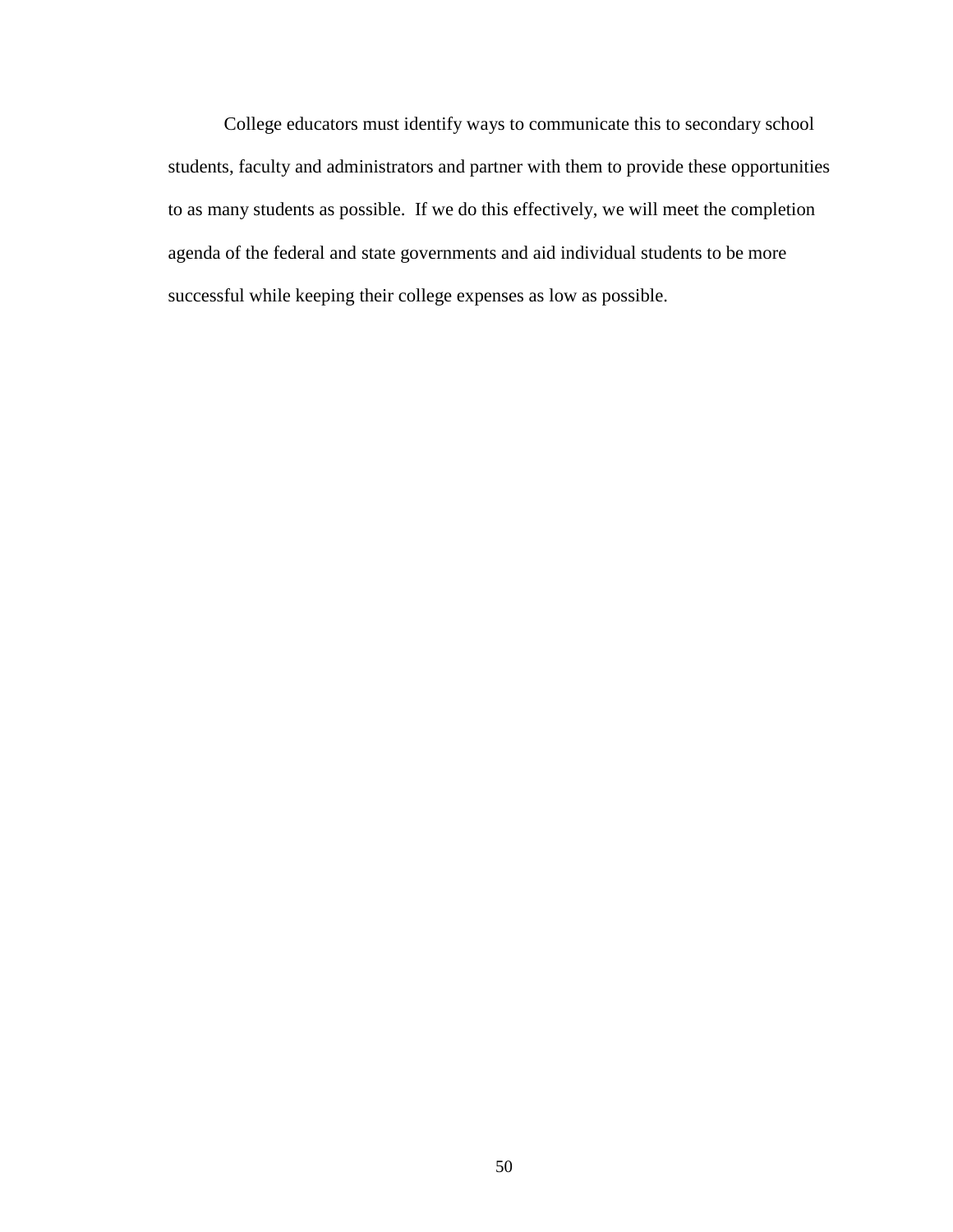# **REFERENCES**

- Adelman, C., (1999). *Answers in the tool box: Academic intensity, attendance patterns and bachelor's degree attainment.* Washington, DC: U.S. Department of Education.
- Adelman, C., (2004). *Principal Indicators of Student Academic Histories in Postsecondary Education, 1972-2000*. Washington, DC: U.S. Department of Education, Institute of Education Sciences. Retrieved July 25, 2009, from http://www.ed.gov/rschstat/research/pubs/prinindicat/index.html.
- Adelman, C., (2006). *The new college course map and transcript files: Changes in course-taking and achievement, 1972-1993: based on the postsecondary records from two national longitudinal studies*. Washington, DC: U.S. Department of Education.
- Adelman, C., (2006). *The tool box revisited: Paths to degree completion from high school through college*. Washington, DC: U.S. Department of Education.
- Austin-King, K., Lee, P. N., Little, J. A., Nathan, J. Center for School Change at Macalester College. (2012). *Progress and possibilities: Trends in public high school student participation with minnesota's dual credit programs 2006-2011*. Macalester College, Saint Paul, MN
- Bailey, T. R., Hughes, K. L., Karp, M. M., (2002). *What role can dual enrollment programs play in easing transition between high school and postsecondary education?*New York: Teachers College, Columbia University, Community College Research Center.
- Basinger. J. (2000, July). States urged to coordinate public-school and college systems. *The chronicle of Higher Education, 46, A23*
- Boswell, K. (2001). State policy and postsecondary enrollment options: creating seamless systems. In P. F. Robertson, B. G. Chapman, and F. Gaskin (Eds.), *Systems offering concurrent enrollment at high schools and community colleges (pp. 7-14). New directions for community colleges*, No. 113. San Francisco: Jossey-Bass.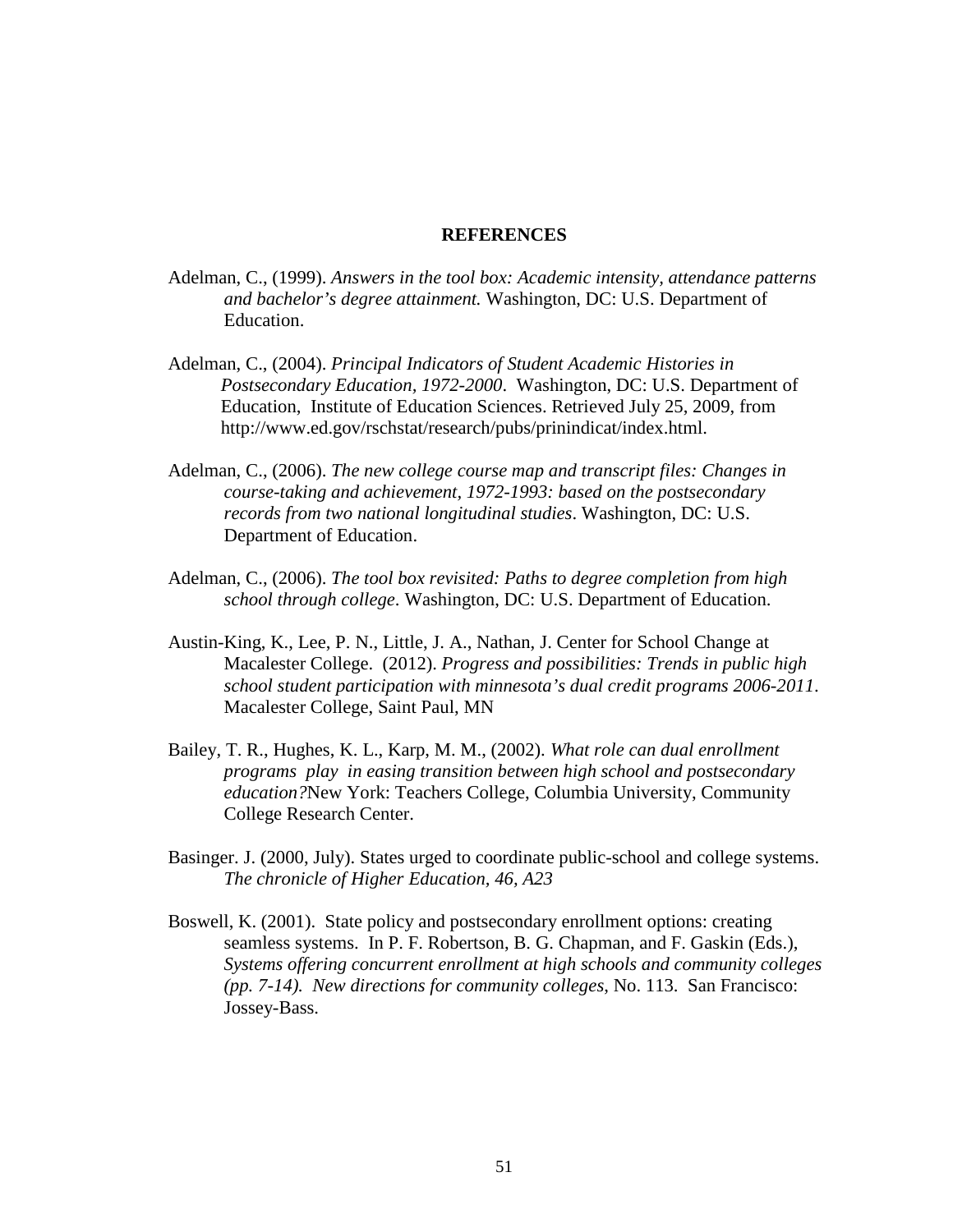- Bruning, J. L., & Kintz, B., L. (1997). Computational handbook of statistics. Reading, MA: Addison-Wesley Educational Publishers Inc.
- College Board (2000). History of AP Programming in the US. New York: Author. Available: http//ww.apcentral/collegeboard.com/abouthistory/indes.html [Accessed: 18 June, 2010].
- College Board (2006). *AP Report to the Nation 2006.* Available: [http://www.collegeboard.com/prod\\_downloads/about/news\\_info/ap/2006/2006\\_p](http://www.google.com/url?q=http%3A%2F%2Fwww.collegeboard.com%2Fprod_downloads%2Fabout%2Fnews_info%2Fap%2F2006%2F2006_p-report-na&sa=D&sntz=1&usg=AFQjCNG_EXYJ-ePoRBpoDgGDx0HWYwfvzQ)[report-nat](http://www.google.com/url?q=http%3A%2F%2Fwww.collegeboard.com%2Fprod_downloads%2Fabout%2Fnews_info%2Fap%2F2006%2F2006_p-report-na&sa=D&sntz=1&usg=AFQjCNG_EXYJ-ePoRBpoDgGDx0HWYwfvzQ)ion.pdf
- College Board. (2008). *Trends in student pricing.* Washington, DC: The College Entrance Examination Board. Retrieved May 26, 2009, from http://professionals.collegeboard.com/profdownload/trends-in-college-pricing-2008.pdf.
- College Board. (2012). The  $8<sup>th</sup>$  annual: ap report to the nation. New York: Author. Available: http://apreport.collegeboard.org/report-downloads [Accessed: 6, June 2012].
- Delicath, T. A, (1999). The influence of dual credit programs on college students' integration and goal attainment. *Journal of College Student Retention, 1*(4), 337 – 398.
- Creswell, J. W., (2009) *Research design: Qualitative, quantitative, and mixed methods approaches*. Los Angeles, CA: Sage
- Diggle, P. J., Liang, K., & Zeger, S. L. (1995). *Analysis of longitudinal data*. New York: Oxford University Press.
- Dougherty, C., Mellor, L., & Jian, S., National Center for Educational Accountability. (2006). *The relationship between advance placement and college graduation*.
- Duffett, A., Farkas S., (2009). Growing pains in the advance placement program: do tough trade-offs lie ahead? *Thomas B. Fordham Institute,* Retrieved from http://edexcellence.net/index.cfm/news\_advanced-placement-program-study.
- Garvey, M., P. (2006). *The Wisconsin Youth Options program: What do participants say about how the program affects their transition to college. (*Doctoral dissertation). Retrieved from ProQueste University of Wisconsin-Madison, Madison Wisconsin 2006.
- Gay, L. R., & Airasian, P. (2000). *Educational research: Competencies for analysis and applications (6th ed.)*. New Jersey: Prentice-Hall, Inc.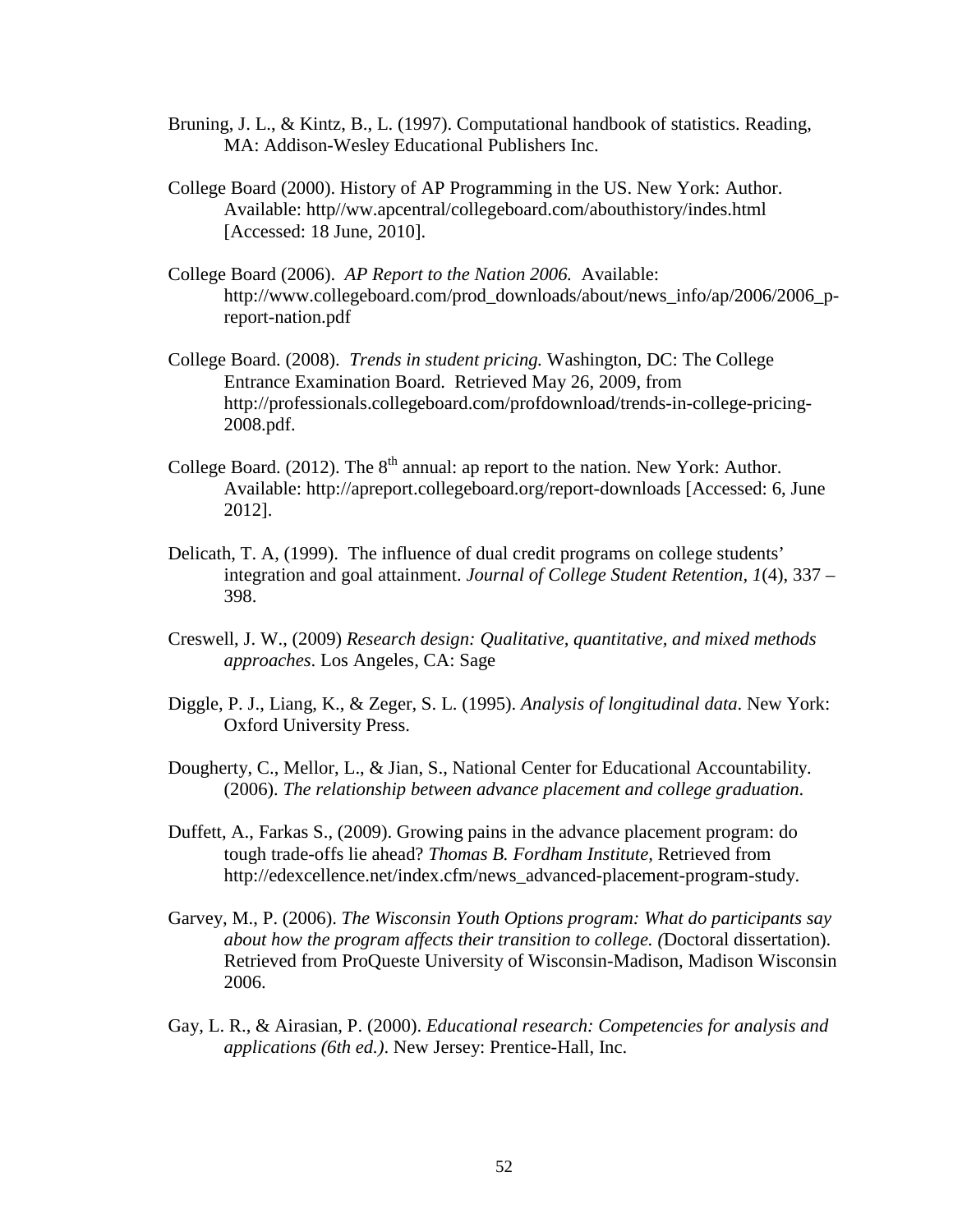- Geiser, S., & Santelices, V., (2004). *The role of advance placement and honors courses in college admissions*. University of California Berkeley
- Harrington, V. S. (2005). *High school/college credit programs and university success.* Ed Doctoral dissertation, Arizona State University, United States, Arizona. (Publication No. AAT 3166111).
- Hoffman, N., Vargas, J., & Santos, J. (2008). *Blending high school and college: Rethinking the transition. New Directions for Higher Education*, 144, 15-25
- Hosch, B., J., (2008, November). *Institutional and student characteristics that predict graduation and retention rates* [PDF document]. Retrieved from Lecture Notes Online Web site: http://ctregents.academia.edu/BradenHosch/Papers/166084/Institutional\_and\_Stu dent\_Characteristics\_that\_Predict\_Graduation\_and\_Retention\_Rates
- Hossler, D., Bean, J. P., & Associates (1990). *The strategic management of college enrollments.* San Francisco: Jossey-Bass.
- Howe, N., Strauss, W., (2000). *Millennials rising: the next generation.* New York. Vintage.
- Karp, M. (2006). *Facing the future: Identity development among college now students.* (Unpublished doctoral dissertation). Columbia University, New York.
- Karp, M. M., Calcagno, J. C., Hughes, K. L., Jeong, D. W., Bailey, T. R. (2007*). The postsecondary achievement of participants in dual enrollment: An analysis of student outcomes in two states*. Saint Paul, MN: University of Minnesota . National Research Center for Career and Technical Education.
- Krhin, D. (2003, September). The challenge of retaining college students and programming solutions. Paper presented at the Annual Meeting of the Mid-South. Retrieved from https://www.noellevitz.com/upload/Student\_Retention/RMS/Retention\_Success\_J ournal/Ripon.pdf
- Krueger, C. (2006, March). *Dual enrollment: Policy issues confronting state policy makers*. Retrieved from http://www.ecs.org/clearinghouse/67/87/6787.pdf
- Mokher, C. G., & McLendon, M. K. (2009). Uniting secondary and postsecondary education: an event history analysis of state adoption of dual enrollment policies. *American Journal of Education, (115),* 249-277.
- Morgan, R., Klaric, J. (2007) *AP students in college: An analysis of five-year academic careers.* New York, The College Board.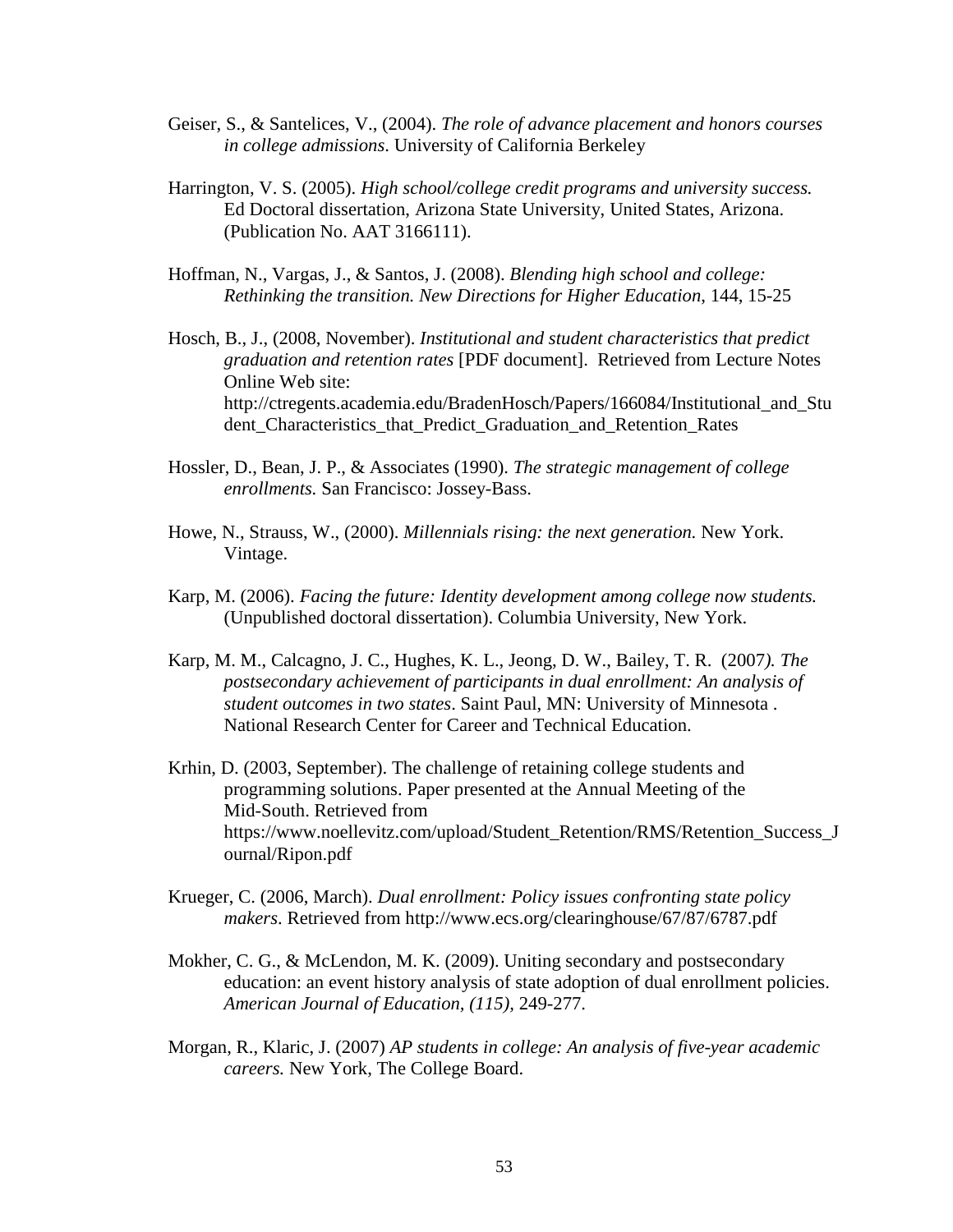- Morrison, M. (2007) *The benefits of acceleration: An outcomes analysis of dual Enrollment*. North Iowa Area Community College
- National Research Council. (2002). *Learning and understanding: improving advanced study of mathematics and science in the u.s. high schools – report of the content panel on mathematics*. Washington: National Academies Press.
- National Center for Education Statistics. (2005). *Dual credit and Exam-Based courses in u.s. public high shools:2002-03.* Washington, DC: US Department of Education. Retrieved on June 6, 2012, from http://nces.ed.gov/pubs2005/2005009.pdf
- National Center for Education Statistics (NCES) (2009). *The condition of education 2091.* Washington, DC: United States Department of Education. Retrieved on June 6, 2012, from http://nces.ed.gov/pubsearch/pubsinfo.asp?pubid=2009081
- National Center for Education Statistics. (2011). *2008–09 Baccalaureate and Beyond Longitudinal Study (B&B:08/09): A First Look at Recent College Graduates* (NCES 2011-236), Table 3. Published by the U.S. Department of Education
- Drew, C. (January 9, 201) Rethinking A.P: A sweeping redesign of advance placement aims to take the rote out. In biology, that means half the multiple choice questions. *New York Times: Education Life.* 24-27.
- Obama, B. (n.d.). Obama Administration Record on Education (Retrieved from http://www.whitehouse.gov/issues/education/higher-education
- O'Brien, D. M., & Nelson, T. D. (2004). *Strengthening college preparation and access through concurrent enrollment in high school and community college*. University of Texas, Dallas
- Pascarella, E., & Terenzini, P. (2005). *How college affects students: A third decade of research (Vol. 2).* San Francisco: Jossey-Bass.
- Porter, R. M. (2003). *A study of students attending Tennessee Board of Regents Universities who participated in high school dual enrollment programs.* Unpublished doctoral dissertation, East Tennessee State University.
- Project on Student Debt. (2006). *High hopes, big debts.* Retrieved November 20, 2006, from http://projectonstudentdebt.org/files/pub/High\_Hopes\_Big\_Debts.pdf
- Pruitt, C., R & Reilly, K., P, (August, 2008). *A growth agenda for Wisconsin: Growing people, jobs, & communities.* Retrieved from http://www.wisconsin.eud/growthagenda/
- Sadler, P., & Tai, R. (2007). Accounting for advanced high school coursework in college admissions decisions. *College & University*, *82*(4), 7-14.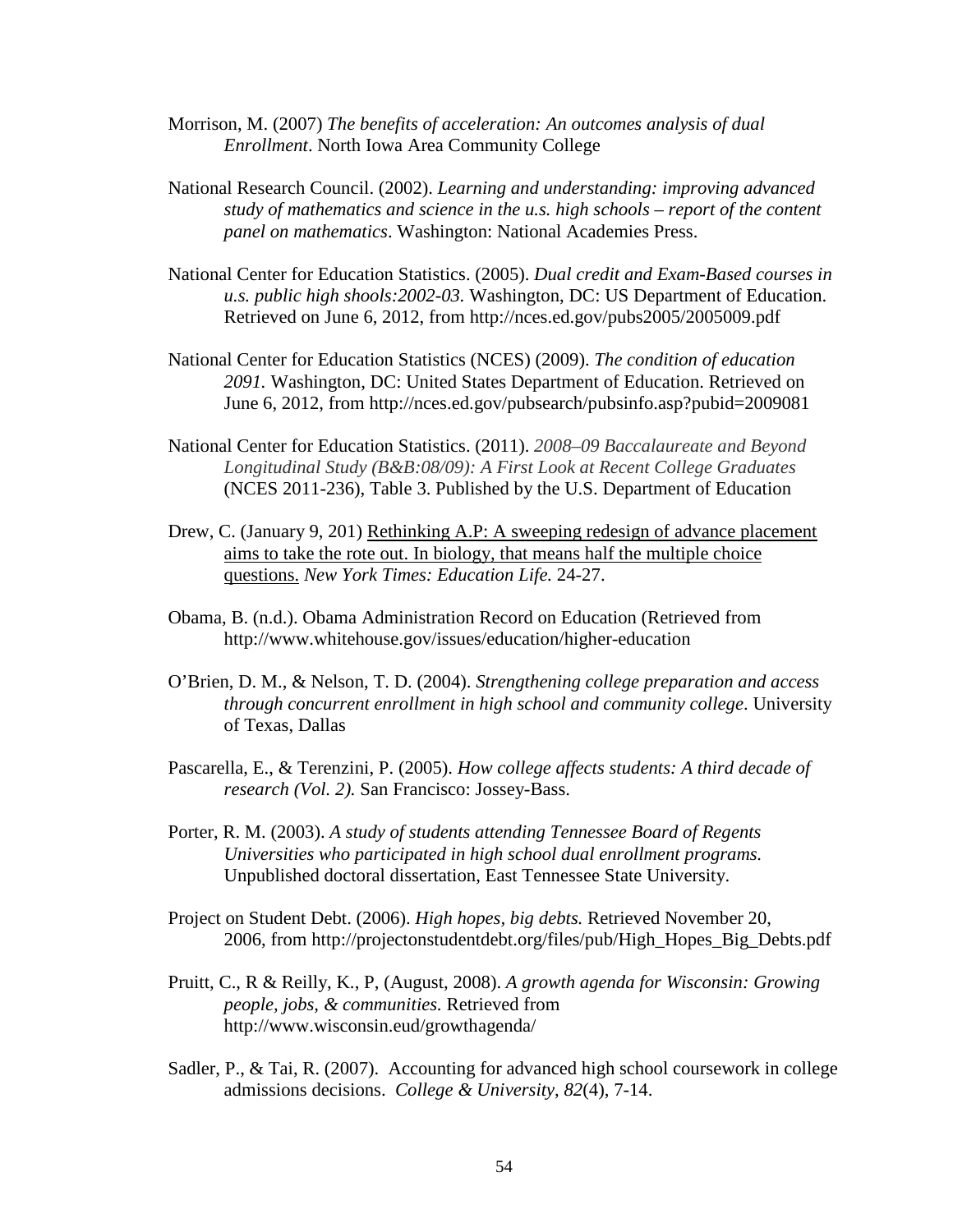- Sanford, N. (1966). *Self and society: Social change and individual development.* New York: Atherton Press.
- Sawchuk, S. (2009). AP teachers divided over push to open classes to all. *Education Week, 28* (31), pp 8-8.State Higher Education Executive Officers (SHEEO), (2008, September/October). Second to none attainment, discovery, and innovation: The national agenda for high education. *Change, 40 (5), 16-23.*
- Schlossberg, N. K., Waters, E. B., Goodman, J. (1995). *Counseling adults in transition*   $(2<sup>nd</sup>$  ed.). New York: Springer.
- Shannon, M., P. (2005). *A retrospective view of academic performance among first-year students at Lake Superior State University who selected Michigan's dual enrollment program as their postsecondary preparatory strategy in high school (1996--2003).* (Doctoral dissertation, Michigan State University, United States, Michigan (Publication No. AAT 3204795).
- *State Higher Education Executive Officers (SHEEO). (2008).* Second to non in attainment, discovery and innovation: The national agenda for higher education. *Change,* Volume 40 Issue 5, p16-23, 8p
- Swanson, J. L. (2008). *An analysis of the impact of high school dual enrollment course participation on post-secondary academic success, persistence and degree completion.* Doctoral dissertation, The University of Iowa, United States – Iowa. (Publication No. AAT 3323472).
- Spelling, M. (2006). *A test of leadership: Charting the future of U.S. higher education.* Washington, DC: US Department of Education
- Tinto, V. (1975). Dropout from higher education: A theoretical synthesis of recent research. *Review of Educational Research, 45(1),* 89-125.
- Tinto, V. (1987). *Leaving college: Rethinking the causes and cures of student attrition.* Chicago: University of Chicago Press.
- Tinto, V. (1993). *Leaving college: Rethinking the causes and cures of student attrition* (2nd ed.). Chicago: University of Chicago Press.
- US Department of Education, (1983). *A Nation at risk: The imperative for educational reform Washington, DC: U.S. Government Printing Office.*
- University of Wisconsin –La Crosse. (2009) *University of Wisconsin – La Crosse Undergraduate Catalogue 2009-11: A complete campus resource.* Retrieved June 2006. Retrieved from http://www.uwlax.edu/records/UGCat/UGCatalogs.htm

University of Wisconsin-La Crosse. (2011). *University of Wisconsin La Crosse Common*